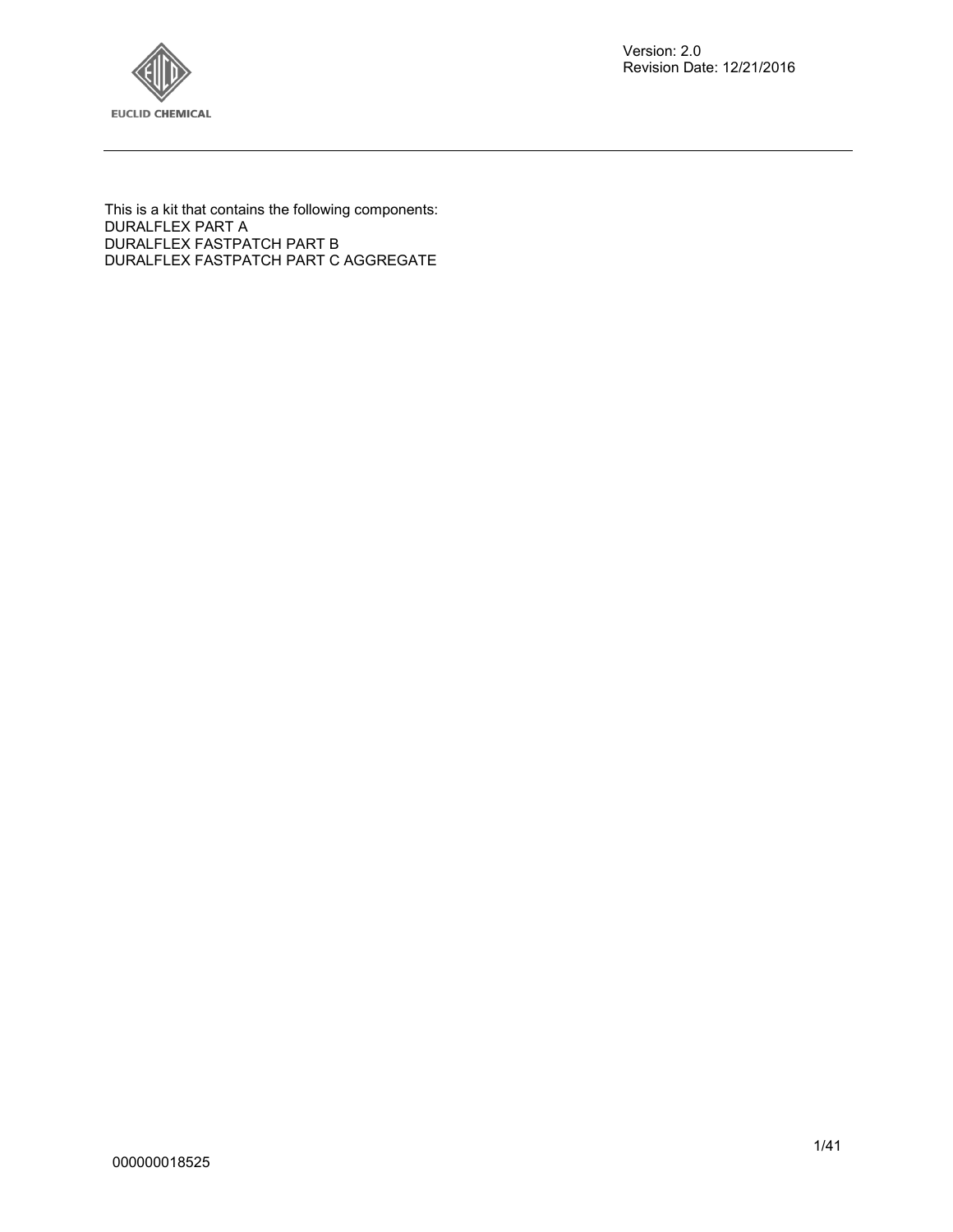

Version: 2.0 Revision Date: 12/21/2016

# **SAFETY DATA SHEET**

## **1. Identification**

**Product identifier:** DURALFLEX PART A **Product Code:** TD4330199NC

## **Recommended use and restriction on use**

**Recommended use:** Sealant **Restrictions on use:** Not known.

## **Manufacturer/Importer/Supplier/Distributor Information**

EUCLID CHEMICAL COMPANY 19218 REDWOOD ROAD CLEVELAND OH 44110 US

# **Contact person:** EH&S Department<br> **Telephone:** 216-531-9222

**Telephone:** 216-531-9222 **Emergency telephone number:** 1-800-424-9300 (US); 1-613-996-6666 (Canada)

## **2. Hazard(s) identification**

## **Hazard Classification**

#### **Health Hazards**

| Serious Eye Damage/Eye Irritation | Category 2B |
|-----------------------------------|-------------|
| Skin sensitizer                   | Category 1  |

#### **Unknown toxicity - Health**

| Acute toxicity, oral                        | $0\%$ |
|---------------------------------------------|-------|
| Acute toxicity, dermal                      | $0\%$ |
| Acute toxicity, inhalation, vapor           | 100 % |
| Acute toxicity, inhalation, dust<br>or mist | 100 % |

## **Unknown toxicity** - **Environment**

| Acute hazards to the aguatic<br>environment   | 100 $%$ |
|-----------------------------------------------|---------|
| Chronic hazards to the aquatic<br>environment | 100 $%$ |

#### **Label Elements**

**Hazard Symbol:**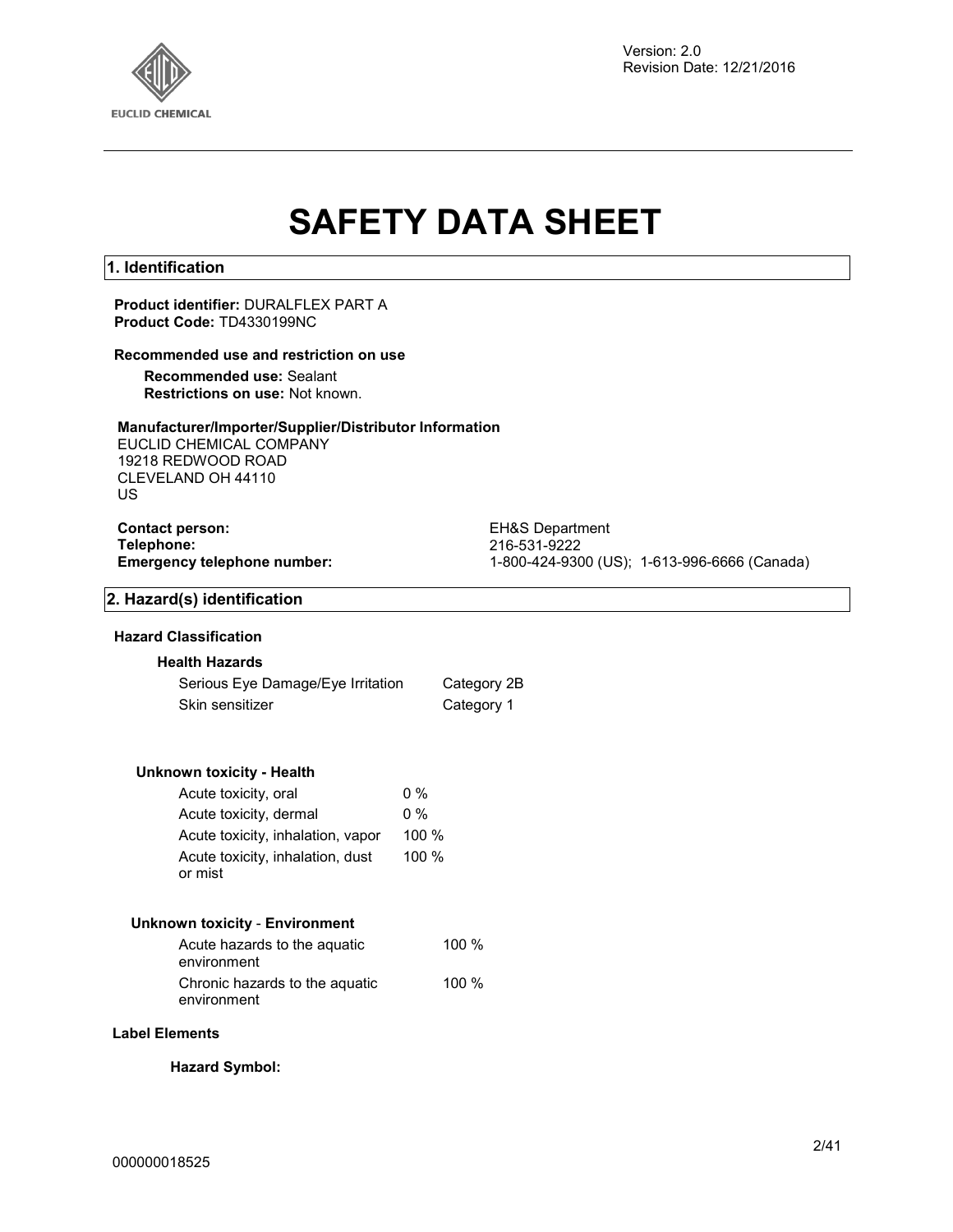



|                    | <b>Signal Word:</b>                | Warning                                                                                                                                                                                                                                                                                                                                                                                      |
|--------------------|------------------------------------|----------------------------------------------------------------------------------------------------------------------------------------------------------------------------------------------------------------------------------------------------------------------------------------------------------------------------------------------------------------------------------------------|
|                    | <b>Hazard Statement:</b>           | May cause an allergic skin reaction.<br>Causes eye irritation.                                                                                                                                                                                                                                                                                                                               |
|                    | Precautionary<br><b>Statements</b> |                                                                                                                                                                                                                                                                                                                                                                                              |
|                    | <b>Prevention:</b>                 | Wash thoroughly after handling. Avoid breathing<br>dust/fume/gas/mist/vapors/spray. Contaminated work clothing must not be<br>allowed out of the workplace. Wear protective gloves/protective clothing/eye<br>protection/face protection.                                                                                                                                                    |
|                    | <b>Response:</b>                   | If in eyes: Rinse cautiously with water for several minutes. Remove contact<br>lenses, if present and easy to do. Continue rinsing. If eye irritation persists:<br>Get medical advice/attention. IF ON SKIN: Wash with plenty of water. If skin<br>irritation or rash occurs: Get medical advice/attention. Specific treatment<br>(see this label). Wash contaminated clothing before reuse. |
|                    | Disposal:                          | Dispose of contents/container to an appropriate treatment and disposal<br>facility in accordance with applicable laws and regulations, and product<br>characteristics at time of disposal.                                                                                                                                                                                                   |
| classified (HNOC): | Hazard(s) not otherwise            | None.                                                                                                                                                                                                                                                                                                                                                                                        |

## **3. Composition/information on ingredients**

## **Mixtures**

| <b>Chemical Identity</b>                | <b>CAS number</b> | Content in percent $(\%)^*$ |
|-----------------------------------------|-------------------|-----------------------------|
| Bisphenol A Polyglycidyl Ether<br>Resin | 25068-38-6        | $50 - 100\%$                |

\* All concentrations are percent by weight unless ingredient is a gas. Gas concentrations are in percent by volume.

## **4. First-aid measures**

| Ingestion:           | Call a POISON CENTER/doctor//if you feel unwell. Rinse mouth.                                                                                                                                                                                                                                      |
|----------------------|----------------------------------------------------------------------------------------------------------------------------------------------------------------------------------------------------------------------------------------------------------------------------------------------------|
| Inhalation:          | Move to fresh air.                                                                                                                                                                                                                                                                                 |
| <b>Skin Contact:</b> | If skin irritation occurs: Get medical advice/attention. Destroy or thoroughly<br>clean contaminated shoes. Immediately remove contaminated clothing and<br>shoes and wash skin with soap and plenty of water. If skin irritation or an<br>allergic skin reaction develops, get medical attention. |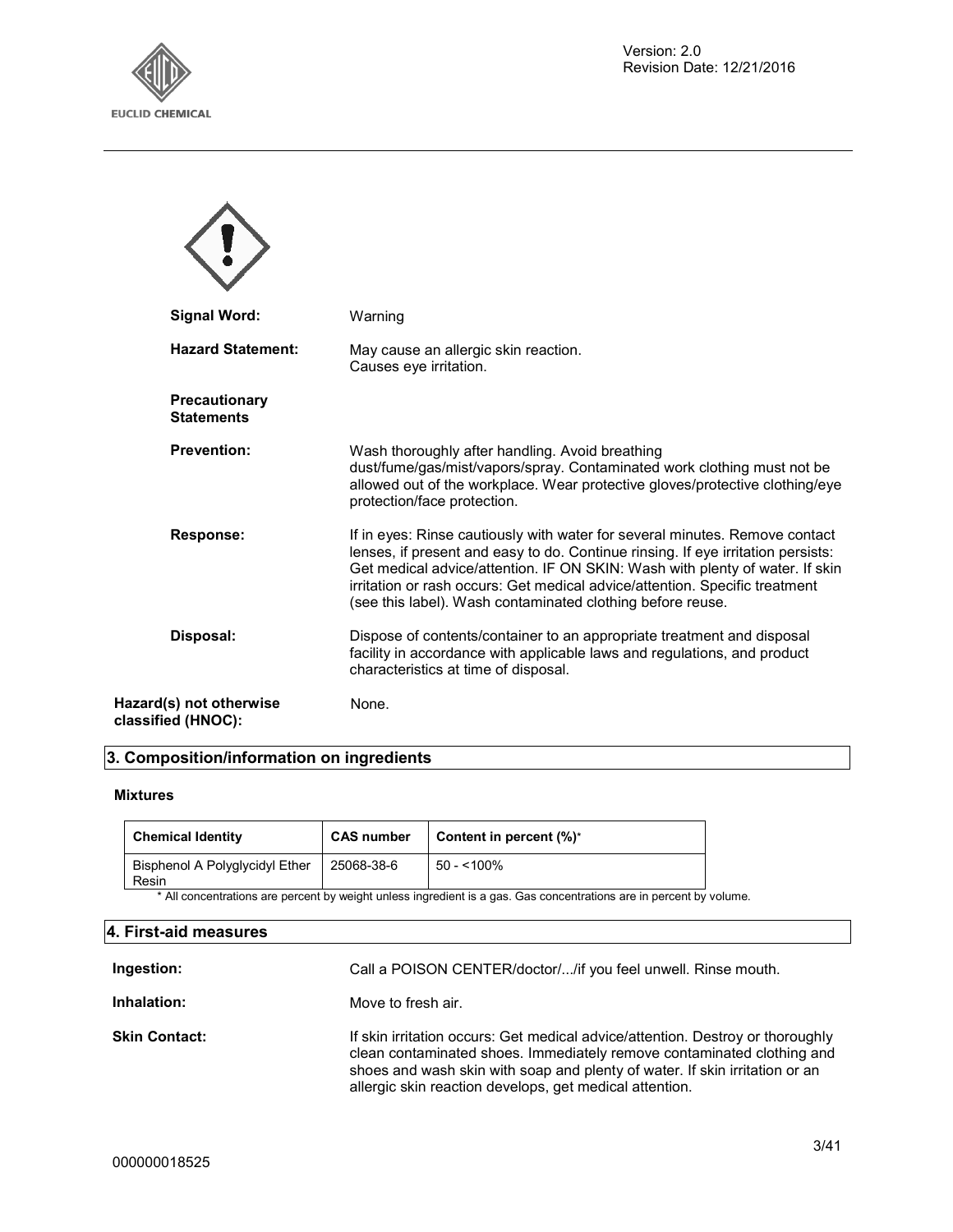

| Eye contact:                                       | Any material that contacts the eye should be washed out immediately with<br>water. If easy to do, remove contact lenses. If eye irritation persists: Get<br>medical advice/attention. |
|----------------------------------------------------|---------------------------------------------------------------------------------------------------------------------------------------------------------------------------------------|
| Most important symptoms/effects, acute and delayed |                                                                                                                                                                                       |
| Symptoms:                                          | No data available.                                                                                                                                                                    |
| Hazards:                                           | No data available.                                                                                                                                                                    |
|                                                    | Indication of immediate medical attention and special treatment needed                                                                                                                |
| Treatment:                                         | No data available.                                                                                                                                                                    |
| 5. Fire-fighting measures                          |                                                                                                                                                                                       |
| <b>General Fire Hazards:</b>                       | No unusual fire or explosion hazards noted.                                                                                                                                           |

## **Suitable (and unsuitable) extinguishing media**

| Suitable extinguishing<br>media:                                           | Use fire-extinguishing media appropriate for surrounding materials.                                                                                                                                     |
|----------------------------------------------------------------------------|---------------------------------------------------------------------------------------------------------------------------------------------------------------------------------------------------------|
| Unsuitable extinguishing<br>media:                                         | Do not use water jet as an extinguisher, as this will spread the fire.                                                                                                                                  |
| Specific hazards arising from<br>the chemical:                             | During fire, gases hazardous to health may be formed.                                                                                                                                                   |
| Special protective equipment and precautions for firefighters              |                                                                                                                                                                                                         |
| <b>Special fire fighting</b><br>procedures:                                | No data available.                                                                                                                                                                                      |
| Special protective equipment<br>for fire-fighters:                         | Self-contained breathing apparatus and full protective clothing must be<br>worn in case of fire.                                                                                                        |
|                                                                            |                                                                                                                                                                                                         |
| 6. Accidental release measures                                             |                                                                                                                                                                                                         |
| Personal precautions,<br>protective equipment and<br>emergency procedures: | See Section 8 of the SDS for Personal Protective Equipment. Do not touch<br>damaged containers or spilled material unless wearing appropriate<br>protective clothing. Keep unauthorized personnel away. |
| <b>Methods and material for</b><br>containment and cleaning<br>up:         | Dam and absorb spillages with sand, earth or other non-combustible<br>material. Collect spillage in containers, seal securely and deliver for<br>disposal according to local regulations.               |
| <b>Notification Procedures:</b>                                            | In the event of a spill or accidental release, notify relevant authorities in<br>accordance with all applicable regulations.                                                                            |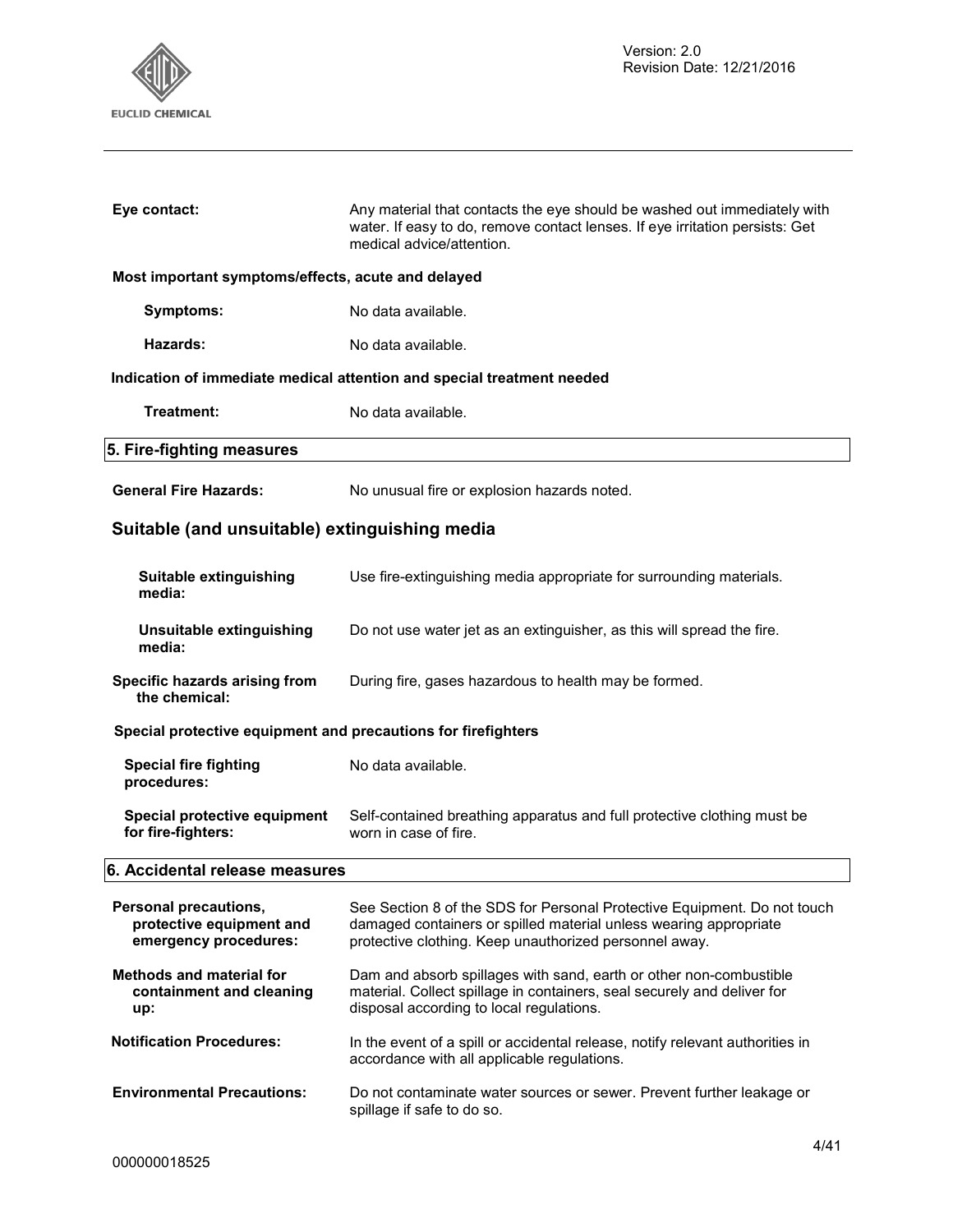

| 7. Handling and storage                                               |                                                                                                                                                                                                                                                                                                                                                                                                                                                    |  |
|-----------------------------------------------------------------------|----------------------------------------------------------------------------------------------------------------------------------------------------------------------------------------------------------------------------------------------------------------------------------------------------------------------------------------------------------------------------------------------------------------------------------------------------|--|
| Precautions for safe handling:                                        | Avoid contact with eyes. Wash hands thoroughly after handling. Avoid<br>contact with eyes, skin, and clothing. Provide adequate ventilation. Wear<br>appropriate personal protective equipment. Observe good industrial<br>hygiene practices.                                                                                                                                                                                                      |  |
| Conditions for safe storage,<br>including any<br>incompatibilities:   | Store away from incompatible materials. Store in original tightly closed<br>container.                                                                                                                                                                                                                                                                                                                                                             |  |
| 8. Exposure controls/personal protection                              |                                                                                                                                                                                                                                                                                                                                                                                                                                                    |  |
| <b>Control Parameters</b><br><b>Occupational Exposure Limits</b>      |                                                                                                                                                                                                                                                                                                                                                                                                                                                    |  |
|                                                                       | None of the components have assigned exposure limits.<br>None of the components have assigned exposure limits.                                                                                                                                                                                                                                                                                                                                     |  |
| <b>Appropriate Engineering</b><br><b>Controls</b>                     | Observe good industrial hygiene practices. Observe occupational exposure<br>limits and minimize the risk of inhalation of vapors and mist. Mechanical<br>ventilation or local exhaust ventilation may be required.                                                                                                                                                                                                                                 |  |
| Individual protection measures, such as personal protective equipment |                                                                                                                                                                                                                                                                                                                                                                                                                                                    |  |
| <b>General information:</b>                                           | Good general ventilation (typically 10 air changes per hour) should be used.<br>Ventilation rates should be matched to conditions. Supplementary local<br>exhaust ventilation, closed systems, or respiratory and eye protection may<br>be needed in special circumstances, such as poorly ventilated spaces,<br>heating, evaporation of liquids from large surfaces, spraying of mists,<br>mechanical generation of dusts, drying of solids, etc. |  |
| <b>Eye/face protection:</b>                                           | Wear safety glasses with side shields (or goggles).                                                                                                                                                                                                                                                                                                                                                                                                |  |
| <b>Skin Protection</b><br><b>Hand Protection:</b>                     | Use suitable protective gloves if risk of skin contact.                                                                                                                                                                                                                                                                                                                                                                                            |  |
| Other:                                                                | Wear suitable protective clothing. Wear chemical-resistant gloves, footwear,<br>and protective clothing appropriate for the risk of exposure. Contact health<br>and safety professional or manufacturer for specific information.                                                                                                                                                                                                                  |  |
| <b>Respiratory Protection:</b>                                        | In case of inadequate ventilation use suitable respirator. Seek advice from<br>local supervisor.                                                                                                                                                                                                                                                                                                                                                   |  |
| <b>Hygiene measures:</b>                                              | Observe good industrial hygiene practices. Contaminated work clothing<br>should not be allowed out of the workplace. Avoid contact with skin.                                                                                                                                                                                                                                                                                                      |  |
| 9. Physical and chemical properties                                   |                                                                                                                                                                                                                                                                                                                                                                                                                                                    |  |

## **Appearance**

| <b>Physical state:</b> | liauid |
|------------------------|--------|
| Form:                  | liquid |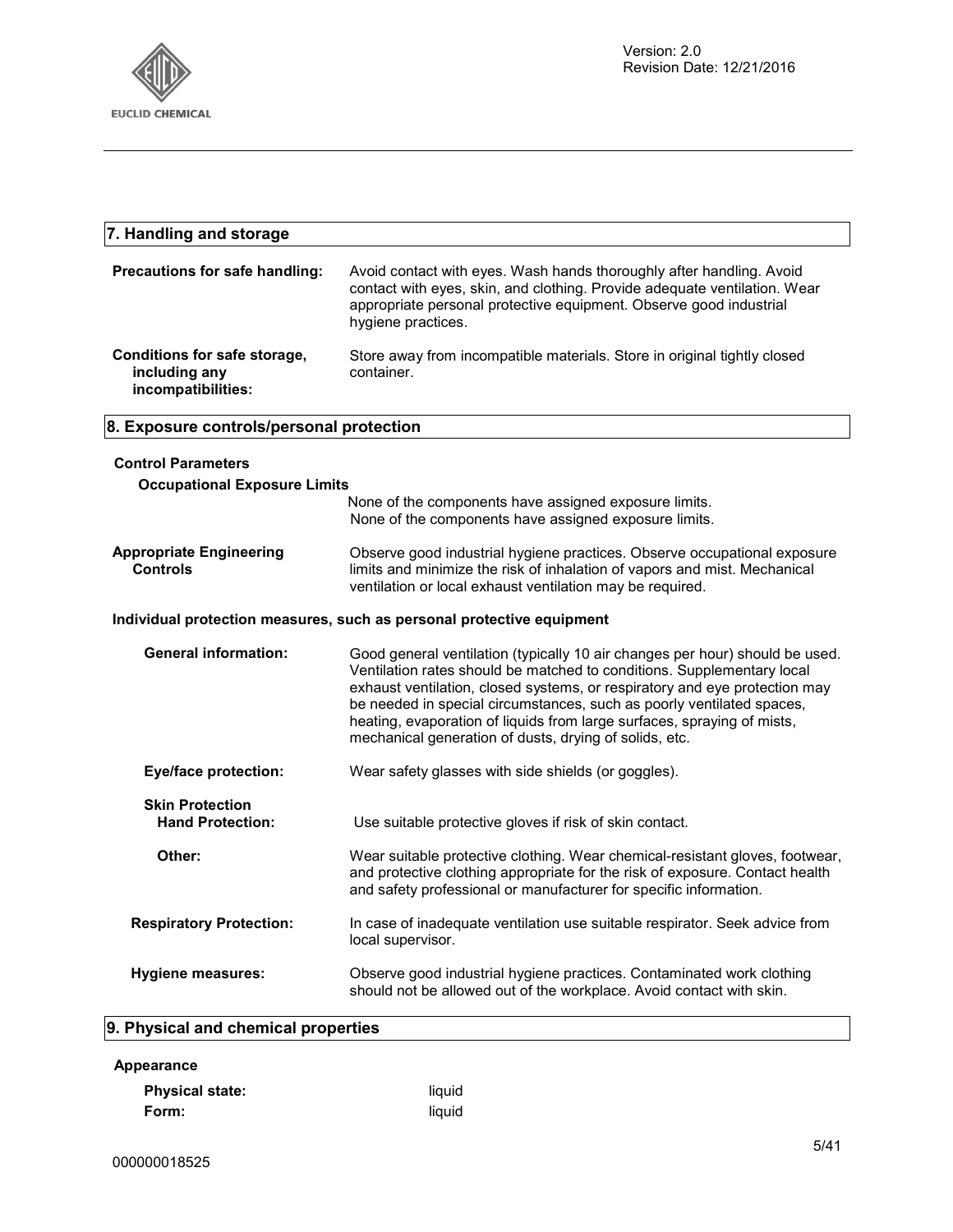

| Color:                                                | Pale yellow                                                                                    |
|-------------------------------------------------------|------------------------------------------------------------------------------------------------|
| Odor:                                                 | Mild                                                                                           |
| <b>Odor threshold:</b>                                | No data available.                                                                             |
| pH:                                                   | No data available.                                                                             |
| Melting point/freezing point:                         | No data available.                                                                             |
| Initial boiling point and boiling range:              | No data available.                                                                             |
| <b>Flash Point:</b>                                   | > 93 °C > 200 °F                                                                               |
| <b>Evaporation rate:</b>                              | Slower than Ether                                                                              |
| Flammability (solid, gas):                            | No.                                                                                            |
| Upper/lower limit on flammability or explosive limits |                                                                                                |
| Flammability limit - upper (%):                       | No data available.                                                                             |
| Flammability limit - lower (%):                       | No data available.                                                                             |
| Explosive limit - upper (%):                          | No data available.                                                                             |
| Explosive limit - lower (%):                          | No data available.                                                                             |
| Vapor pressure:                                       | No data available.                                                                             |
| Vapor density:                                        | Vapors are heavier than air and may travel along the floor and<br>in the bottom of containers. |
| <b>Relative density:</b>                              | 1.13                                                                                           |
| Solubility(ies)                                       |                                                                                                |
| Solubility in water:                                  | Insoluble in water                                                                             |
| Solubility (other):                                   | No data available.                                                                             |
| Partition coefficient (n-octanol/water):              | No data available.                                                                             |
| Auto-ignition temperature:                            | No data available.                                                                             |
| <b>Decomposition temperature:</b>                     | No data available.                                                                             |
| <b>Viscosity:</b>                                     | No data available.                                                                             |

## **10. Stability and reactivity**

| <b>Reactivity:</b>                          | No data available.                                                                                 |
|---------------------------------------------|----------------------------------------------------------------------------------------------------|
| <b>Chemical Stability:</b>                  | Material is stable under normal conditions.                                                        |
| Possibility of hazardous<br>reactions:      | No data available.                                                                                 |
| Conditions to avoid:                        | Avoid heat or contamination.                                                                       |
| Incompatible Materials:                     | No data available.                                                                                 |
| <b>Hazardous Decomposition</b><br>Products: | Thermal decomposition or combustion may liberate carbon oxides and<br>other toxic gases or vapors. |

**11. Toxicological information**

## **Information on likely routes of exposure**

In high concentrations, vapors, fumes or mists may irritate nose, throat and mucus membranes.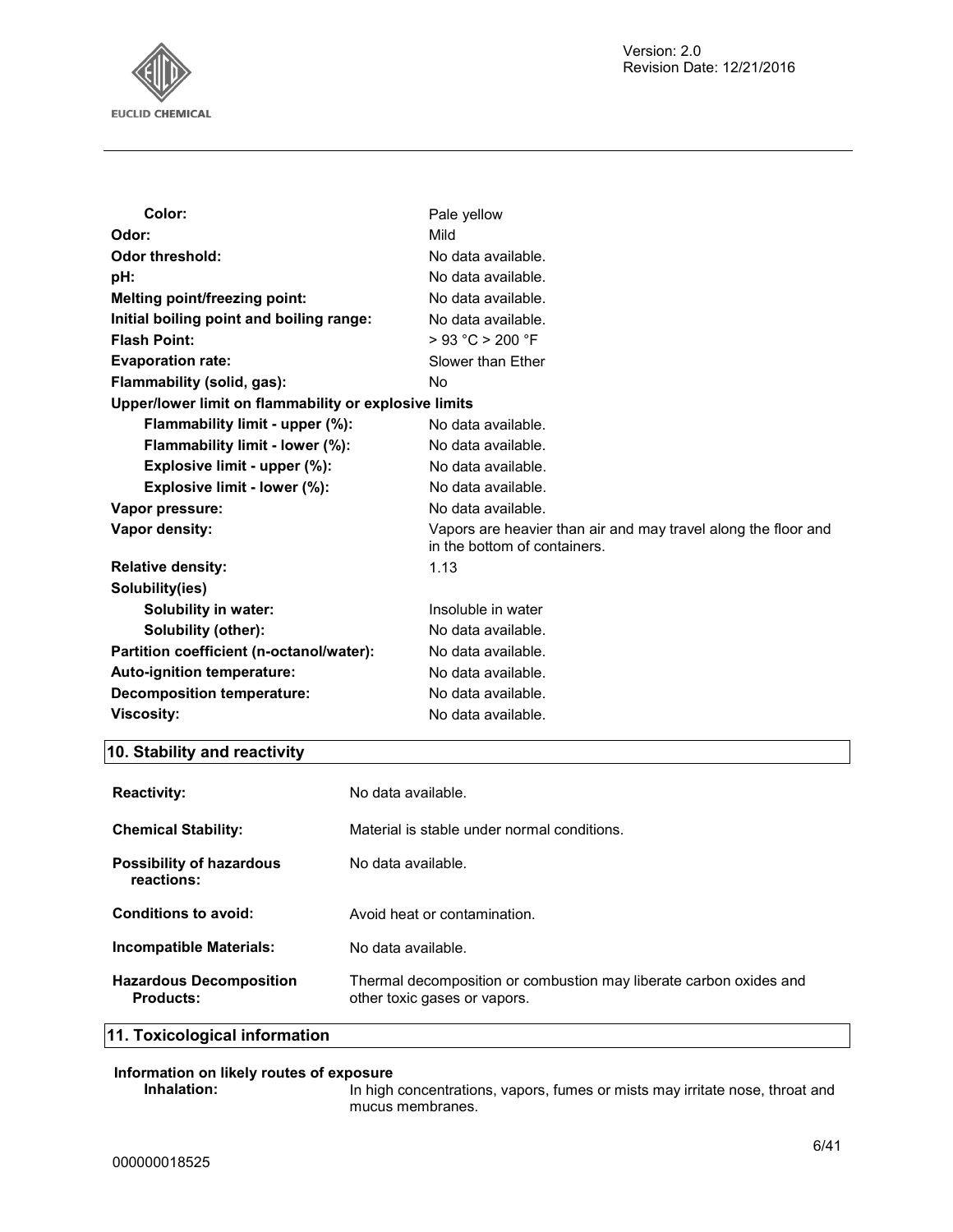

| <b>Skin Contact:</b>                                                                   | May be harmful in contact with skin. Causes mild skin irritation. May cause<br>an allergic skin reaction. |
|----------------------------------------------------------------------------------------|-----------------------------------------------------------------------------------------------------------|
| Eye contact:                                                                           | Causes eye irritation.                                                                                    |
| Ingestion:                                                                             | May be ingested by accident. Ingestion may cause irritation and malaise.                                  |
|                                                                                        | Symptoms related to the physical, chemical and toxicological characteristics                              |
| Inhalation:                                                                            | No data available.                                                                                        |
| <b>Skin Contact:</b>                                                                   | No data available.                                                                                        |
| Eye contact:                                                                           | No data available.                                                                                        |
| Ingestion:                                                                             | No data available.                                                                                        |
| Information on toxicological effects                                                   |                                                                                                           |
| Acute toxicity (list all possible routes of exposure)                                  |                                                                                                           |
| Oral<br>Product:                                                                       | Not classified for acute toxicity based on available data.                                                |
| Specified substance(s):<br><b>Bisphenol A Polyglycidyl</b><br><b>Ether Resin</b>       | LD 50 (Rat): > 15,000 mg/kg                                                                               |
| <b>Dermal</b><br><b>Product:</b>                                                       | ATEmix: 3,450 mg/kg                                                                                       |
| <b>Inhalation</b><br><b>Product:</b>                                                   |                                                                                                           |
| <b>Repeated dose toxicity</b><br><b>Product:</b>                                       | No data available.                                                                                        |
| <b>Skin Corrosion/Irritation</b><br><b>Product:</b>                                    | No data available.                                                                                        |
| Specified substance(s):<br><b>Bisphenol A</b><br>Polyglycidyl Ether<br>Resin           | in vivo (Rabbit): Slightly irritating Experimental result, Key study                                      |
| <b>Serious Eye Damage/Eye Irritation</b><br><b>Product:</b><br>Specified substance(s): | No data available.                                                                                        |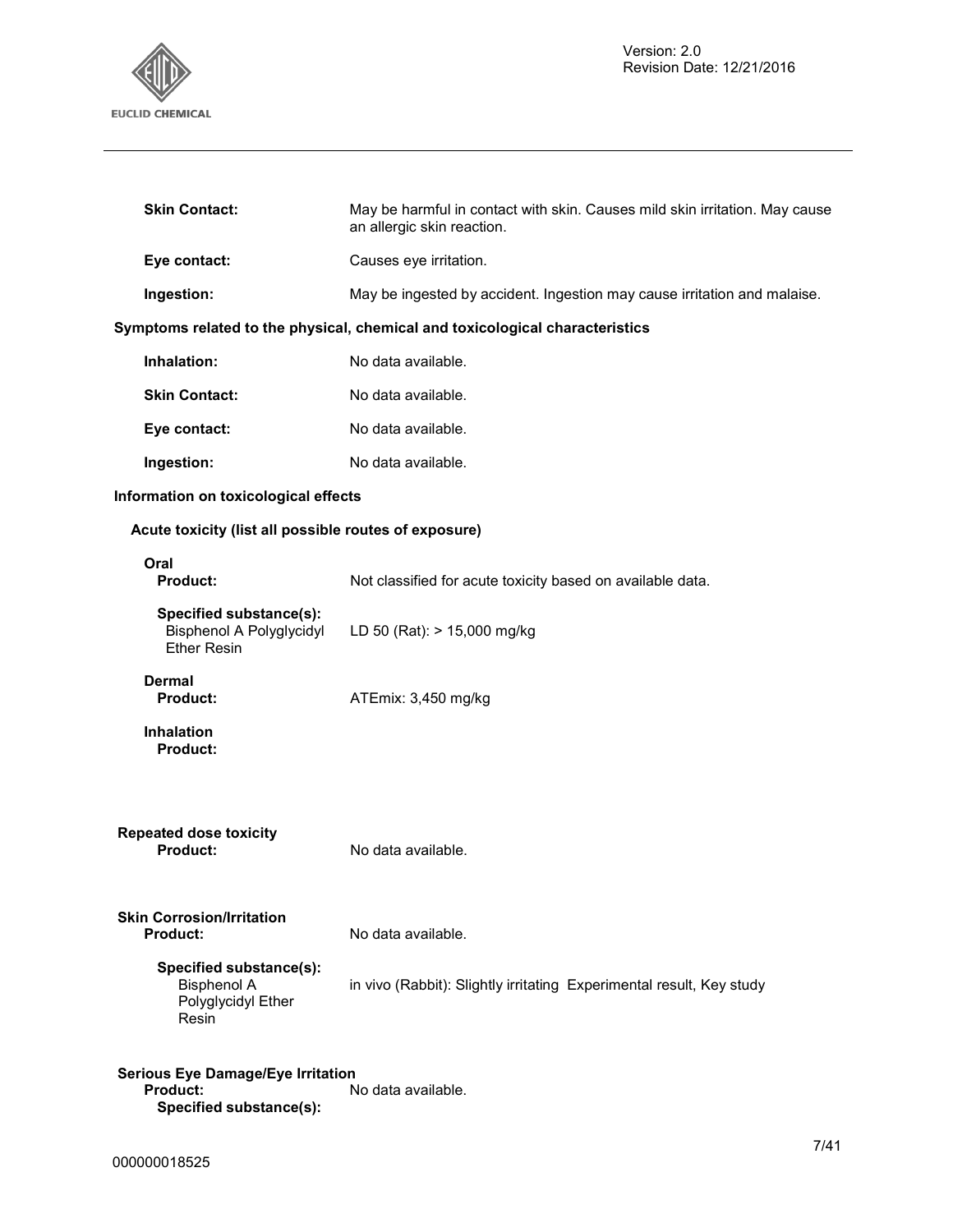

| <b>Bisphenol A</b><br>Polyglycidyl Ether<br>Resin                                                     | Rabbit, 24 hrs: Slightly irritating                                 |
|-------------------------------------------------------------------------------------------------------|---------------------------------------------------------------------|
| <b>Respiratory or Skin Sensitization</b><br>Product:                                                  | No data available.                                                  |
| Carcinogenicity<br>Product:                                                                           | No data available.                                                  |
| No carcinogenic components identified                                                                 | IARC Monographs on the Evaluation of Carcinogenic Risks to Humans:  |
| US. National Toxicology Program (NTP) Report on Carcinogens:<br>No carcinogenic components identified |                                                                     |
| No carcinogenic components identified                                                                 | US. OSHA Specifically Regulated Substances (29 CFR 1910.1001-1050): |
| <b>Germ Cell Mutagenicity</b>                                                                         |                                                                     |
| In vitro<br>Product:                                                                                  | No data available.                                                  |
| In vivo<br>Product:                                                                                   | No data available.                                                  |
| <b>Reproductive toxicity</b><br>Product:                                                              | No data available.                                                  |
| <b>Specific Target Organ Toxicity - Single Exposure</b><br><b>Product:</b>                            | No data available.                                                  |
| <b>Specific Target Organ Toxicity - Repeated Exposure</b><br>Product:                                 | No data available.                                                  |
| <b>Aspiration Hazard</b><br><b>Product:</b>                                                           | No data available.                                                  |
| Other effects:                                                                                        | No data available.                                                  |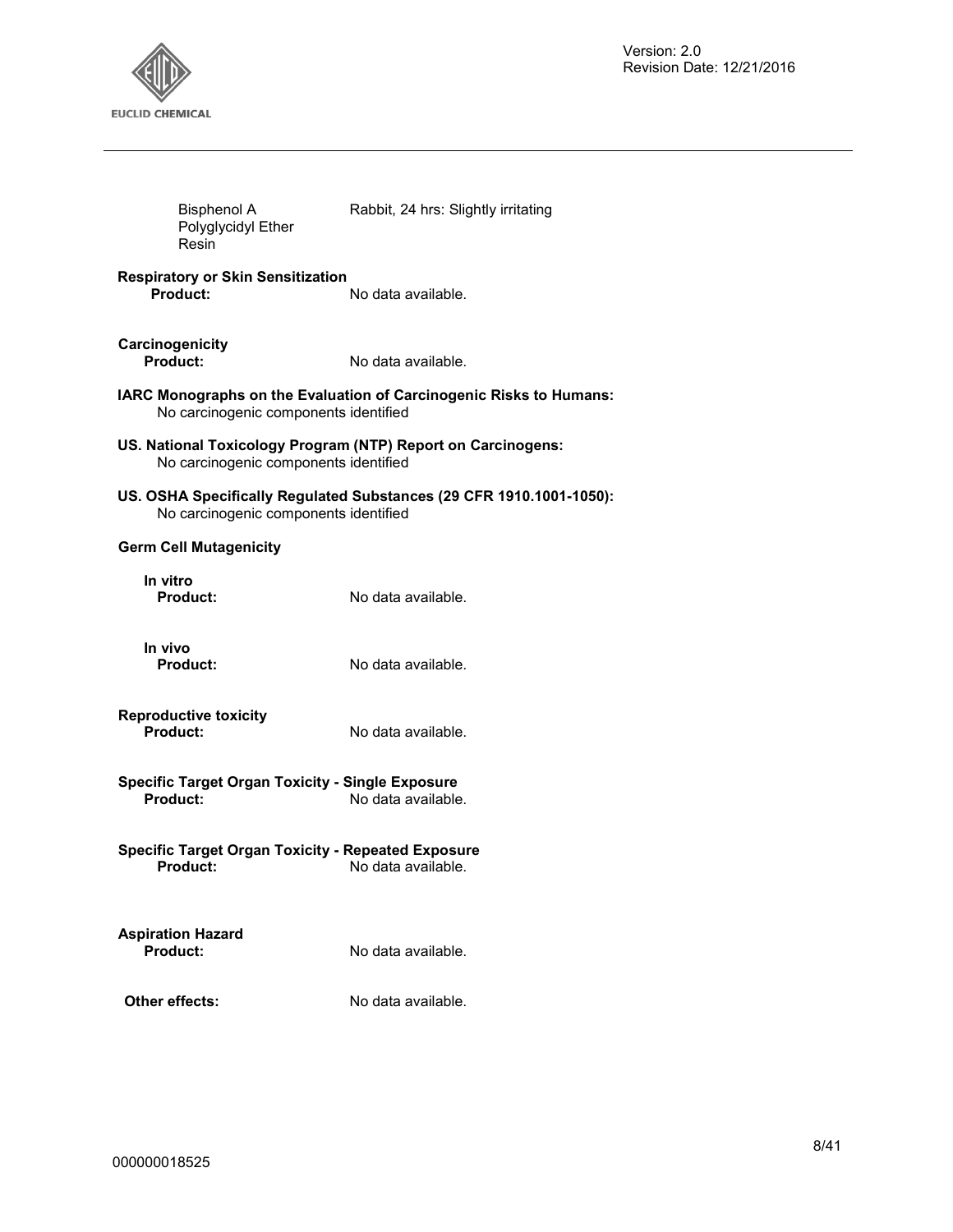

## **12. Ecological information**

## **Ecotoxicity:**

| Acute hazards to the aquatic environment:                                            |                    |
|--------------------------------------------------------------------------------------|--------------------|
| Fish<br><b>Product:</b>                                                              | No data available. |
| <b>Aquatic Invertebrates</b><br>Product:                                             | No data available. |
| Chronic hazards to the aquatic environment:                                          |                    |
| Fish<br><b>Product:</b>                                                              | No data available. |
| <b>Aquatic Invertebrates</b><br>Product:                                             | No data available. |
| <b>Toxicity to Aquatic Plants</b><br>Product:                                        | No data available. |
| <b>Persistence and Degradability</b>                                                 |                    |
| <b>Biodegradation</b><br>Product:                                                    | No data available. |
| <b>BOD/COD Ratio</b><br><b>Product:</b>                                              | No data available. |
| <b>Bioaccumulative potential</b><br><b>Bioconcentration Factor (BCF)</b><br>Product: | No data available. |
| Partition Coefficient n-octanol / water (log Kow)<br><b>Product:</b>                 | No data available. |
| <b>Mobility in soil:</b>                                                             | No data available. |
| Other adverse effects:                                                               | No data available. |
| 13. Disposal considerations                                                          |                    |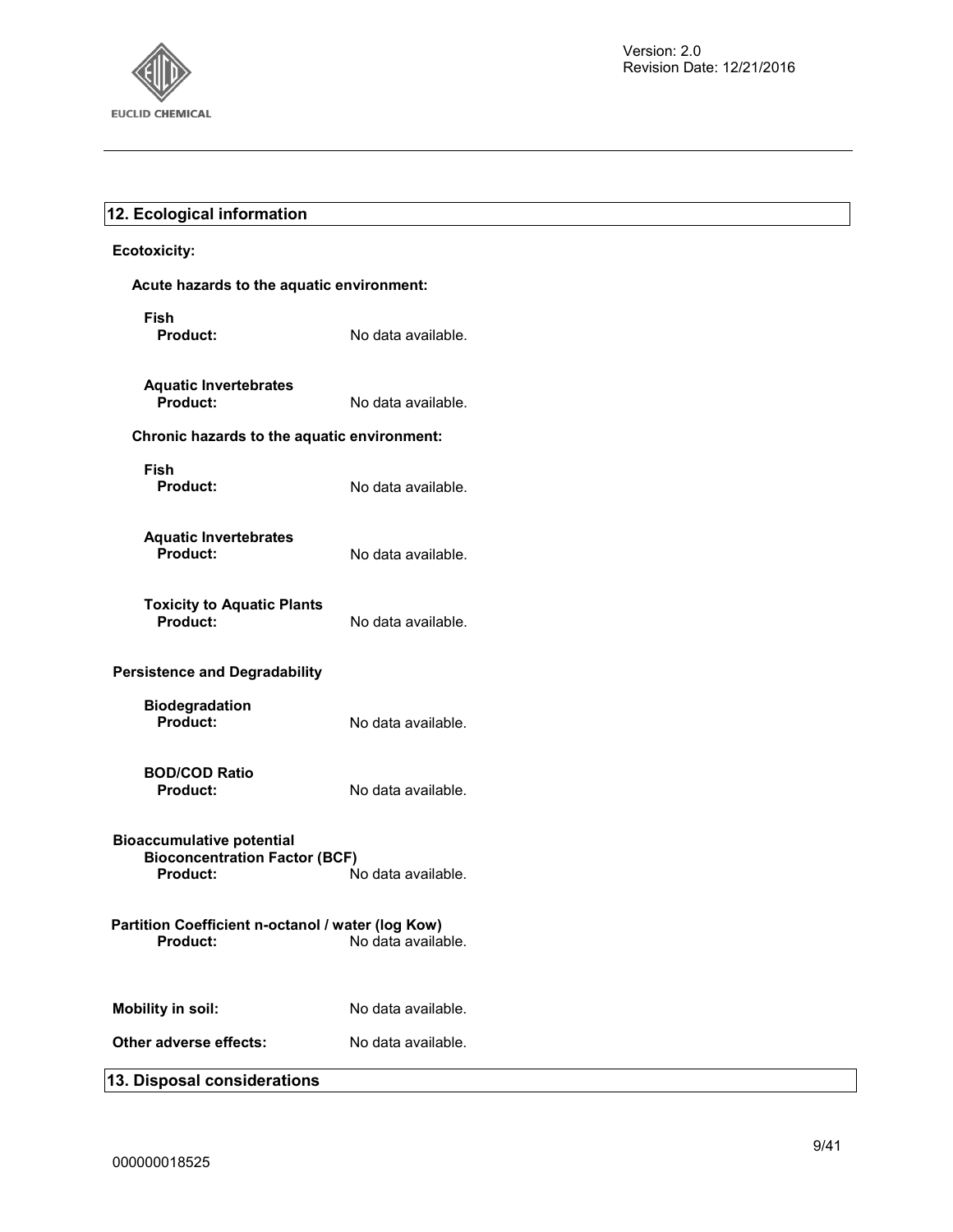

| <b>Disposal instructions:</b>  | Dispose of waste at an appropriate treatment and disposal facility in<br>accordance with applicable laws and regulations, and product<br>characteristics at time of disposal. |
|--------------------------------|-------------------------------------------------------------------------------------------------------------------------------------------------------------------------------|
| <b>Contaminated Packaging:</b> | No data available.                                                                                                                                                            |
| 14. Transport information      |                                                                                                                                                                               |

## **TDG:**

Not Regulated

## **CFR / DOT:**

Not Regulated

## **IMDG:**

Not Regulated

## **15. Regulatory information**

#### **US Federal Regulations**

**TSCA Section 12(b) Export Notification (40 CFR 707, Subpt. D)**  None present or none present in regulated quantities.

## **US. OSHA Specifically Regulated Substances (29 CFR 1910.1001-1050)**

None present or none present in regulated quantities.

#### **CERCLA Hazardous Substance List (40 CFR 302.4):**

None present or none present in regulated quantities.

## **Superfund Amendments and Reauthorization Act of 1986 (SARA)**

## **Hazard categories**

Immediate (Acute) Health Hazards

## **SARA 302 Extremely Hazardous Substance**

None present or none present in regulated quantities.

## **SARA 304 Emergency Release Notification**

None present or none present in regulated quantities.

## **SARA 311/312 Hazardous Chemical**

**Chemical Identity Threshold Planning Quantity** Bisphenol A Polyglycidyl Ether Resin 10000 lbs

## **SARA 313 (TRI Reporting)**

None present or none present in regulated quantities.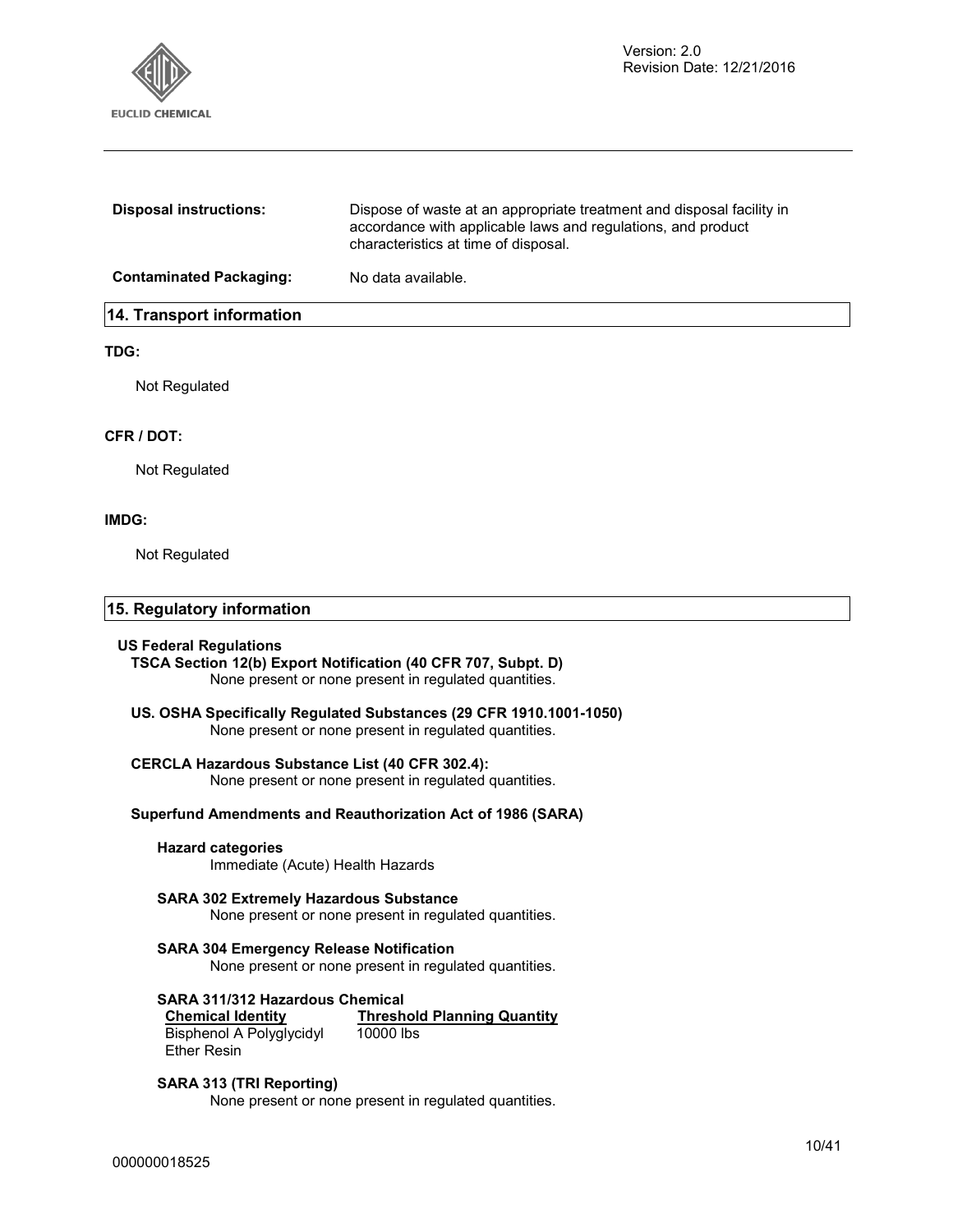

## **Clean Air Act (CAA) Section 112(r) Accidental Release Prevention (40 CFR 68.130)**  None present or none present in regulated quantities.

**Clean Water Act Section 311 Hazardous Substances (40 CFR 117.3)**  None present or none present in regulated quantities.

## **US State Regulations**

## **US. California Proposition 65**

No ingredient regulated by CA Prop 65 present.

- **US. New Jersey Worker and Community Right-to-Know Act**  No ingredient regulated by NJ Right-to-Know Law present.
- **US. Massachusetts RTK Substance List**  No ingredient regulated by MA Right-to-Know Law present.
- **US. Pennsylvania RTK Hazardous Substances**  No ingredient regulated by PA Right-to-Know Law present.

#### **US. Rhode Island RTK**

No ingredient regulated by RI Right-to-Know Law present.

#### **International regulations**

#### **Montreal protocol**

not applicable

#### **Stockholm convention**

not applicable

#### **Rotterdam convention**

not applicable

## **Kyoto protocol**

not applicable

**VOC:** When appropriately mixed with the other part, product has a VOC less water and exempt solvent of: 0 g/l

Regulatory VOC (less water and exempt solvent) : 0 g/l

| VOC Method 310 | $0.00\ \%$ |
|----------------|------------|
|                |            |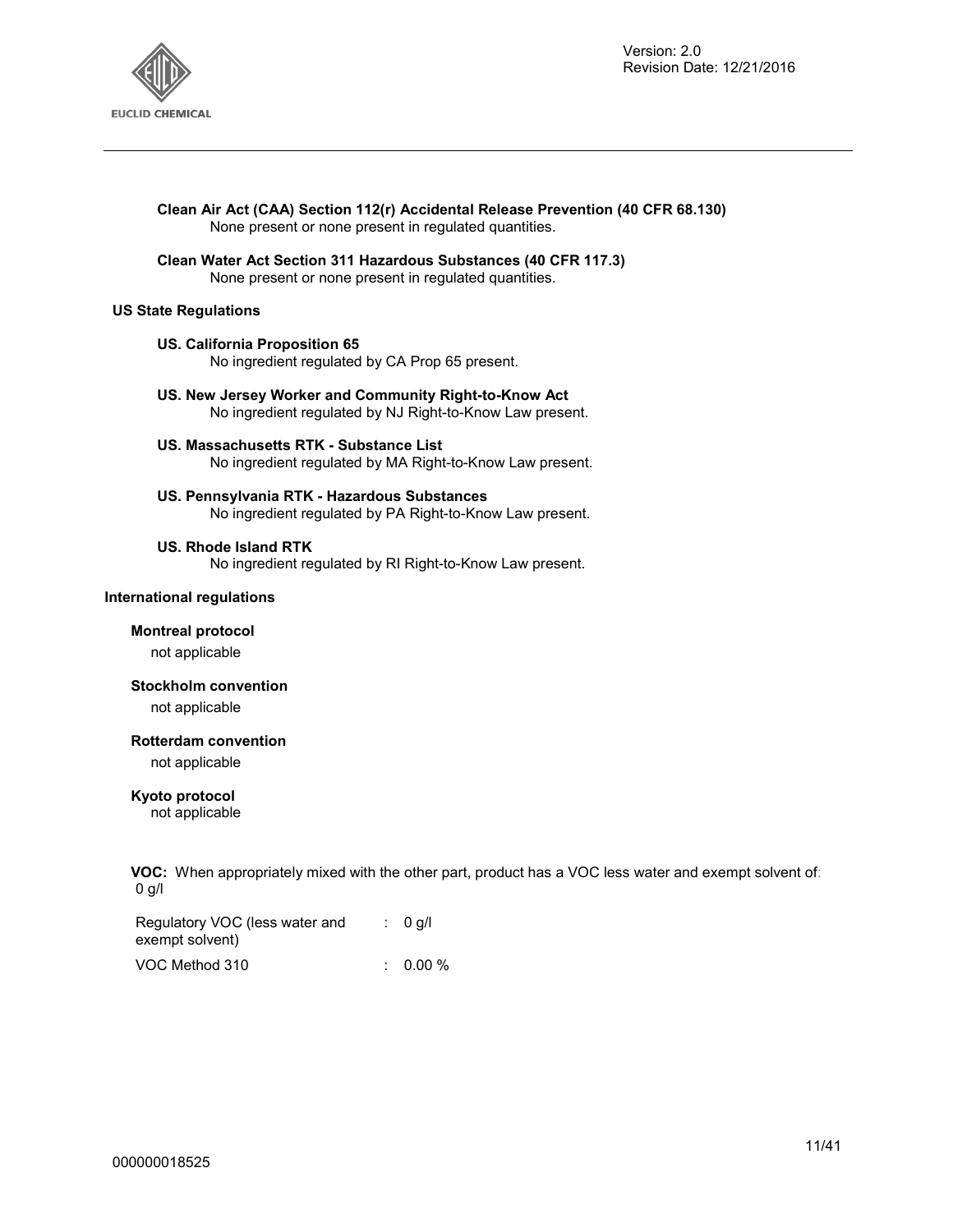

| <b>Inventory Status:</b>                 |                                                                                           |
|------------------------------------------|-------------------------------------------------------------------------------------------|
| Australia AICS:                          | All components in this product are listed on or<br>exempt from the Inventory.             |
| Canada DSL Inventory List:               | All components in this product are listed on or<br>exempt from the Inventory.             |
| EINECS, ELINCS or NLP:                   | All components in this product are listed on or<br>exempt from the Inventory.             |
| Japan (ENCS) List:                       | All components in this product are listed on or<br>exempt from the Inventory.             |
| China Inv. Existing Chemical Substances: | All components in this product are listed on or<br>exempt from the Inventory.             |
| Korea Existing Chemicals Inv. (KECI):    | All components in this product are listed on or<br>exempt from the Inventory.             |
| Canada NDSL Inventory:                   | One or more components in this product are<br>not listed on or exempt from the Inventory. |
| Philippines PICCS:                       | All components in this product are listed on or<br>exempt from the Inventory.             |
| US TSCA Inventory:                       | All components in this product are listed on or<br>exempt from the Inventory.             |
| New Zealand Inventory of Chemicals:      | All components in this product are listed on or<br>exempt from the Inventory.             |
| Japan ISHL Listing:                      | All components in this product are listed on or<br>exempt from the Inventory.             |
| Japan Pharmacopoeia Listing:             | One or more components in this product are<br>not listed on or exempt from the Inventory. |
| Mexico INSQ:                             | One or more components in this product are<br>not listed on or exempt from the Inventory. |
| Ontario Inventory:                       | One or more components in this product are<br>not listed on or exempt from the Inventory. |
| Taiwan Chemical Substance Inventory:     | One or more components in this product are<br>not listed on or exempt from the Inventory. |

## **16.Other information, including date of preparation or last revision**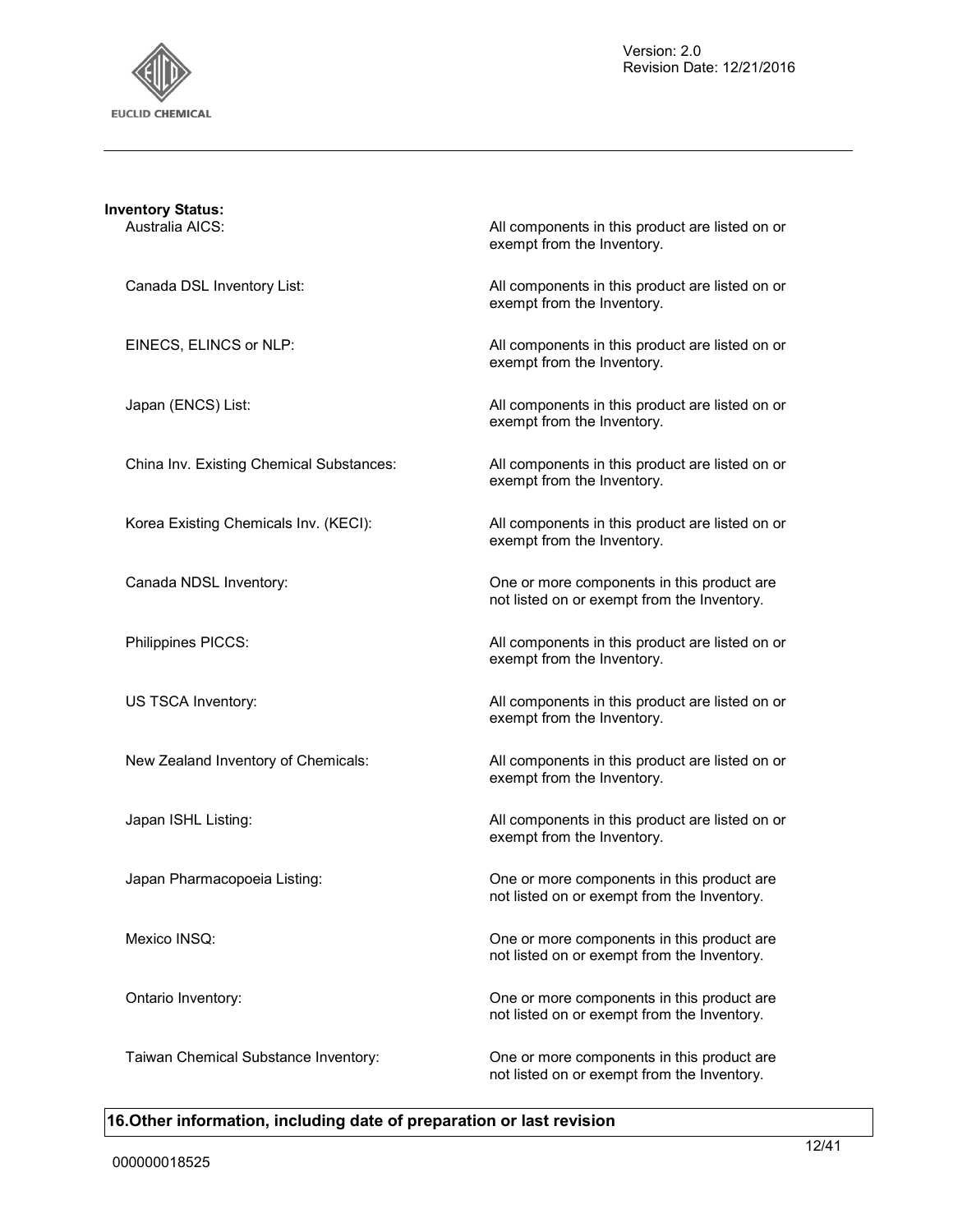

| <b>Revision Date:</b>       | 12/21/2016                                                                                                                                                                                                                                                                                                  |
|-----------------------------|-------------------------------------------------------------------------------------------------------------------------------------------------------------------------------------------------------------------------------------------------------------------------------------------------------------|
| Version #:                  | 2.0                                                                                                                                                                                                                                                                                                         |
| <b>Further Information:</b> | No data available.                                                                                                                                                                                                                                                                                          |
| Disclaimer:                 | For Industrial Use Only. Keep out of Reach of Children. The hazard<br>information herein is offered solely for the consideration of the user, subject<br>to their own investigation of compliance with applicable regulations, including<br>the safe use of the product under every fore seeable condition. |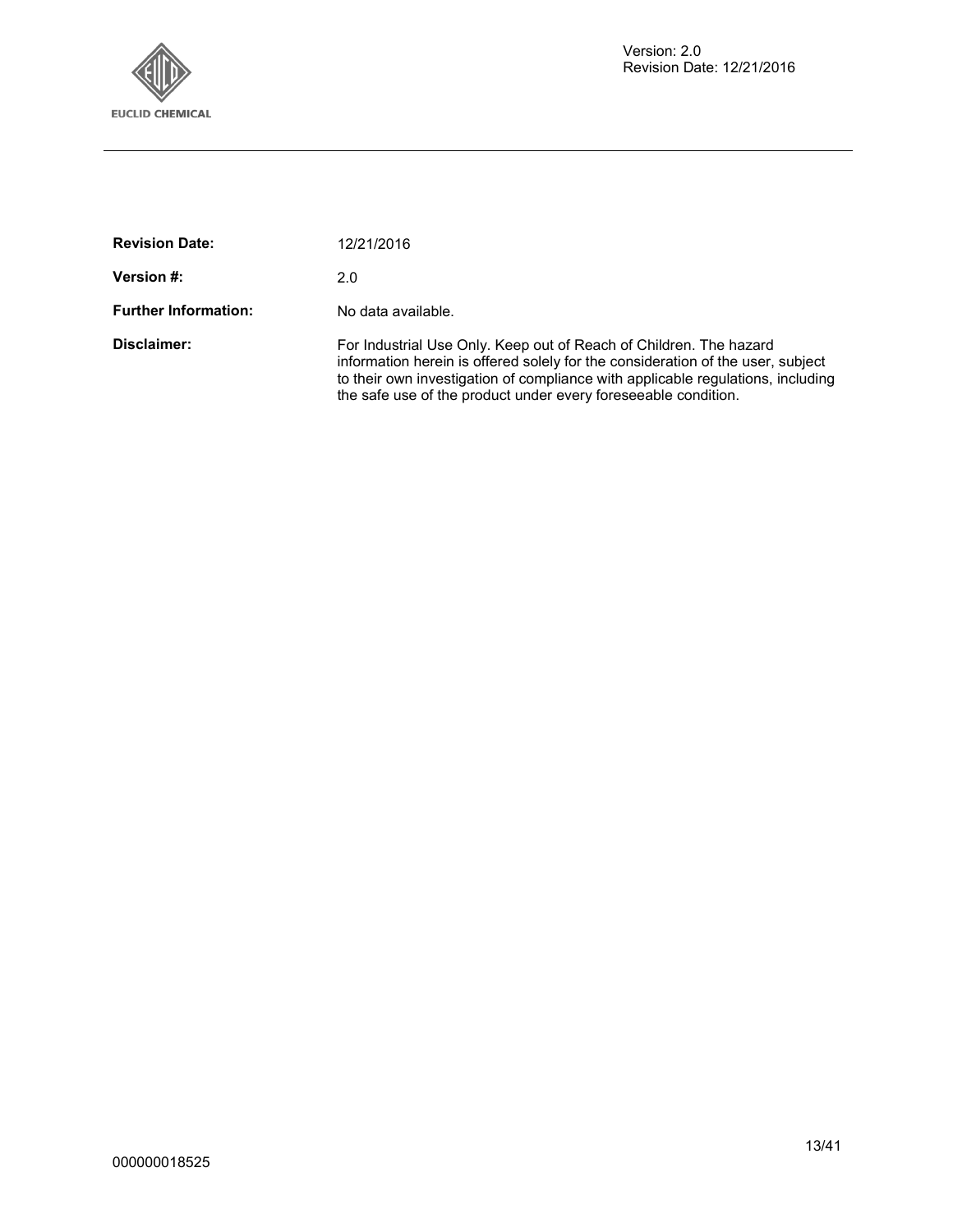

Version: 2.0 Revision Date: 12/21/2016

# **SAFETY DATA SHEET**

## **1. Identification**

**Product identifier:** DURALFLEX FASTPATCH PART B **Product Code:** TD4330199NC

#### **Recommended use and restriction on use**

**Recommended use:** Curative **Restrictions on use:** Not known.

## **Manufacturer/Importer/Supplier/Distributor Information**

EUCLID CHEMICAL COMPANY 19218 REDWOOD ROAD CLEVELAND OH 44110 US

# **Contact person:** EH&S Department<br> **Telephone:** 216-531-9222

**Telephone:** 216-531-9222 **Emergency telephone number:** 1-800-424-9300 (US); 1-613-996-6666 (Canada)

## **2. Hazard(s) identification**

#### **Hazard Classification**

## **Health Hazards**

| Category 4  |
|-------------|
| Category 1A |
| Category 1  |
| Category 1  |
| Category 1B |
| Category 1B |
| Category 2  |
|             |

#### **Unknown toxicity - Health**

| Acute toxicity, oral                        | 0.93%   |
|---------------------------------------------|---------|
| Acute toxicity, dermal                      | 61.13%  |
| Acute toxicity, inhalation, vapor           | 100 $%$ |
| Acute toxicity, inhalation, dust<br>or mist | 100%    |

#### **Environmental Hazards**

Acute hazards to the aquatic environment

Category 1

**Unknown toxicity - Environment**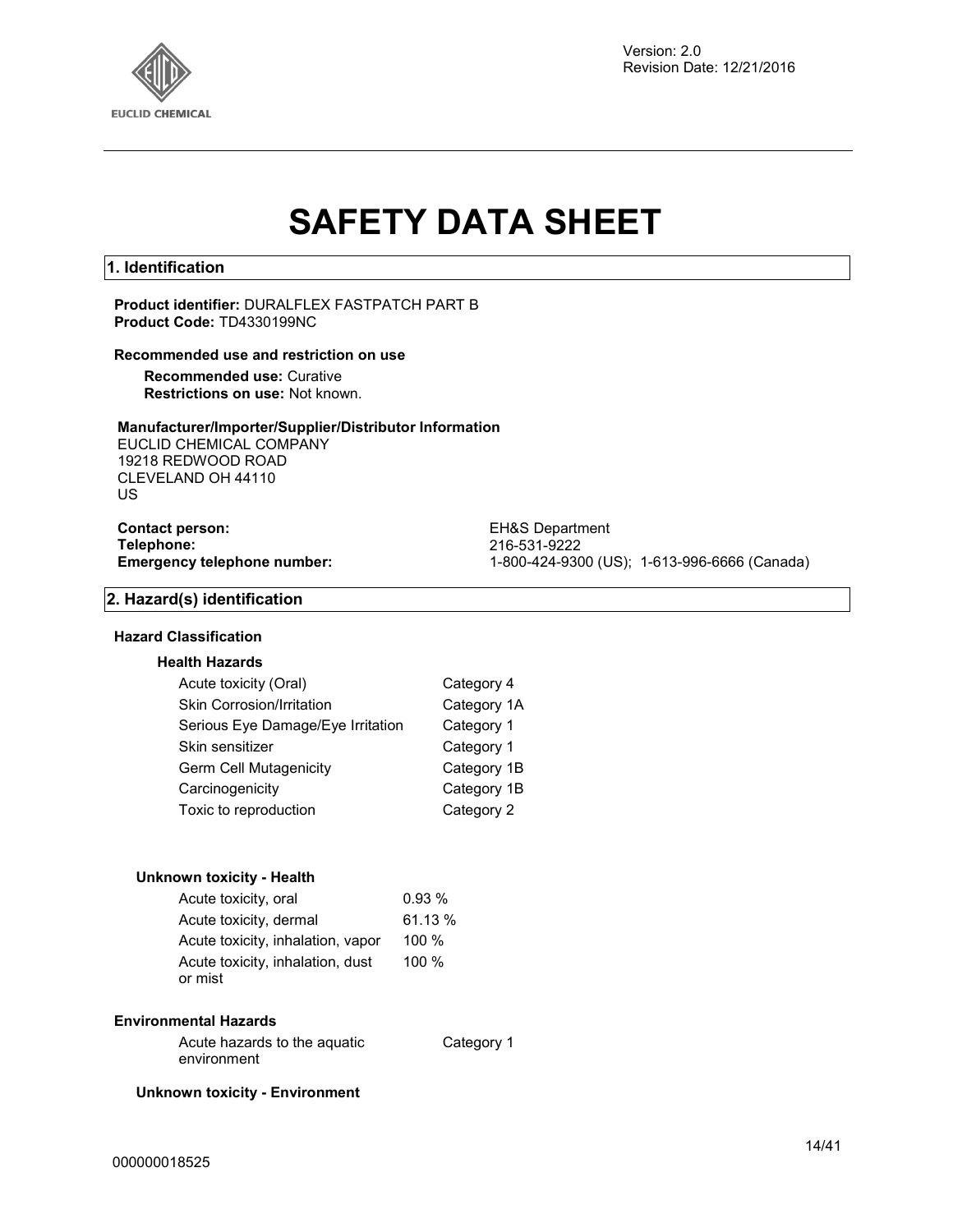

| Acute hazards to the aquatic<br>environment |                                | 40.24 %    |
|---------------------------------------------|--------------------------------|------------|
| environment                                 | Chronic hazards to the aguatic | 100 %      |
| <b>Environmental Hazards</b>                |                                |            |
| Acute hazards to the aquatic<br>environment |                                | Category 1 |
| A control compared to the concentration     |                                | 10.0101    |

| Acute hazards to the aquatic<br>environment | 40.24 % |
|---------------------------------------------|---------|
| Chronic hazards to the aquatic              | 100 $%$ |
| environment                                 |         |

## **Label Elements**

## **Hazard Symbol:**



| <b>Response:</b> | IF INHALED: Remove person to fresh air and keep comfortable for                                                                         |
|------------------|-----------------------------------------------------------------------------------------------------------------------------------------|
|                  | breathing. If in eyes: Rinse cautiously with water for several minutes.                                                                 |
|                  | Remove contact lenses, if present and easy to do. Continue rinsing. IF ON                                                               |
|                  | SKIN (or hair): Take off immediately all contaminated clothing. Rinse skin                                                              |
|                  | with water/shower. If skin irritation or rash occurs: Get medical                                                                       |
|                  | advice/attention. IF SWALLOWED: Call a POISON CENTER/doctor/ if you                                                                     |
|                  | feel unwell. Rinse mouth. Do NOT induce vomiting. Immediately call a<br>POISON CENTER/doctor. Specific treatment (see this label). Wash |
|                  |                                                                                                                                         |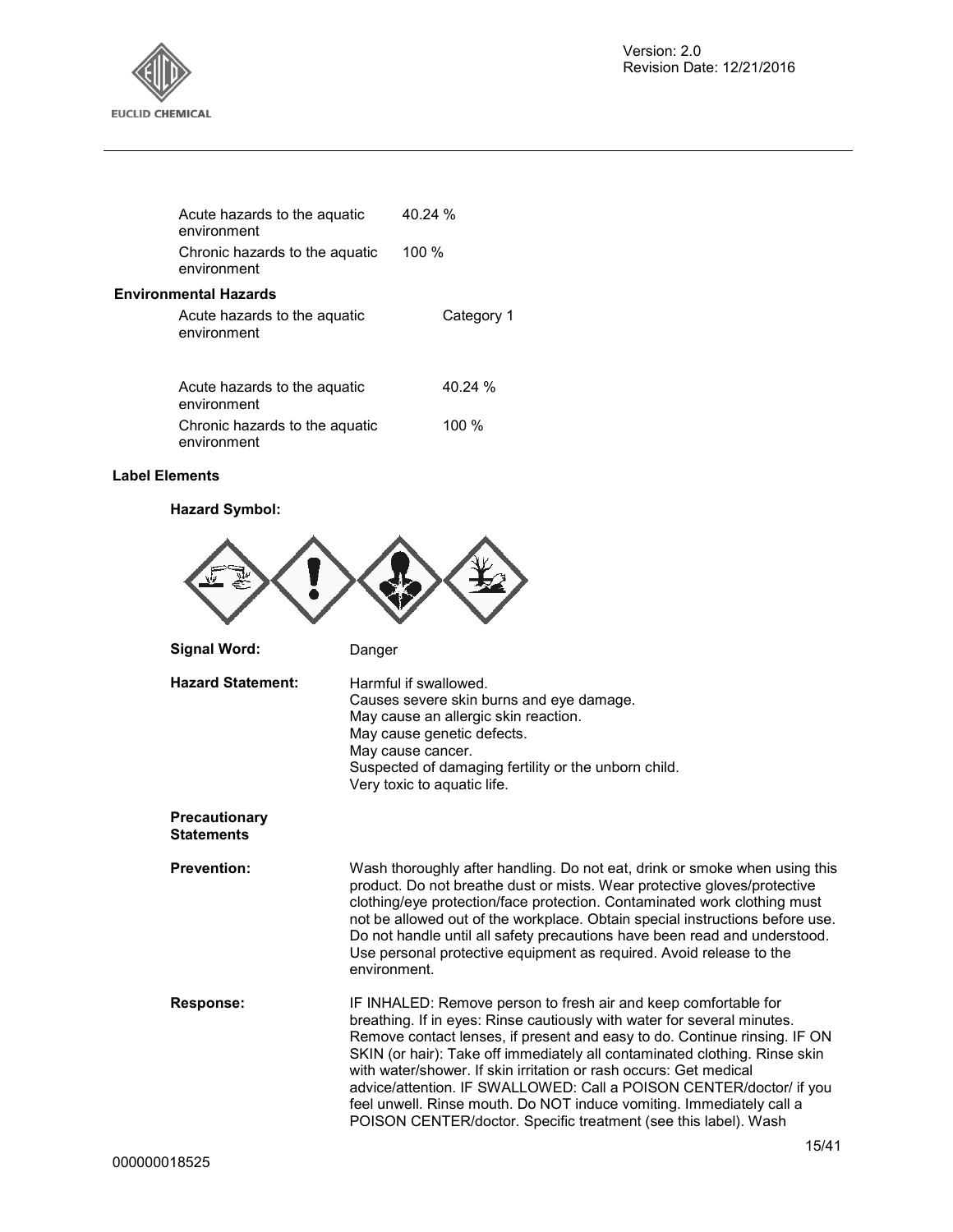

|                                               | contaminated clothing before reuse. Collect spillage.                                                                                                                                      |
|-----------------------------------------------|--------------------------------------------------------------------------------------------------------------------------------------------------------------------------------------------|
| Storage:                                      | Store locked up.                                                                                                                                                                           |
| Disposal:                                     | Dispose of contents/container to an appropriate treatment and disposal<br>facility in accordance with applicable laws and regulations, and product<br>characteristics at time of disposal. |
| Hazard(s) not otherwise<br>classified (HNOC): | None.                                                                                                                                                                                      |

## **3. Composition/information on ingredients**

## **Mixtures**

| <b>Chemical Identity</b>              | <b>CAS number</b> | Content in percent (%)* |
|---------------------------------------|-------------------|-------------------------|
| 4-Nonylphenol                         | 84852-15-3        | $25 - 50\%$             |
| Poly(oxypropylene) diamine            | $9046 - 10 - 0$   | $10 - 20%$              |
| Diethylenetriamine                    | 111-40-0          | $5 - 10\%$              |
| Bisphenol A                           | 80-05-7           | $3 - 5\%$               |
| Tris(dimethylaminomethyl)phe<br>nol   | $90 - 72 - 2$     | $3 - 5\%$               |
| Tetraethylene pentamine               | 112-57-2          | $0.1 - 1\%$             |
| Stoddard solvent (Mineral<br>Spirits) | 8052-41-3         | $0.1 - 1\%$             |

\* All concentrations are percent by weight unless ingredient is a gas. Gas concentrations are in percent by volume.

## **4. First-aid measures**

| Ingestion:                                         | Rinse mouth. Call a physician or poison control center immediately. Never<br>give liquid to an unconscious person. Do not induce vomiting without advice<br>from poison control center.                                                                                                          |  |
|----------------------------------------------------|--------------------------------------------------------------------------------------------------------------------------------------------------------------------------------------------------------------------------------------------------------------------------------------------------|--|
| Inhalation:                                        | Call a physician or poison control center immediately. If breathing stops,<br>provide artificial respiration. Move to fresh air. If breathing is difficult, give<br>oxygen.                                                                                                                      |  |
| <b>Skin Contact:</b>                               | Call a physician or poison control center immediately. Destroy or thoroughly<br>clean contaminated shoes. Immediately remove contaminated clothing and<br>shoes and wash skin with soap and plenty of water. If skin irritation or an<br>allergic skin reaction develops, get medical attention. |  |
| Eye contact:                                       | Immediately flush with plenty of water for at least 15 minutes. If easy to do,<br>remove contact lenses. Call a physician or poison control center<br>immediately.                                                                                                                               |  |
| Most important symptoms/effects, acute and delayed |                                                                                                                                                                                                                                                                                                  |  |

**Hazards:** No data available.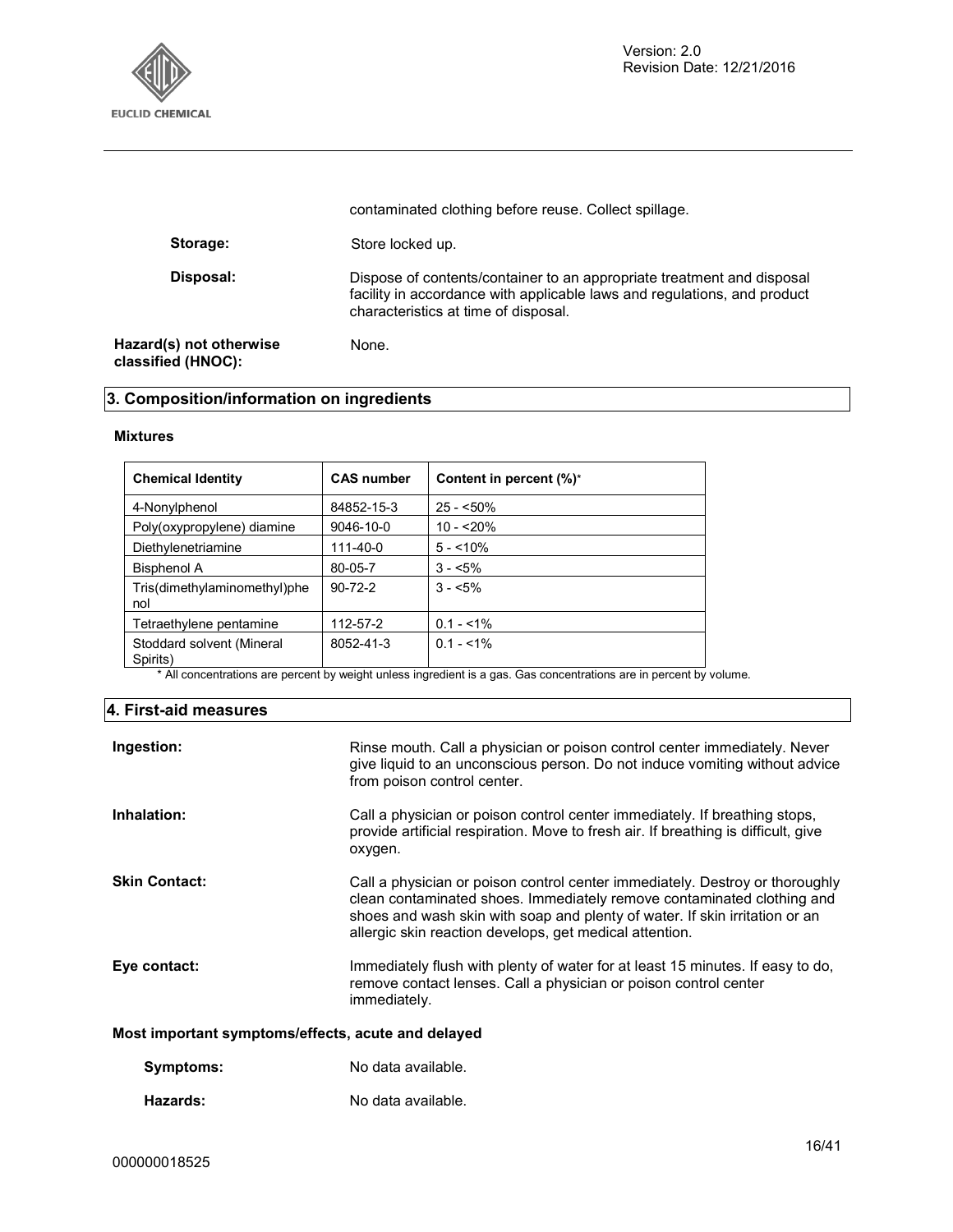

## **Treatment:** No data available **5. Fire-fighting measures General Fire Hazards:** No unusual fire or explosion hazards noted. **Suitable (and unsuitable) extinguishing media Suitable extinguishing media:** Use fire-extinguishing media appropriate for surrounding materials. **Unsuitable extinguishing media:**  Do not use water jet as an extinguisher, as this will spread the fire. **Specific hazards arising from the chemical:** During fire, gases hazardous to health may be formed. **Special protective equipment and precautions for firefighters Special fire fighting procedures:**  No data available. **Special protective equipment for fire-fighters:**  Self-contained breathing apparatus and full protective clothing must be worn in case of fire. **6. Accidental release measures Personal precautions, protective equipment and emergency procedures:**  See Section 8 of the SDS for Personal Protective Equipment. Do not touch damaged containers or spilled material unless wearing appropriate protective clothing. Keep unauthorized personnel away. **Methods and material for containment and cleaning up:**  Dam and absorb spillages with sand, earth or other non-combustible material. Collect spillage in containers, seal securely and deliver for disposal according to local regulations. **Notification Procedures:** In the event of a spill or accidental release, notify relevant authorities in accordance with all applicable regulations. **Environmental Precautions:** Do not contaminate water sources or sewer. Prevent further leakage or

spillage if safe to do so. Avoid release to the environment.

**Indication of immediate medical attention and special treatment needed**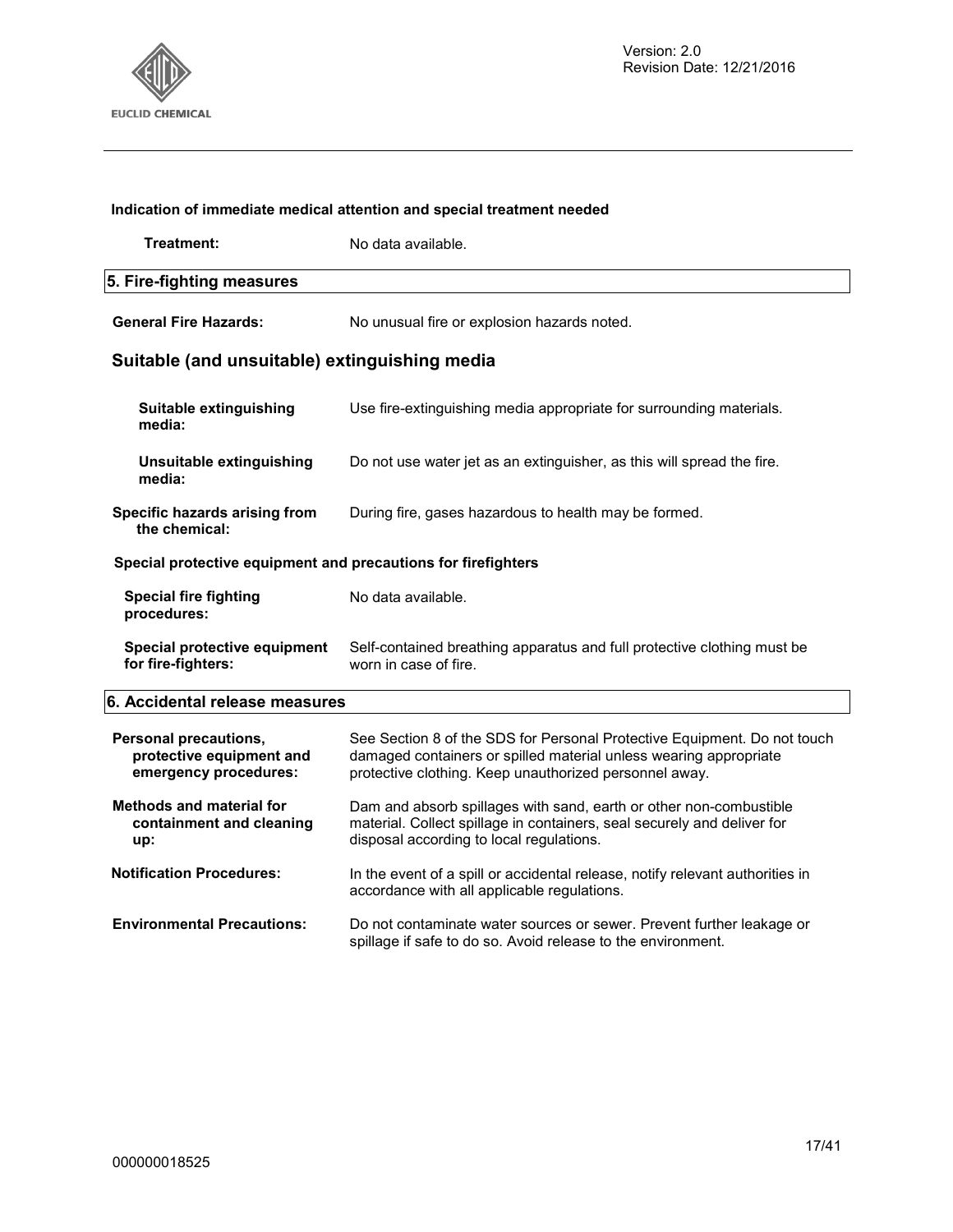

## **7. Handling and storage**

| Precautions for safe handling:                                      | Do not taste or swallow. Wash hands thoroughly after handling. Do not<br>handle until all safety precautions have been read and understood. Obtain<br>special instructions before use. Use personal protective equipment as<br>required. Do not get in eyes. Do not get in eyes, on skin, on clothing. Avoid<br>contact with eyes, skin, and clothing. Provide adequate ventilation. Wear<br>appropriate personal protective equipment. Observe good industrial<br>hygiene practices. |
|---------------------------------------------------------------------|---------------------------------------------------------------------------------------------------------------------------------------------------------------------------------------------------------------------------------------------------------------------------------------------------------------------------------------------------------------------------------------------------------------------------------------------------------------------------------------|
| Conditions for safe storage,<br>including any<br>incompatibilities: | Store locked up.                                                                                                                                                                                                                                                                                                                                                                                                                                                                      |

## **8. Exposure controls/personal protection**

## **Control Parameters**

## **Occupational Exposure Limits**

| <b>Chemical Identity</b>              | type       | <b>Exposure Limit Values</b> | Source                                                                         |
|---------------------------------------|------------|------------------------------|--------------------------------------------------------------------------------|
| Diethylenetriamine                    | TWA        | ppm                          | US. ACGIH Threshold Limit Values (2011)                                        |
| Stoddard solvent (Mineral<br>Spirits) | <b>TWA</b> | $100$ ppm                    | US. ACGIH Threshold Limit Values (2011)                                        |
|                                       | PEL        | 500 ppm 2,900 mg/m3          | US. OSHA Table Z-1 Limits for Air<br>Contaminants (29 CFR 1910.1000) (02 2006) |

| <b>Chemical name</b> | type       | <b>Exposure Limit Values</b>  | Source                                                                                                                                                                 |
|----------------------|------------|-------------------------------|------------------------------------------------------------------------------------------------------------------------------------------------------------------------|
| Diethylenetriamine   | TWA        | l ppm                         | Canada. British Columbia OELs. (Occupational<br>Exposure Limits for Chemical Substances,<br>Occupational Health and Safety Regulation<br>296/97, as amended) (07 2007) |
| Diethylenetriamine   | TWA        | l ppm                         | Canada. Ontario OELs. (Control of Exposure to<br>Biological or Chemical Agents) (11 2010)                                                                              |
| Diethylenetriamine   | <b>TWA</b> | $4.2 \text{ mg/m}$ 3<br>1 ppm | Canada. Quebec OELs. (Ministry of Labor -<br>Regulation Respecting the Quality of the Work<br>Environment) (12 2008)                                                   |

**Appropriate Engineering Controls**  Observe good industrial hygiene practices. Observe occupational exposure limits and minimize the risk of inhalation of vapors and mist. Mechanical ventilation or local exhaust ventilation may be required.

## **Individual protection measures, such as personal protective equipment**

| <b>General information:</b> | Provide easy access to water supply and eye wash facilities. Good general<br>ventilation (typically 10 air changes per hour) should be used. Ventilation<br>rates should be matched to conditions. If applicable, use process<br>enclosures, local exhaust ventilation, or other engineering controls to<br>maintain airborne levels below recommended exposure limits. If exposure<br>limits have not been established, maintain airborne levels to an acceptable<br>level. |
|-----------------------------|------------------------------------------------------------------------------------------------------------------------------------------------------------------------------------------------------------------------------------------------------------------------------------------------------------------------------------------------------------------------------------------------------------------------------------------------------------------------------|
| <b>Eye/face protection:</b> | Wear a full-face respirator, if needed. Wear safety glasses with side shields<br>(or goggles) and a face shield.                                                                                                                                                                                                                                                                                                                                                             |
| <b>Skin Protection</b>      |                                                                                                                                                                                                                                                                                                                                                                                                                                                                              |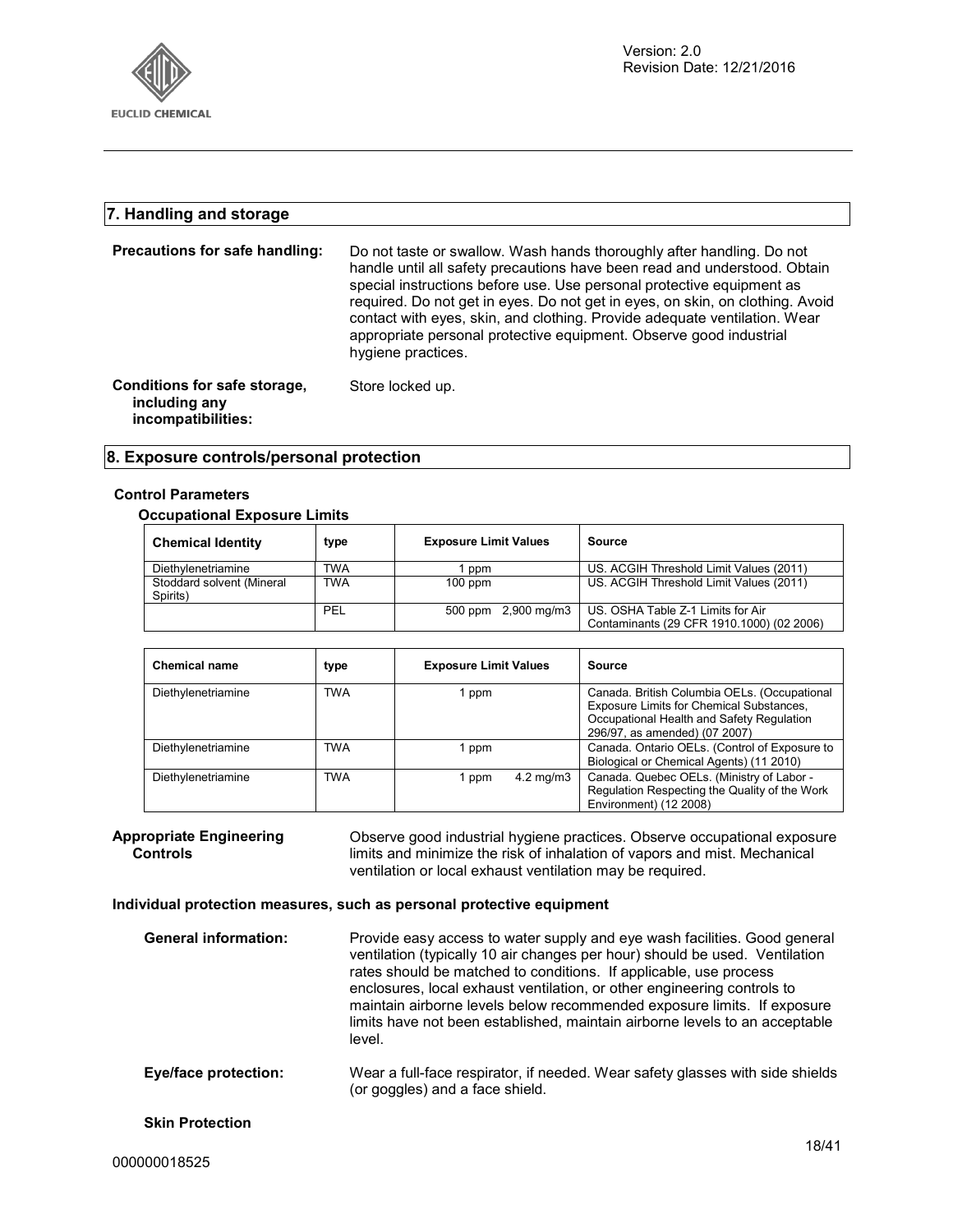

| <b>Hand Protection:</b>        | Use suitable protective gloves if risk of skin contact.                                                                                                                                                                                                                                                                                                                                                                                                                                                                                          |
|--------------------------------|--------------------------------------------------------------------------------------------------------------------------------------------------------------------------------------------------------------------------------------------------------------------------------------------------------------------------------------------------------------------------------------------------------------------------------------------------------------------------------------------------------------------------------------------------|
| Other:                         | Wear chemical-resistant gloves, footwear, and protective clothing<br>appropriate for the risk of exposure. Contact health and safety professional<br>or manufacturer for specific information.                                                                                                                                                                                                                                                                                                                                                   |
| <b>Respiratory Protection:</b> | In case of inadequate ventilation use suitable respirator. Seek advice from<br>local supervisor.                                                                                                                                                                                                                                                                                                                                                                                                                                                 |
| <b>Hygiene measures:</b>       | Do not eat, drink or smoke when using the product. Wash hands after<br>handling. Observe good industrial hygiene practices. Wash hands before<br>breaks and immediately after handling the product. Do not get in eyes. Do<br>not handle until all safety precautions have been read and understood.<br>Obtain special instructions before use. Wash contaminated clothing before<br>reuse. Do not get this material in contact with skin. Contaminated work<br>clothing should not be allowed out of the workplace. Avoid contact with<br>skin. |

## **9. Physical and chemical properties**

## **Appearance**

| <b>Physical state:</b>                                | liquid                                                                                         |
|-------------------------------------------------------|------------------------------------------------------------------------------------------------|
| Form:                                                 | liquid                                                                                         |
| Color:                                                | Pale yellow                                                                                    |
| Odor:                                                 | Mild pungent                                                                                   |
| <b>Odor threshold:</b>                                | No data available.                                                                             |
| pH:                                                   | No data available.                                                                             |
| Melting point/freezing point:                         | No data available.                                                                             |
| Initial boiling point and boiling range:              | No data available.                                                                             |
| <b>Flash Point:</b>                                   | > 93 °C > 200 °F(Setaflash Closed Cup)                                                         |
| <b>Evaporation rate:</b>                              | Slower than Ether                                                                              |
| Flammability (solid, gas):                            | No.                                                                                            |
| Upper/lower limit on flammability or explosive limits |                                                                                                |
| Flammability limit - upper (%):                       | No data available.                                                                             |
| Flammability limit - lower (%):                       | No data available.                                                                             |
| Explosive limit - upper (%):                          | No data available.                                                                             |
| Explosive limit - lower (%):                          | No data available.                                                                             |
| Vapor pressure:                                       | No data available.                                                                             |
| Vapor density:                                        | Vapors are heavier than air and may travel along the floor and<br>in the bottom of containers. |
| <b>Relative density:</b>                              | 0.98                                                                                           |
| Solubility(ies)                                       |                                                                                                |
| <b>Solubility in water:</b>                           | Practically Insoluble                                                                          |
| Solubility (other):                                   | No data available.                                                                             |
| Partition coefficient (n-octanol/water):              | No data available.                                                                             |
| Auto-ignition temperature:                            | No data available.                                                                             |
| <b>Decomposition temperature:</b>                     | No data available.                                                                             |
| <b>Viscosity:</b>                                     | No data available.                                                                             |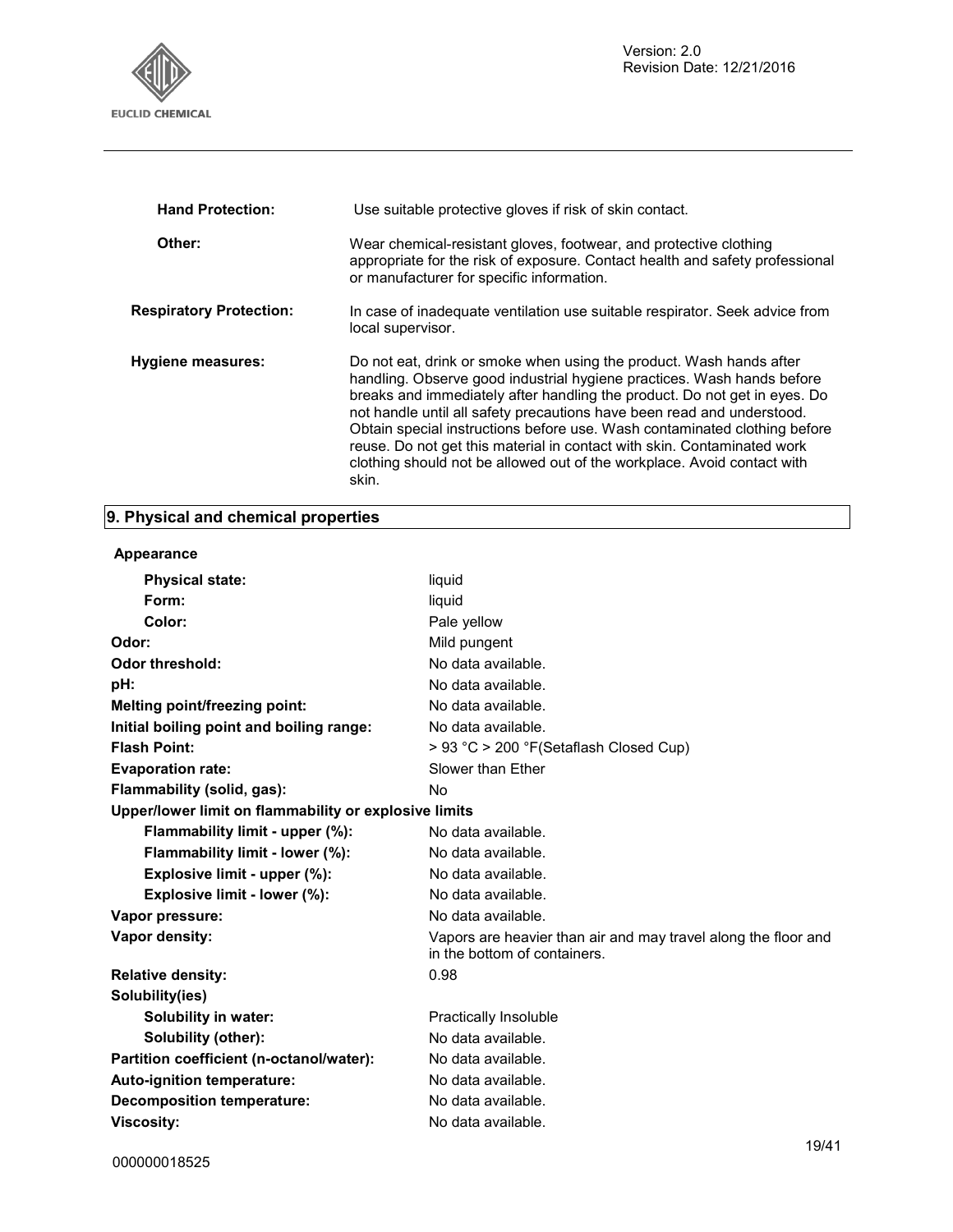

| 10. Stability and reactivity                                                                                                                                |                                                                                                    |
|-------------------------------------------------------------------------------------------------------------------------------------------------------------|----------------------------------------------------------------------------------------------------|
| <b>Reactivity:</b>                                                                                                                                          | No data available.                                                                                 |
| <b>Chemical Stability:</b>                                                                                                                                  | Material is stable under normal conditions.                                                        |
| <b>Possibility of hazardous</b><br>reactions:                                                                                                               | No data available.                                                                                 |
| Conditions to avoid:                                                                                                                                        | Avoid heat or contamination.                                                                       |
| Incompatible Materials:                                                                                                                                     | Avoid contact with acids.                                                                          |
| <b>Hazardous Decomposition</b><br><b>Products:</b>                                                                                                          | Thermal decomposition or combustion may liberate carbon oxides and<br>other toxic gases or vapors. |
| 11. Toxicological information                                                                                                                               |                                                                                                    |
| Information on likely routes of exposure<br>Inhalation:<br>In high concentrations, vapors, fumes or mists may irritate nose, throat and<br>mucus membranes. |                                                                                                    |
| <b>Skin Contact:</b>                                                                                                                                        | Causes severe skin burns. May cause an allergic skin reaction.                                     |
| Eye contact:                                                                                                                                                | Causes serious eye damage.                                                                         |

**Ingestion:** Harmful if swallowed.

## **Symptoms related to the physical, chemical and toxicological characteristics**

| Inhalation:          | No data available. |
|----------------------|--------------------|
| <b>Skin Contact:</b> | No data available. |
| Eye contact:         | No data available. |
| Ingestion:           | No data available. |

## **Information on toxicological effects**

## **Acute toxicity (list all possible routes of exposure)**

| Oral<br>Product:                     | ATEmix: 1,820.66 mg/kg |
|--------------------------------------|------------------------|
| Dermal<br>Product:                   | ATEmix: 5,904.04 mg/kg |
| <b>Inhalation</b><br><b>Product:</b> |                        |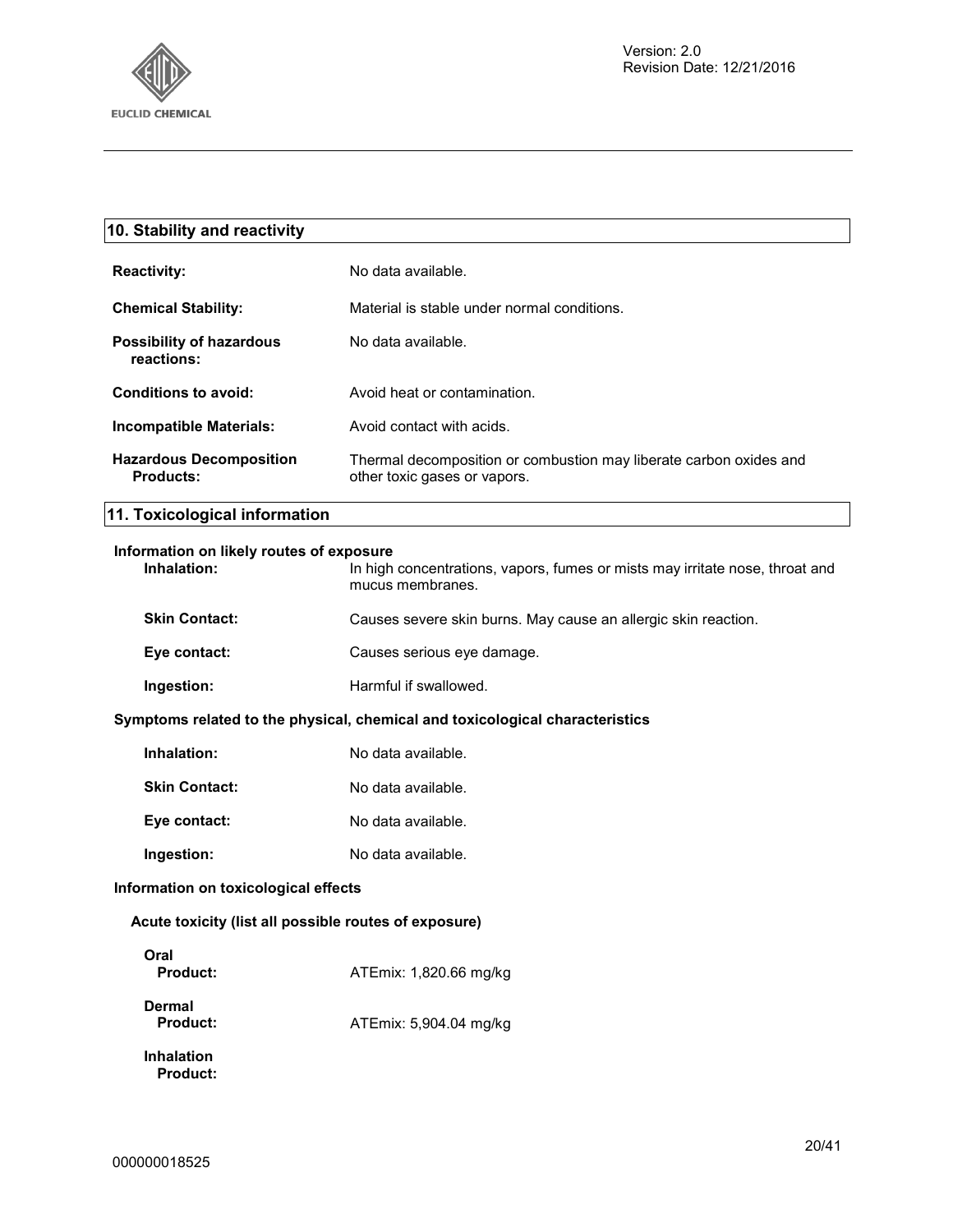

| Specified substance(s):<br>Poly(oxypropylene)<br>diamine                                                     | LC 50 (Rat): $> 0.74$ mg/l                                                  |  |
|--------------------------------------------------------------------------------------------------------------|-----------------------------------------------------------------------------|--|
| <b>Repeated dose toxicity</b><br>Product:                                                                    | No data available.                                                          |  |
| <b>Skin Corrosion/Irritation</b><br><b>Product:</b>                                                          | No data available.                                                          |  |
| Specified substance(s):<br>4-Nonylphenol                                                                     | in vivo (Rabbit): Category 1B Experimental result, Weight of Evidence study |  |
| Poly(oxypropylene)<br>diamine                                                                                | (Rabbit): Corrosive Experimental result, Supporting study                   |  |
| Tris(dimethylaminomet<br>hyl)phenol                                                                          | in vivo (Rabbit): Corrosive Experimental result, Key study                  |  |
| <b>Serious Eye Damage/Eye Irritation</b><br><b>Product:</b><br>No data available.<br>Specified substance(s): |                                                                             |  |
| 4-Nonylphenol                                                                                                | Rabbit, 24 - 72 hrs: Corrosive                                              |  |
| Poly(oxypropylene)<br>diamine                                                                                | Rabbit, 24 hrs: Corrosive                                                   |  |
| Tris(dimethylaminomet<br>hyl)phenol                                                                          | Rabbit, 3 d: Corrosive                                                      |  |
| <b>Respiratory or Skin Sensitization</b><br>Product:                                                         | No data available.                                                          |  |
| Carcinogenicity<br><b>Product:</b>                                                                           | May cause cancer.                                                           |  |
| No carcinogenic components identified                                                                        | IARC Monographs on the Evaluation of Carcinogenic Risks to Humans:          |  |
| US. National Toxicology Program (NTP) Report on Carcinogens:<br>No carcinogenic components identified        |                                                                             |  |
|                                                                                                              | US. OSHA Specifically Regulated Substances (29 CFR 1910.1001-1050):         |  |

No carcinogenic components identified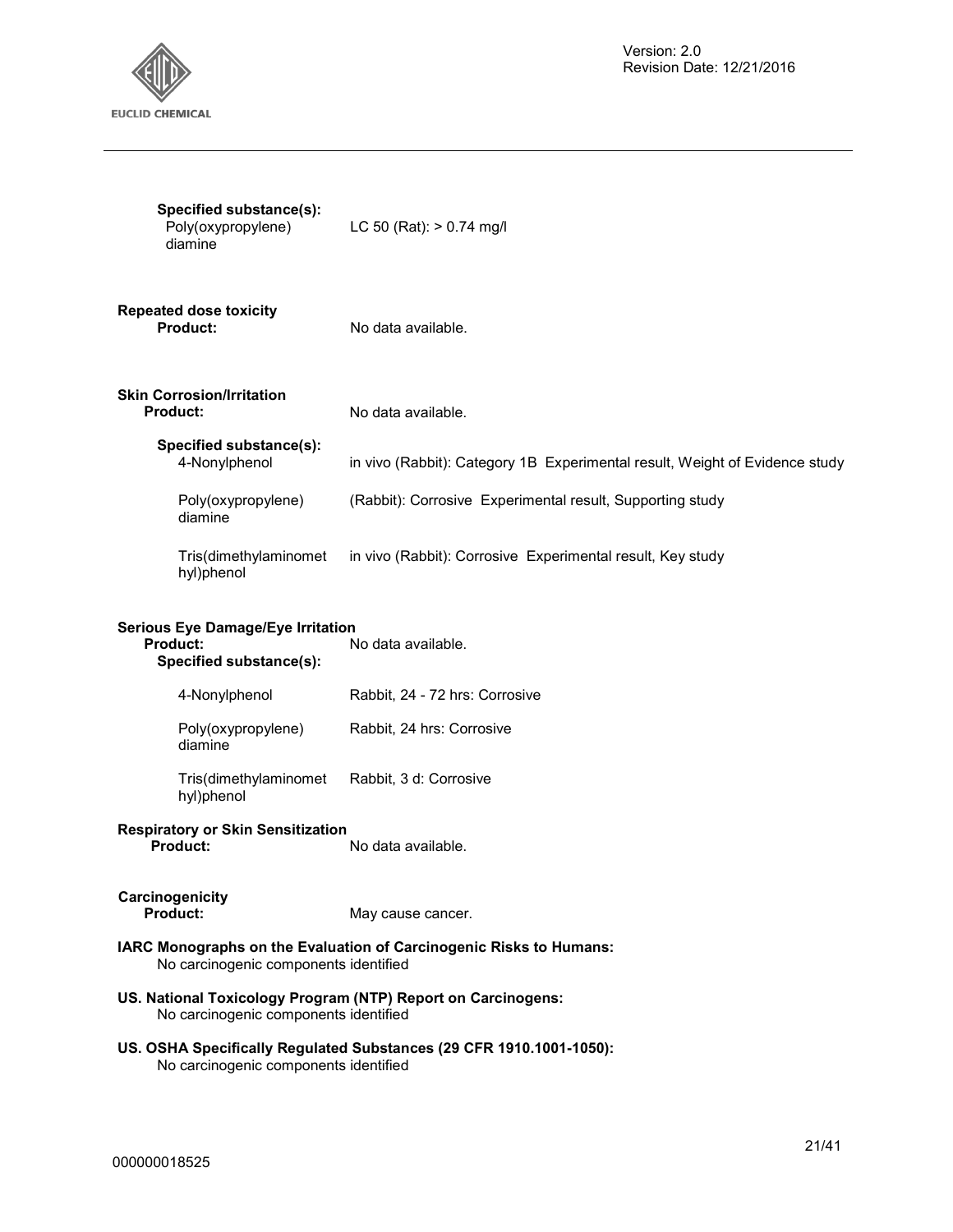

| <b>Germ Cell Mutagenicity</b>                                                                      |                                                      |  |
|----------------------------------------------------------------------------------------------------|------------------------------------------------------|--|
| In vitro<br><b>Product:</b>                                                                        | No data available.                                   |  |
| In vivo<br>Product:                                                                                | No data available.                                   |  |
| <b>Reproductive toxicity</b><br>Product:                                                           | Suspected of damaging fertility or the unborn child. |  |
| <b>Specific Target Organ Toxicity - Single Exposure</b><br>Product:<br>No data available.          |                                                      |  |
| <b>Specific Target Organ Toxicity - Repeated Exposure</b><br><b>Product:</b><br>No data available. |                                                      |  |
| <b>Aspiration Hazard</b><br>Product:                                                               | No data available.                                   |  |
| Other effects:                                                                                     | No data available.                                   |  |

## **12. Ecological information**

## **Ecotoxicity:**

## **Acute hazards to the aquatic environment:**

**Fish** 

| <b>Product:</b>                                 | No data available.                                                              |
|-------------------------------------------------|---------------------------------------------------------------------------------|
| Specified substance(s):<br>4-Nonylphenol        | LC 50 (Fathead minnow (Pimephales promelas), 96 h): 0.13825 mg/l<br>Mortality   |
| Diethylenetriamine                              | LC 50 (Guppy (Poecilia reticulata), 96 h): 1,014 mg/l Mortality                 |
| <b>Bisphenol A</b>                              | LC 50 (Fathead minnow (Pimephales promelas), 96 h): 3.6 - 5.4 mg/l<br>Mortality |
| <b>Aquatic Invertebrates</b><br><b>Product:</b> | No data available.                                                              |
| Specified substance(s):<br><b>Bisphenol A</b>   | EC 50 (Water flea (Daphnia magna), 48 h): 9.2 - 11.4 mg/l Intoxication          |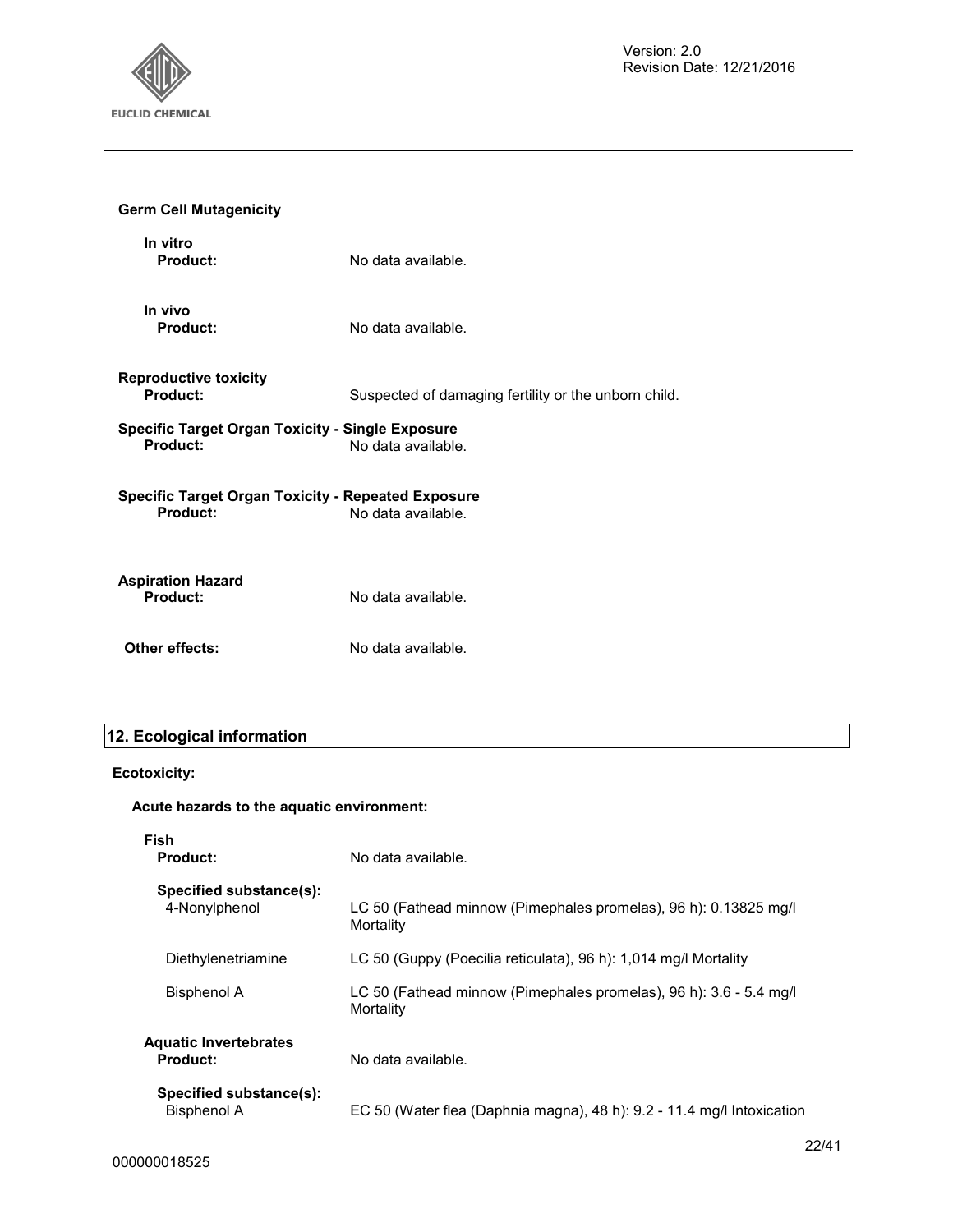

| Chronic hazards to the aquatic environment:                                                                       |                                                                                                                                                                               |  |
|-------------------------------------------------------------------------------------------------------------------|-------------------------------------------------------------------------------------------------------------------------------------------------------------------------------|--|
| <b>Fish</b><br>Product:                                                                                           | No data available.                                                                                                                                                            |  |
| <b>Aquatic Invertebrates</b><br><b>Product:</b>                                                                   | No data available.                                                                                                                                                            |  |
| <b>Toxicity to Aquatic Plants</b><br><b>Product:</b>                                                              | No data available.                                                                                                                                                            |  |
| <b>Persistence and Degradability</b>                                                                              |                                                                                                                                                                               |  |
| <b>Biodegradation</b><br><b>Product:</b>                                                                          | No data available.                                                                                                                                                            |  |
| <b>BOD/COD Ratio</b><br>Product:                                                                                  | No data available.                                                                                                                                                            |  |
| <b>Bioaccumulative potential</b><br><b>Bioconcentration Factor (BCF)</b><br><b>Product:</b><br>No data available. |                                                                                                                                                                               |  |
| Specified substance(s):<br>4-Nonylphenol                                                                          | Fathead minnow (Pimephales promelas), Bioconcentration Factor (BCF):<br>988 (Flow through)                                                                                    |  |
| Partition Coefficient n-octanol / water (log Kow)<br><b>Product:</b><br>No data available.                        |                                                                                                                                                                               |  |
| Specified substance(s):<br><b>Bisphenol A</b>                                                                     | Log Kow: 3.32                                                                                                                                                                 |  |
| Tetraethylene pentamine                                                                                           | Log Kow: 1.503                                                                                                                                                                |  |
| Stoddard solvent (Mineral<br>Spirits)                                                                             | Log Kow: 3.16 - 7.15                                                                                                                                                          |  |
| <b>Mobility in soil:</b>                                                                                          | No data available.                                                                                                                                                            |  |
| Other adverse effects:                                                                                            | Very toxic to aquatic organisms.                                                                                                                                              |  |
| 13. Disposal considerations                                                                                       |                                                                                                                                                                               |  |
| <b>Disposal instructions:</b>                                                                                     | Dispose of waste at an appropriate treatment and disposal facility in<br>accordance with applicable laws and regulations, and product<br>characteristics at time of disposal. |  |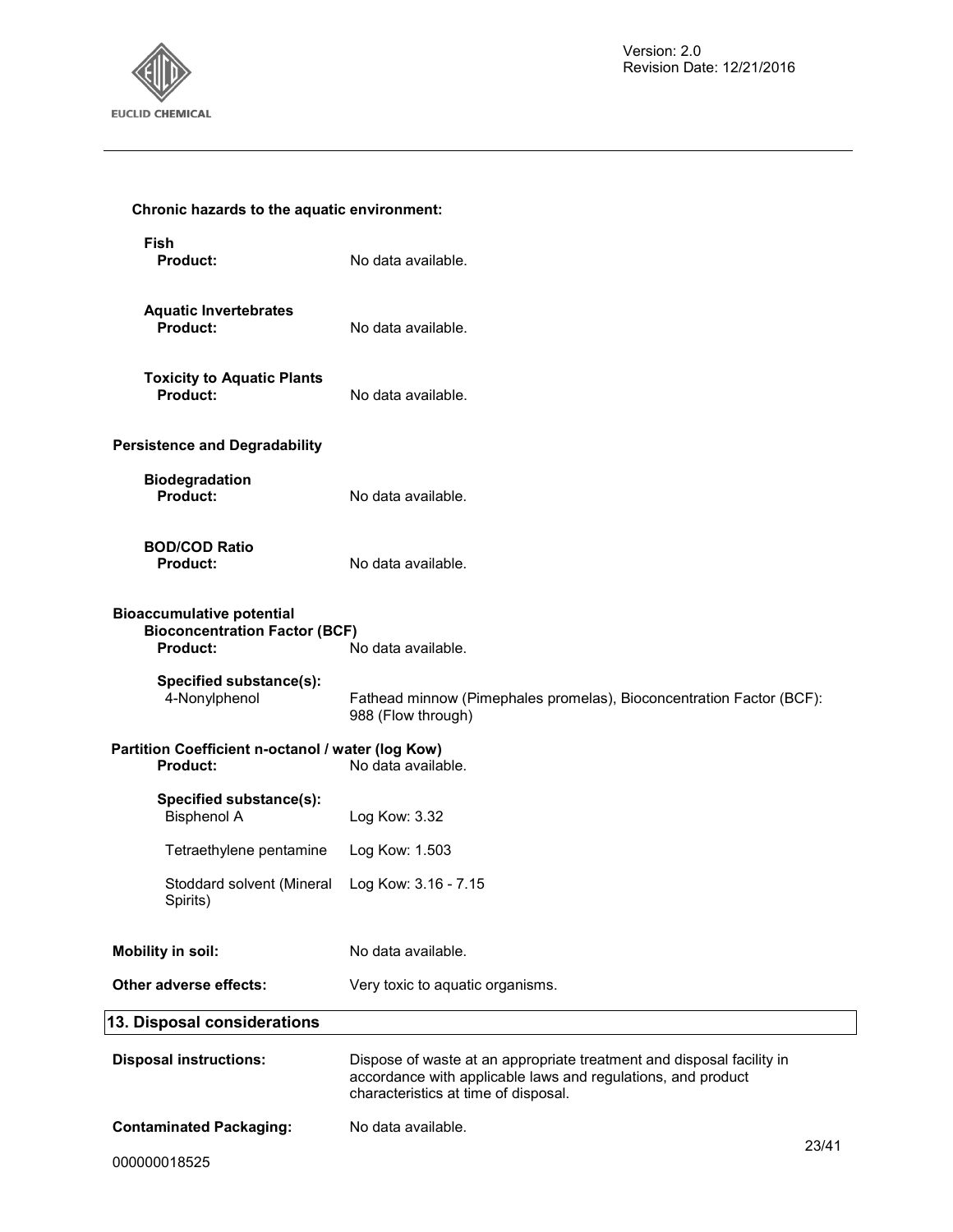

## **14. Transport information**

## **TDG:**

Not Regulated

## **CFR / DOT:**

Not Regulated

## **IMDG:**

UN3082, ENVIRONMENTALLY HAZARDOUS SUBSTANCE, LIQUID, N.O.S. (Nonylphenol), 9, PG III, MARINE POLLUTANT

## **Further Information:**

The above shipping description may not be accurate for all container sizes and all modes of transportation. Please refer to Bill of Lading.

## **15. Regulatory information**

## **US Federal Regulations**

**TSCA Section 12(b) Export Notification (40 CFR 707, Subpt. D)** 

**Chemical Identity Reportable quantity** 

4-Nonylphenol De minimis concentration: TSCA 5% One-Time Export Notification only.

**US. OSHA Specifically Regulated Substances (29 CFR 1910.1001-1050)**  None present or none present in regulated quantities.

## **CERCLA Hazardous Substance List (40 CFR 302.4):**

**Chemical Identity Reportable quantity** 

## **Superfund Amendments and Reauthorization Act of 1986 (SARA)**

## **Hazard categories**

Immediate (Acute) Health Hazards Delayed (Chronic) Health Hazard

## **SARA 302 Extremely Hazardous Substance**

None present or none present in regulated quantities.

**SARA 304 Emergency Release Notification Reportable quantity** Bisphenol A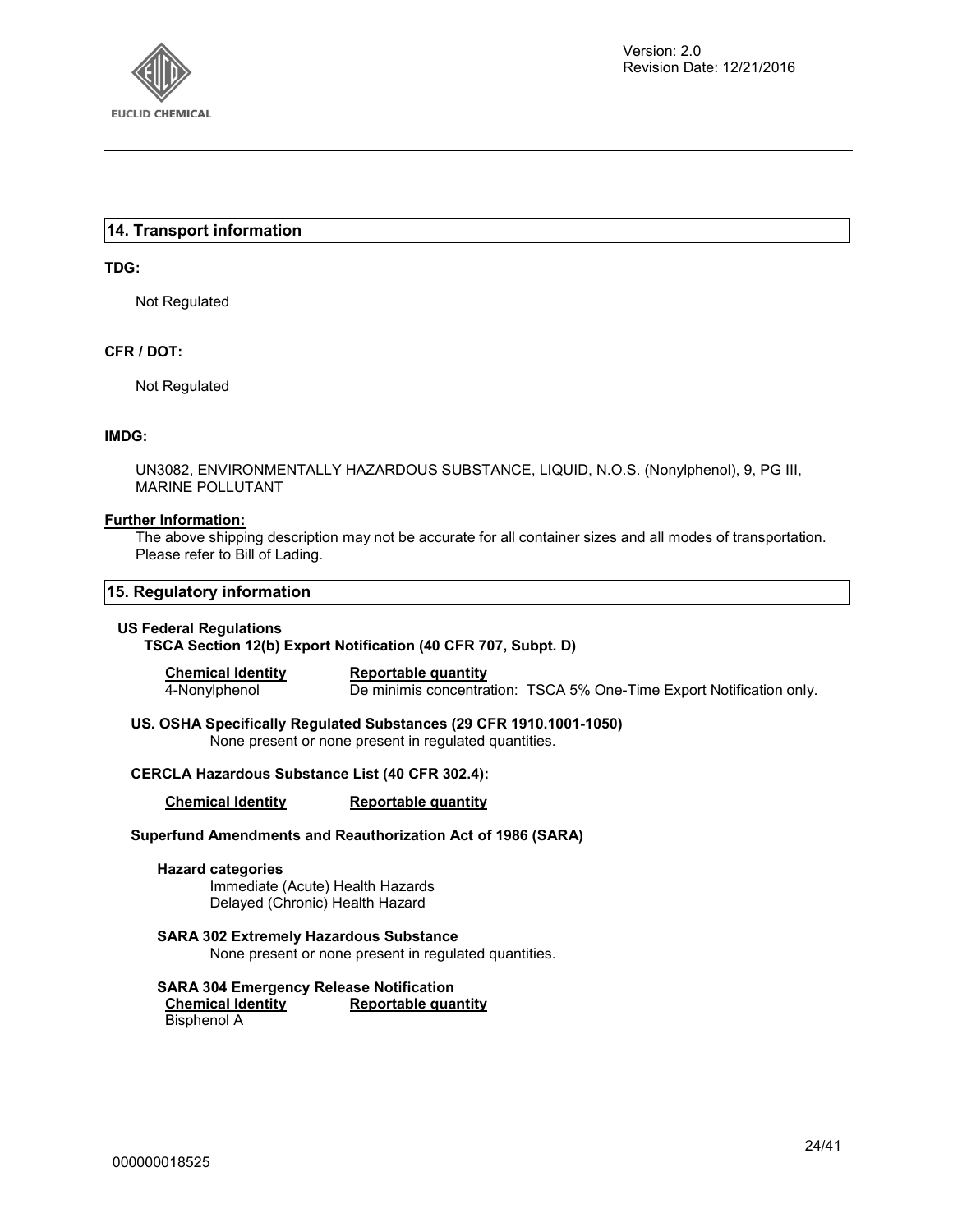

## **SARA 311/312 Hazardous Chemical**

#### **Chemical Identity Threshold Planning Quantity**  $000$  lbs

| 10000 lbs |
|-----------|
| 10000 lbs |
| 10000 lbs |
| 10000 lbs |
| 10000 lbs |
| 10000 lbs |
| 10000 lbs |
|           |
|           |

## **SARA 313 (TRI Reporting)**

**Chemical Identity** 4-Nonylphenol Bisphenol A

## **Clean Air Act (CAA) Section 112(r) Accidental Release Prevention (40 CFR 68.130)**  None present or none present in regulated quantities.

## **Clean Water Act Section 311 Hazardous Substances (40 CFR 117.3)**

None present or none present in regulated quantities.

## **US State Regulations**

#### **US. California Proposition 65**

This product contains chemical(s) known to the State of California to cause cancer and/or to cause birth defects or other reproductive harm.

Bisphenol A Female reproductive toxin. 06 2015

## **US. New Jersey Worker and Community Right-to-Know Act**

**Chemical Identity Diethylenetriamine** Bisphenol A

#### **US. Massachusetts RTK - Substance List**

**Chemical Identity** 4-Nonylphenol **Diethylenetriamine** Bisphenol A

## **US. Pennsylvania RTK - Hazardous Substances**

#### **Chemical Identity**

4-Nonylphenol Diethylenetriamine Bisphenol A

**US. Rhode Island RTK Chemical Identity**

Bisphenol A

## **International regulations**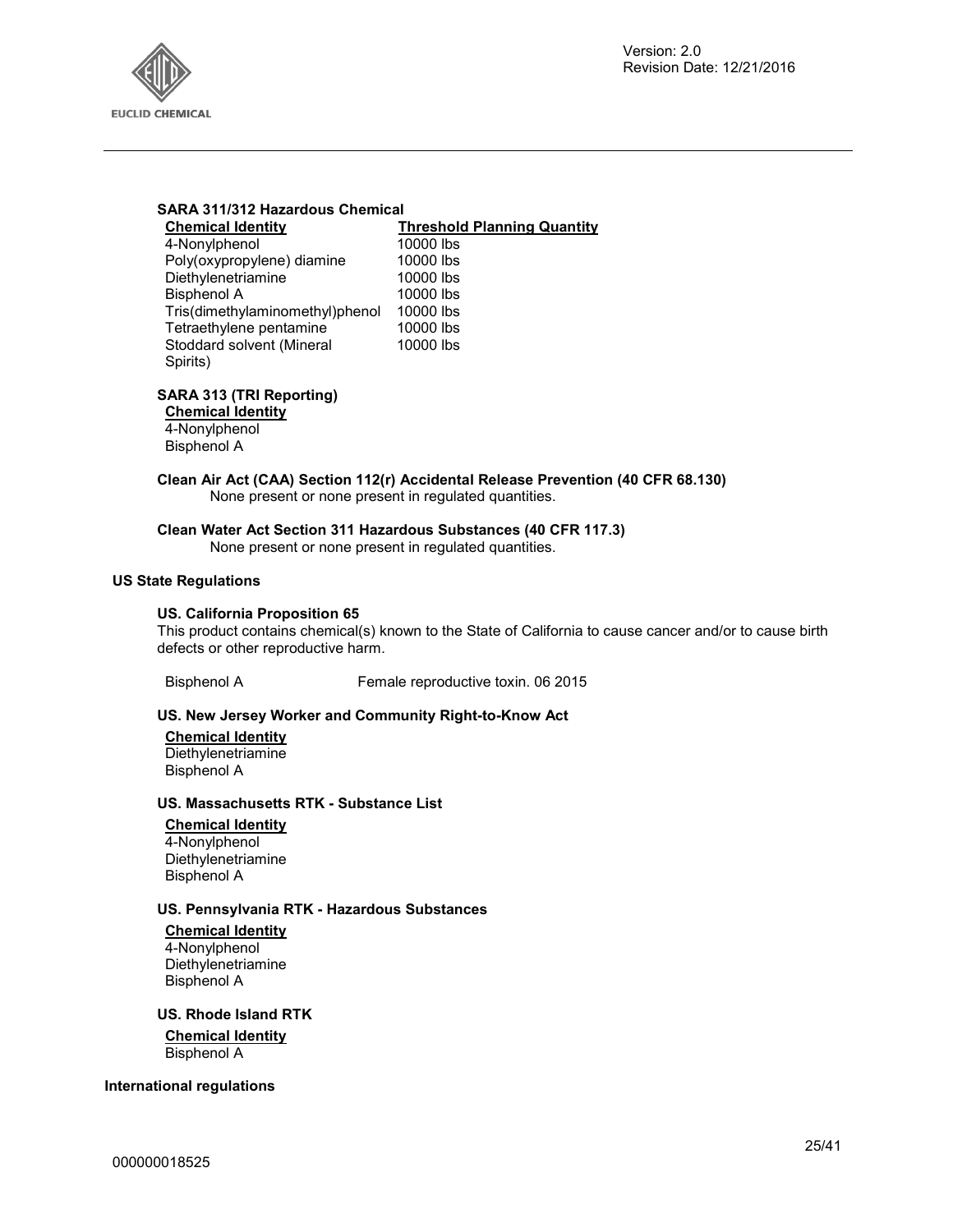

**Montreal protocol** 

not applicable

## **Stockholm convention**

not applicable

## **Rotterdam convention**

not applicable

## **Kyoto protocol**

not applicable

**VOC:** When appropriately mixed with the other part, product has a VOC less water and exempt solvent of: 0 g/l

| Regulatory VOC (less water and<br>exempt solvent) | $: 465$ q/l |
|---------------------------------------------------|-------------|
| VOC Method 310                                    | 47.46 %     |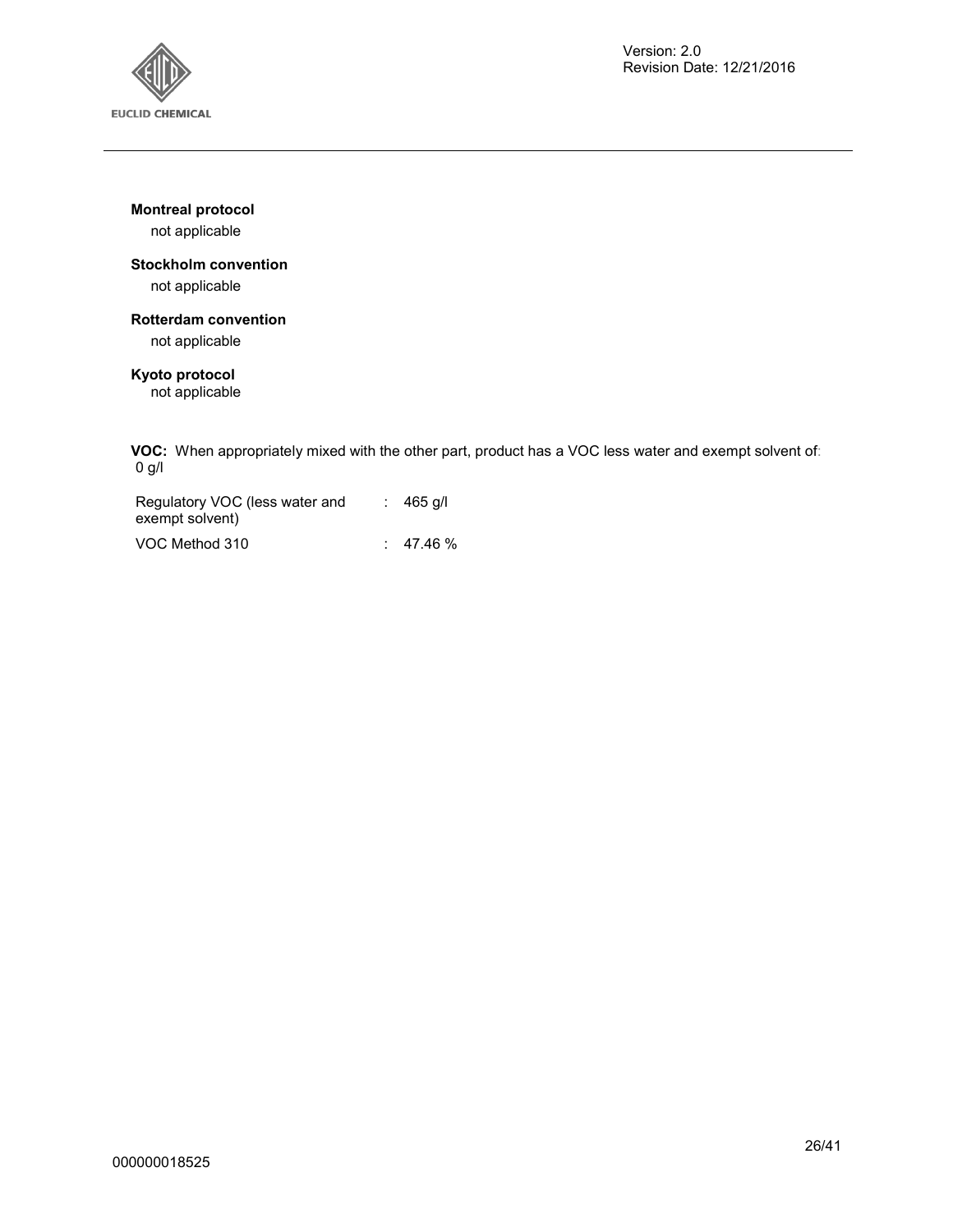

| <b>Inventory Status:</b><br>Australia AICS: | One or more components in this product are                                                |
|---------------------------------------------|-------------------------------------------------------------------------------------------|
|                                             | not listed on or exempt from the Inventory.                                               |
| Canada DSL Inventory List:                  | One or more components in this product are<br>not listed on or exempt from the Inventory. |
| EINECS, ELINCS or NLP:                      | One or more components in this product are<br>not listed on or exempt from the Inventory. |
| Japan (ENCS) List:                          | One or more components in this product are<br>not listed on or exempt from the Inventory. |
| China Inv. Existing Chemical Substances:    | One or more components in this product are<br>not listed on or exempt from the Inventory. |
| Korea Existing Chemicals Inv. (KECI):       | One or more components in this product are<br>not listed on or exempt from the Inventory. |
| Canada NDSL Inventory:                      | One or more components in this product are<br>not listed on or exempt from the Inventory. |
| Philippines PICCS:                          | One or more components in this product are<br>not listed on or exempt from the Inventory. |
| US TSCA Inventory:                          | One or more components in this product are<br>not listed on or exempt from the Inventory. |
| New Zealand Inventory of Chemicals:         | One or more components in this product are<br>not listed on or exempt from the Inventory. |
| Japan ISHL Listing:                         | One or more components in this product are<br>not listed on or exempt from the Inventory. |
| Japan Pharmacopoeia Listing:                | One or more components in this product are<br>not listed on or exempt from the Inventory. |
| Mexico INSQ:                                | One or more components in this product are<br>not listed on or exempt from the Inventory. |
| Ontario Inventory:                          | One or more components in this product are<br>not listed on or exempt from the Inventory. |
| Taiwan Chemical Substance Inventory:        | One or more components in this product are<br>not listed on or exempt from the Inventory. |

## **16.Other information, including date of preparation or last revision**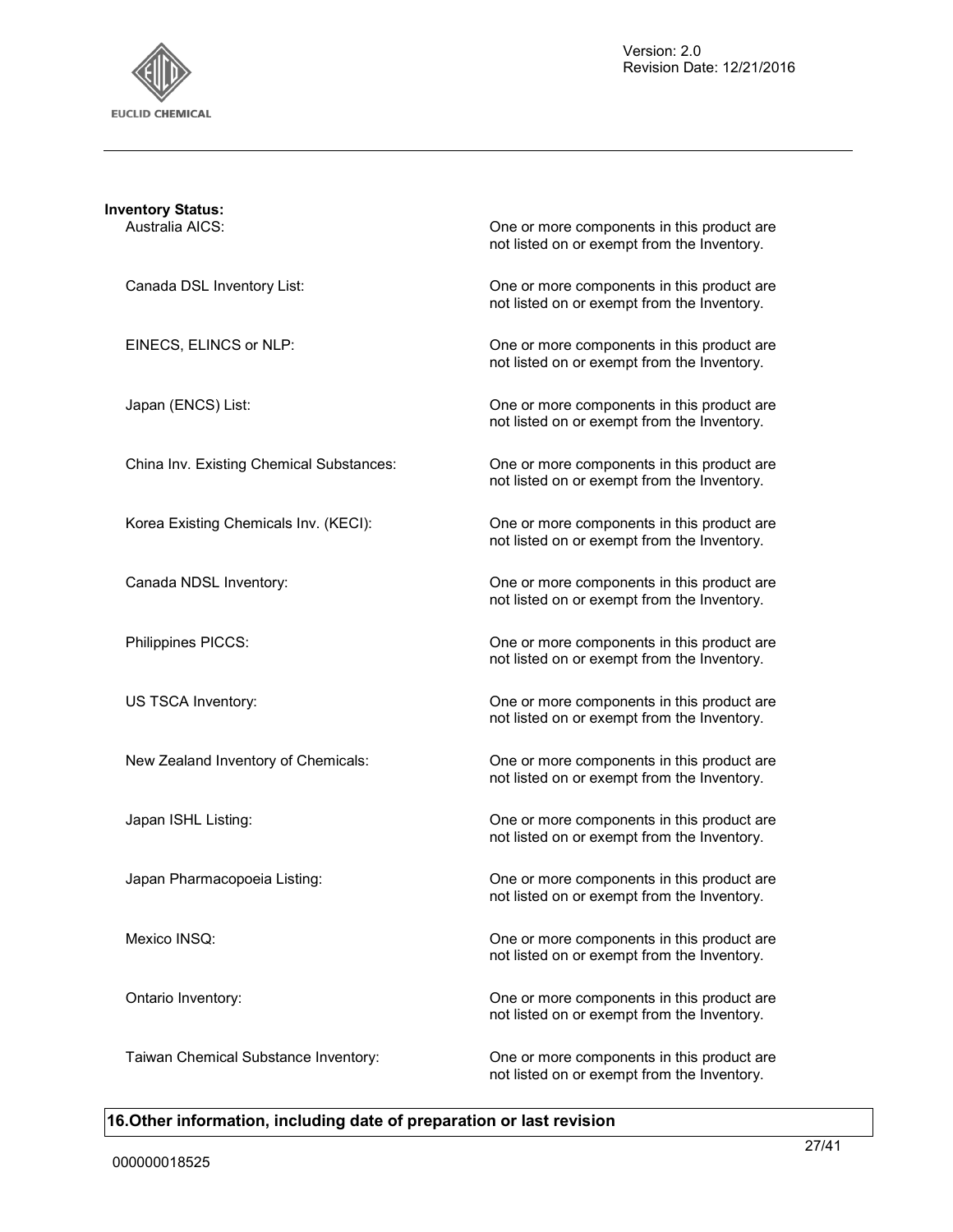

| <b>Revision Date:</b>       | 12/21/2016                                                                                                                                                                                                                                                                                                  |
|-----------------------------|-------------------------------------------------------------------------------------------------------------------------------------------------------------------------------------------------------------------------------------------------------------------------------------------------------------|
| Version #:                  | 2.0                                                                                                                                                                                                                                                                                                         |
| <b>Further Information:</b> | No data available.                                                                                                                                                                                                                                                                                          |
| Disclaimer:                 | For Industrial Use Only. Keep out of Reach of Children. The hazard<br>information herein is offered solely for the consideration of the user, subject<br>to their own investigation of compliance with applicable regulations, including<br>the safe use of the product under every fore seeable condition. |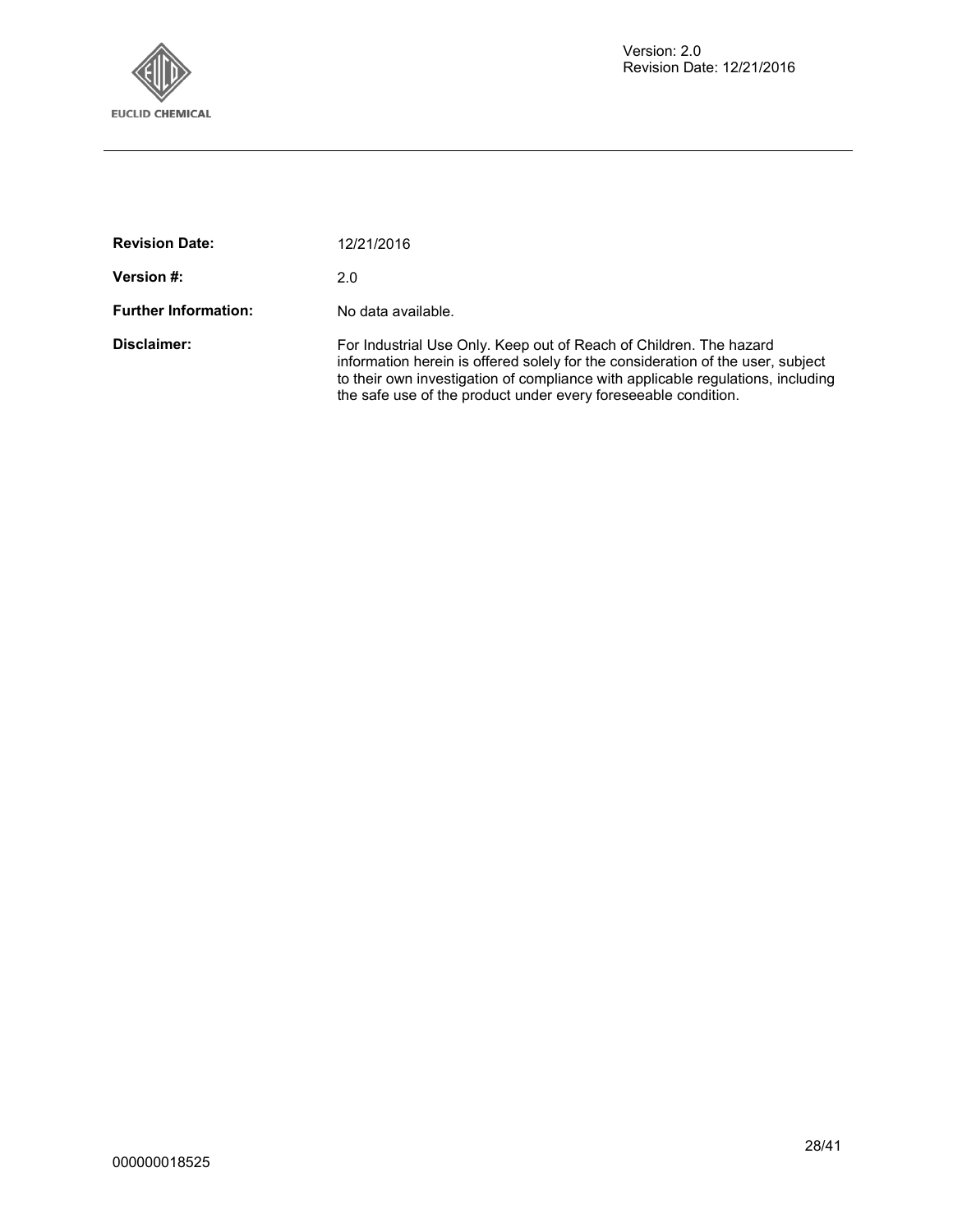

Version: 2.0 Revision Date: 12/21/2016

# **SAFETY DATA SHEET**

## **1. Identification**

## **Product identifier:** DURALFLEX FASTPATCH PART C AGGREGATE **Product Code:** TD4330199NC

#### **Recommended use and restriction on use**

**Recommended use:** Pigment **Restrictions on use:** Not known.

## **Manufacturer/Importer/Supplier/Distributor Information**

EUCLID CHEMICAL COMPANY 19218 REDWOOD ROAD CLEVELAND OH 44110 US

## **Contact person:** EH&S Department **Telephone:** 216-531-9222

**Emergency telephone number:** 1-800-424-9300 (US); 1-613-996-6666 (Canada)

## **2. Hazard(s) identification**

## **Hazard Classification**

## **Health Hazards**

Carcinogenicity Category 1A

## **Unknown toxicity - Health**

| Acute toxicity, oral                        | 95%   |
|---------------------------------------------|-------|
| Acute toxicity, dermal                      | 100 % |
| Acute toxicity, inhalation, vapor           | 100 % |
| Acute toxicity, inhalation, dust<br>or mist | 100 % |

## **Unknown toxicity - Environment**

| Acute hazards to the aquatic                  | 100 %    |
|-----------------------------------------------|----------|
| environment                                   |          |
| Chronic hazards to the aquatic<br>environment | $100 \%$ |

| Acute hazards to the aquatic                  | 100%    |
|-----------------------------------------------|---------|
| environment<br>Chronic hazards to the aguatic | 100 $%$ |
| environment                                   |         |

## **Label Elements**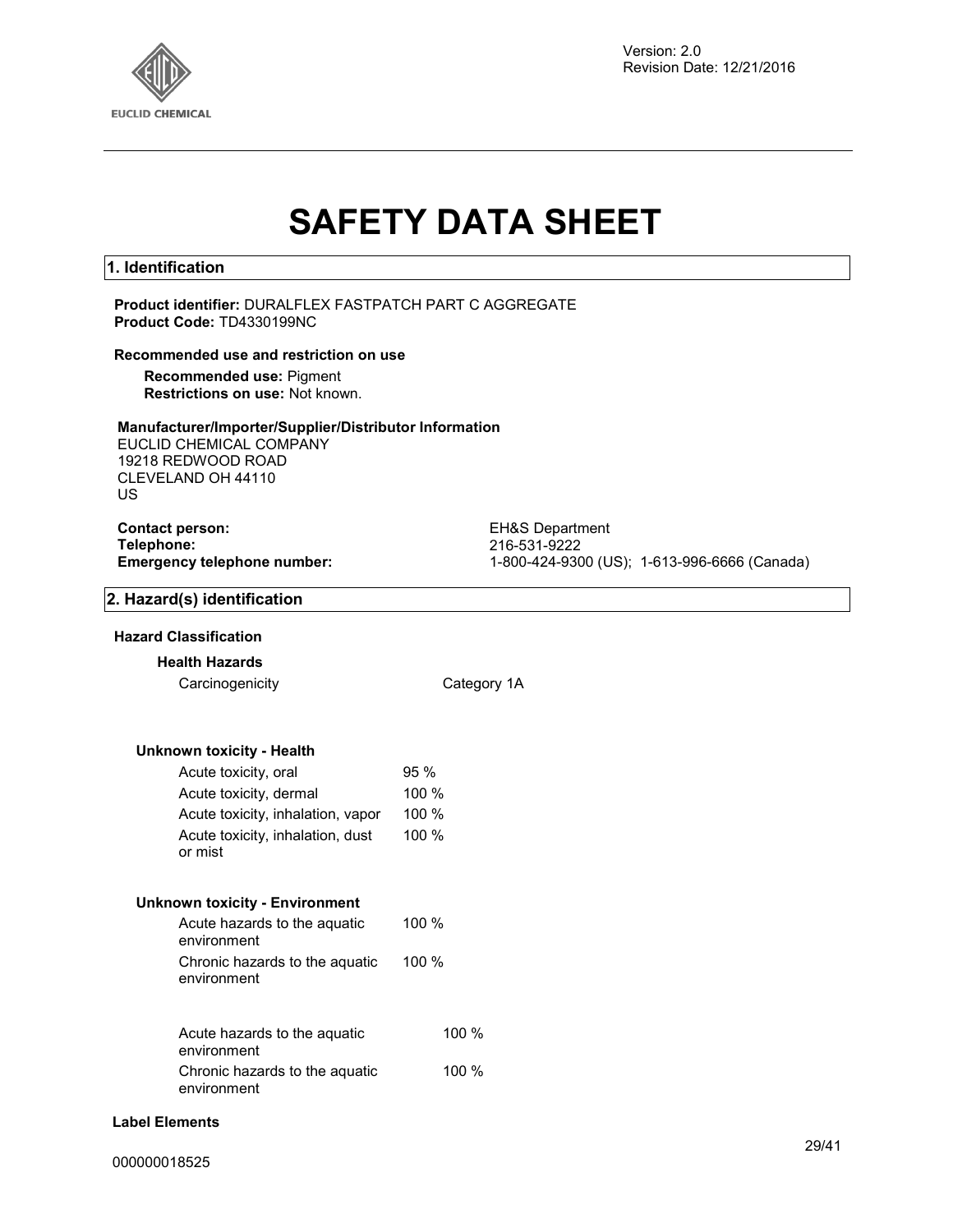

**Hazard Symbol:**

| <b>Signal Word:</b>                           | Danger                                                                                                                                                                                     |
|-----------------------------------------------|--------------------------------------------------------------------------------------------------------------------------------------------------------------------------------------------|
| <b>Hazard Statement:</b>                      | May cause cancer.                                                                                                                                                                          |
| <b>Precautionary</b><br><b>Statements</b>     |                                                                                                                                                                                            |
| <b>Prevention:</b>                            | Obtain special instructions before use. Do not handle until all safety<br>precautions have been read and understood. Use personal protective<br>equipment as required.                     |
| <b>Response:</b>                              | If exposed or concerned: Get medical advice/attention.                                                                                                                                     |
| Storage:                                      | Store locked up.                                                                                                                                                                           |
| Disposal:                                     | Dispose of contents/container to an appropriate treatment and disposal<br>facility in accordance with applicable laws and regulations, and product<br>characteristics at time of disposal. |
| Hazard(s) not otherwise<br>classified (HNOC): | None.                                                                                                                                                                                      |

## **3. Composition/information on ingredients**

## **Mixtures**

| Content in percent $(\%)^*$                                                                                                                                                                                                             |
|-----------------------------------------------------------------------------------------------------------------------------------------------------------------------------------------------------------------------------------------|
| $50 - 100\%$                                                                                                                                                                                                                            |
| $5 - 10\%$                                                                                                                                                                                                                              |
| $\bullet$ All and the second and the second state of the second $\bullet$ . The second state of the second state of the second state of the second state of the second state of the second state of the second state of the second stat |

\* All concentrations are percent by weight unless ingredient is a gas. Gas concentrations are in percent by volume.

## **4. First-aid measures**

| Ingestion:           | Call a POISON CENTER/doctor//if you feel unwell. Rinse mouth.                                |
|----------------------|----------------------------------------------------------------------------------------------|
| Inhalation:          | Move to fresh air.                                                                           |
| <b>Skin Contact:</b> | Remove contaminated clothing and wash the skin thoroughly with soap and<br>water after work. |
| Eye contact:         | Rinse immediately with plenty of water.                                                      |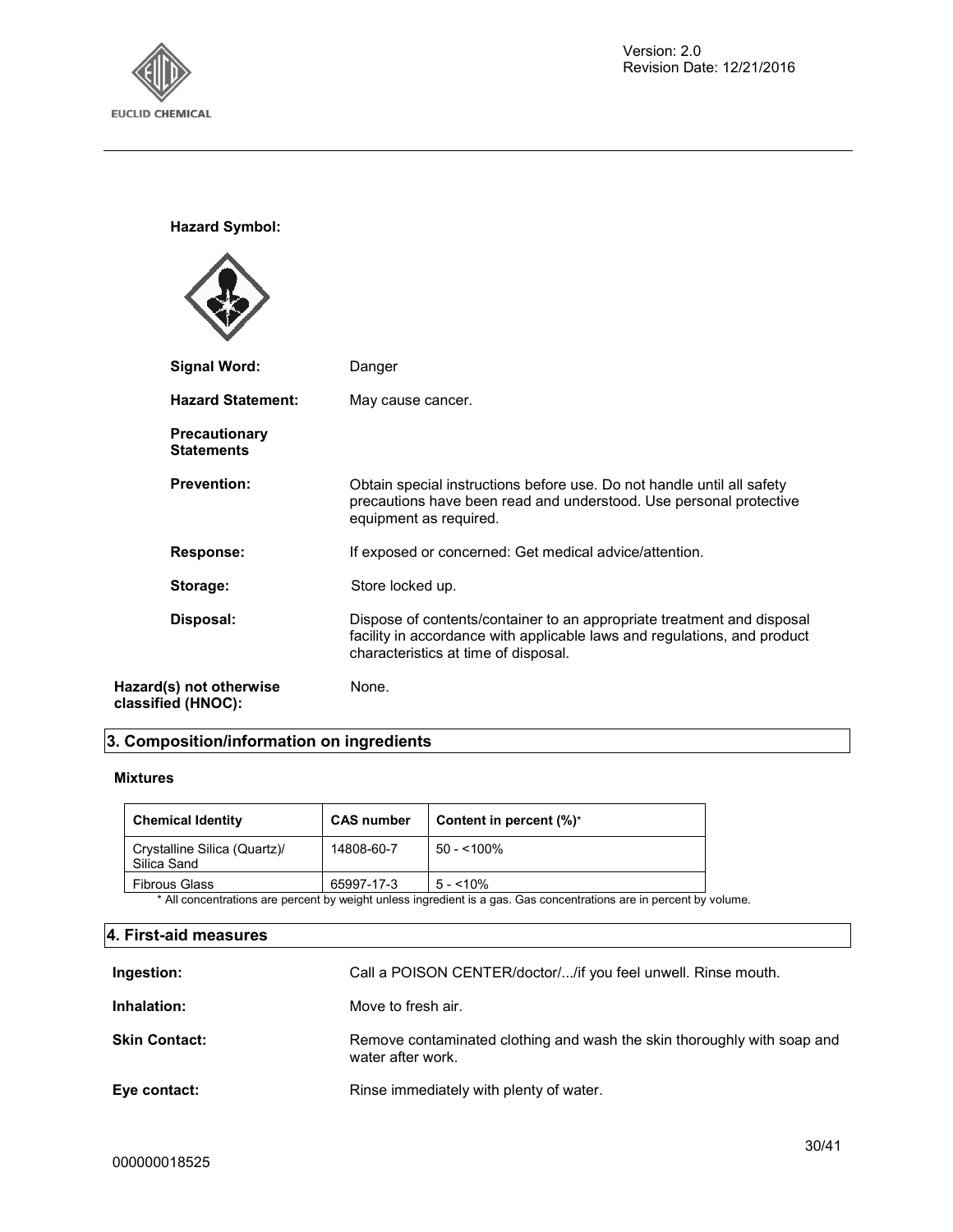

| Most important symptoms/effects, acute and delayed                         |                                                                                                                              |  |
|----------------------------------------------------------------------------|------------------------------------------------------------------------------------------------------------------------------|--|
| <b>Symptoms:</b>                                                           | No data available.                                                                                                           |  |
| Hazards:                                                                   | No data available.                                                                                                           |  |
|                                                                            | Indication of immediate medical attention and special treatment needed                                                       |  |
| Treatment:                                                                 | No data available.                                                                                                           |  |
| 5. Fire-fighting measures                                                  |                                                                                                                              |  |
| <b>General Fire Hazards:</b>                                               | No unusual fire or explosion hazards noted.                                                                                  |  |
| Suitable (and unsuitable) extinguishing media                              |                                                                                                                              |  |
| Suitable extinguishing<br>media:                                           | Use fire-extinguishing media appropriate for surrounding materials.                                                          |  |
| Unsuitable extinguishing<br>media:                                         | Do not use water jet as an extinguisher, as this will spread the fire.                                                       |  |
| Specific hazards arising from<br>the chemical:                             | During fire, gases hazardous to health may be formed.                                                                        |  |
| Special protective equipment and precautions for firefighters              |                                                                                                                              |  |
| <b>Special fire fighting</b><br>procedures:                                | No data available.                                                                                                           |  |
| Special protective equipment<br>for fire-fighters:                         | Self-contained breathing apparatus and full protective clothing must be<br>worn in case of fire.                             |  |
| 6. Accidental release measures                                             |                                                                                                                              |  |
| Personal precautions,<br>protective equipment and<br>emergency procedures: | No data available.                                                                                                           |  |
| <b>Methods and material for</b><br>containment and cleaning<br>up:         | Collect spillage in containers, seal securely and deliver for disposal<br>according to local regulations.                    |  |
| <b>Notification Procedures:</b>                                            | In the event of a spill or accidental release, notify relevant authorities in<br>accordance with all applicable regulations. |  |
| <b>Environmental Precautions:</b>                                          | Do not contaminate water sources or sewer. Prevent further leakage or<br>spillage if safe to do so.                          |  |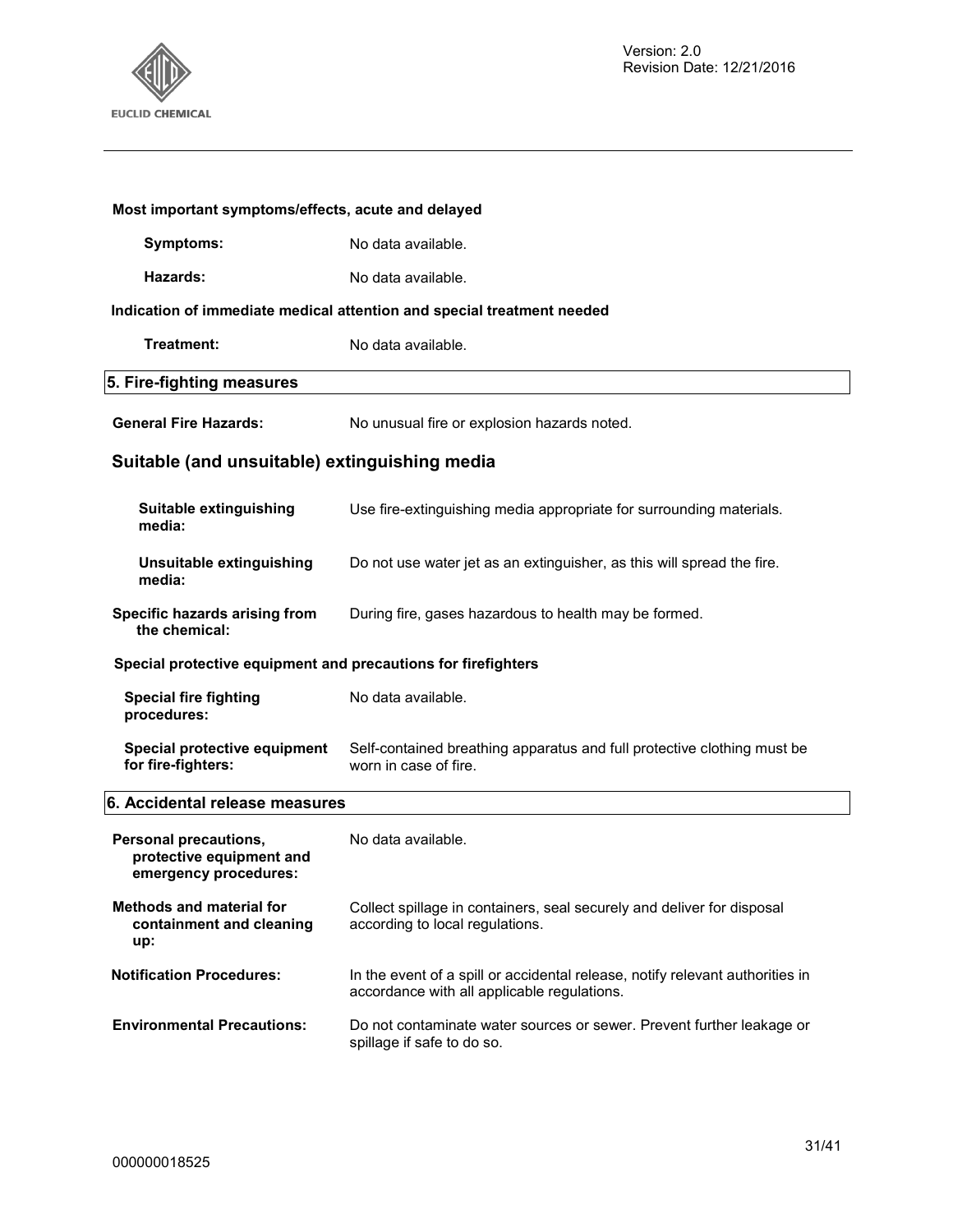

## **7. Handling and storage**

| Precautions for safe handling:                                      | Ventilate well, avoid breathing vapors. Use approved respirator if air<br>contamination is above accepted level. Use mechanical ventilation in case<br>of handling which causes formation of dust. Wash hands thoroughly after<br>handling. Do not handle until all safety precautions have been read and<br>understood. Obtain special instructions before use. Use personal protective<br>equipment as required. |
|---------------------------------------------------------------------|--------------------------------------------------------------------------------------------------------------------------------------------------------------------------------------------------------------------------------------------------------------------------------------------------------------------------------------------------------------------------------------------------------------------|
| Conditions for safe storage,<br>including any<br>incompatibilities: | Store locked up.                                                                                                                                                                                                                                                                                                                                                                                                   |

## **8. Exposure controls/personal protection**

## **Control Parameters**

## **Occupational Exposure Limits**

| <b>Chemical Identity</b>                                              | type       | <b>Exposure Limit Values</b>                             | <b>Source</b>                                                                  |
|-----------------------------------------------------------------------|------------|----------------------------------------------------------|--------------------------------------------------------------------------------|
| Crystalline Silica (Quartz)/<br>Silica Sand - Respirable<br>fraction. | <b>TWA</b> | 0.025 mg/m3                                              | US. ACGIH Threshold Limit Values (2011)                                        |
| Crystalline Silica (Quartz)/<br>Silica Sand                           | PEL        | $0.05$ mg/m $3$                                          | US. OSHA Table Z-1 Limits for Air<br>Contaminants (29 CFR 1910.1000) (03 2016) |
| Crystalline Silica (Quartz)/<br>Silica Sand - Respirable.             | <b>TWA</b> | 2.4 millions<br>of particles<br>per cubic foot<br>of air | US. OSHA Table Z-3 (29 CFR 1910.1000)<br>(2000)                                |
|                                                                       | TWA        | $0.1 \text{ mg/m}$ 3                                     | US. OSHA Table Z-3 (29 CFR 1910.1000)<br>(2000)                                |
| Fibrous Glass - Inhalable<br>fraction.                                | <b>TWA</b> | $5 \text{ mg/m}$                                         | US. ACGIH Threshold Limit Values (03 2014)                                     |
| Fibrous Glass - Fiber.                                                | TWA        | 1 fibers/cm3                                             | US. ACGIH Threshold Limit Values (03 2014)                                     |
|                                                                       | <b>TWA</b> | 1 fibers/cm3                                             | US. ACGIH Threshold Limit Values (03 2014)                                     |
|                                                                       | TWA        | 1 fibers/cm3                                             | US. ACGIH Threshold Limit Values (03 2014)                                     |
|                                                                       | TWA        | 1 fibers/cm3                                             | US. ACGIH Threshold Limit Values (03 2014)                                     |
|                                                                       | <b>TWA</b> | 1 fibers/cm3                                             | US. ACGIH Threshold Limit Values (03 2014)                                     |
|                                                                       | <b>TWA</b> | 0.2<br>fibers/cm3                                        | US. ACGIH Threshold Limit Values (03 2014)                                     |

| <b>Chemical name</b>                                                  | type       | <b>Exposure Limit Values</b> | Source                                                                                                                                                                 |
|-----------------------------------------------------------------------|------------|------------------------------|------------------------------------------------------------------------------------------------------------------------------------------------------------------------|
| Crystalline Silica (Quartz)/<br>Silica Sand - Respirable<br>fraction. | <b>TWA</b> | $0.025$ mg/m $3$             | Canada. British Columbia OELs. (Occupational<br>Exposure Limits for Chemical Substances,<br>Occupational Health and Safety Regulation<br>296/97, as amended) (07 2007) |
| Crystalline Silica (Quartz)/<br>Silica Sand - Respirable<br>fraction. | <b>TWA</b> | $0.10$ mg/m $3$              | Canada. Ontario OELs. (Control of Exposure to<br>Biological or Chemical Agents) (06 2015)                                                                              |
| Crystalline Silica (Quartz)/<br>Silica Sand - Respirable dust.        | <b>TWA</b> | $0.1 \text{ mg/m}$           | Canada. Quebec OELs. (Ministry of Labor -<br>Regulation Respecting the Quality of the Work<br>Environment) (12 2008)                                                   |
| Fibrous Glass - Fiber.                                                | <b>TWA</b> | 0.2<br>fibers/cm3            | Canada. British Columbia OELs. (Occupational<br>Exposure Limits for Chemical Substances,<br>Occupational Health and Safety Regulation<br>296/97, as amended) (07 2007) |
|                                                                       | <b>TWA</b> | 1 fibers/cm3                 | Canada. British Columbia OELs. (Occupational<br>Exposure Limits for Chemical Substances.<br>Occupational Health and Safety Regulation<br>296/97, as amended) (07 2007) |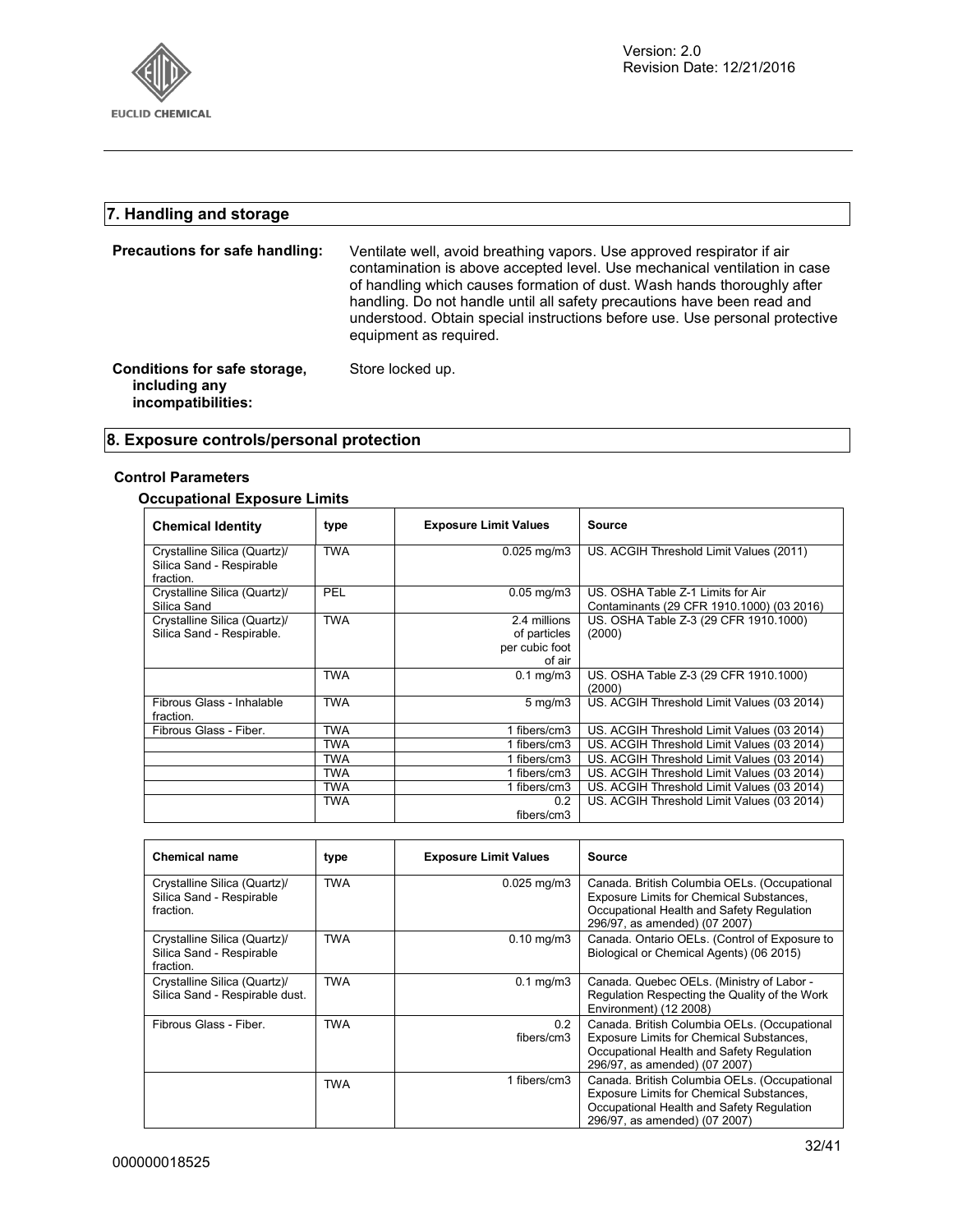

| Fibrous Glass - Inhalable<br>fibers.  | <b>TWA</b> | $5 \text{ mg/m}$                                                              | Canada. British Columbia OELs. (Occupational<br>Exposure Limits for Chemical Substances,<br>Occupational Health and Safety Regulation<br>296/97, as amended) (07 2007) |
|---------------------------------------|------------|-------------------------------------------------------------------------------|------------------------------------------------------------------------------------------------------------------------------------------------------------------------|
| Fibrous Glass - Inhalable             | <b>TWA</b> | $5 \text{ mg/m}$                                                              | Canada. Ontario OELs. (Control of Exposure to<br>Biological or Chemical Agents) (11 2010)                                                                              |
| Fibrous Glass - Respirable<br>fibers. | <b>TWA</b> | 1 fibers/mL                                                                   | Canada. Ontario OELs. (Control of Exposure to<br>Biological or Chemical Agents) (11 2010)                                                                              |
| Fibrous Glass - Fiber.                | <b>TWA</b> | 0.2 fibers/mL                                                                 | Canada. Ontario OELs. (Control of Exposure to<br>Biological or Chemical Agents) (11 2010)                                                                              |
| Fibrous Glass - Total dust.           | <b>TWA</b> | 10 mg/m $3$                                                                   | Canada. Quebec OELs. (Ministry of Labor -<br>Regulation Respecting the Quality of the Work<br>Environment) (12 2008)                                                   |
| Fibrous Glass - Fiber.                | <b>TWA</b> | 1 fibres/cm3<br>(non-<br>asbestos<br>fibres) -- size<br>restrictions<br>apply | Canada. Quebec OELs. (Ministry of Labor -<br>Regulation Respecting the Quality of the Work<br>Environment) (12 2008)                                                   |
|                                       | <b>TWA</b> | 2 fibres/cm3<br>(non-<br>asbestos<br>fibres) -- size<br>restrictions<br>apply | Canada. Quebec OELs. (Ministry of Labor -<br>Regulation Respecting the Quality of the Work<br>Environment) (12 2008)                                                   |

**Appropriate Engineering Controls**  Mechanical ventilation or local exhaust ventilation may be required. Observe good industrial hygiene practices. Observe occupational exposure limits and minimize the risk of inhalation of dust.

**Individual protection measures, such as personal protective equipment**

| <b>General information:</b>                       | Use personal protective equipment as required.                                                                     |
|---------------------------------------------------|--------------------------------------------------------------------------------------------------------------------|
| <b>Eye/face protection:</b>                       | Wear goggles/face shield.                                                                                          |
| <b>Skin Protection</b><br><b>Hand Protection:</b> | Use suitable protective gloves if risk of skin contact.                                                            |
| Other:                                            | No data available.                                                                                                 |
| <b>Respiratory Protection:</b>                    | In case of inadequate ventilation use suitable respirator. Seek advice from<br>local supervisor.                   |
| <b>Hygiene measures:</b>                          | Observe good industrial hygiene practices. Wash hands before breaks and<br>immediately after handling the product. |

## **9. Physical and chemical properties**

| Appearance                    |                    |
|-------------------------------|--------------------|
| <b>Physical state:</b>        | solid              |
| Form:                         | Powder             |
| Color:                        | Off-white          |
| Odor:                         | Odorless           |
| Odor threshold:               | No data available. |
| pH:                           | No data available. |
| Melting point/freezing point: | No data available. |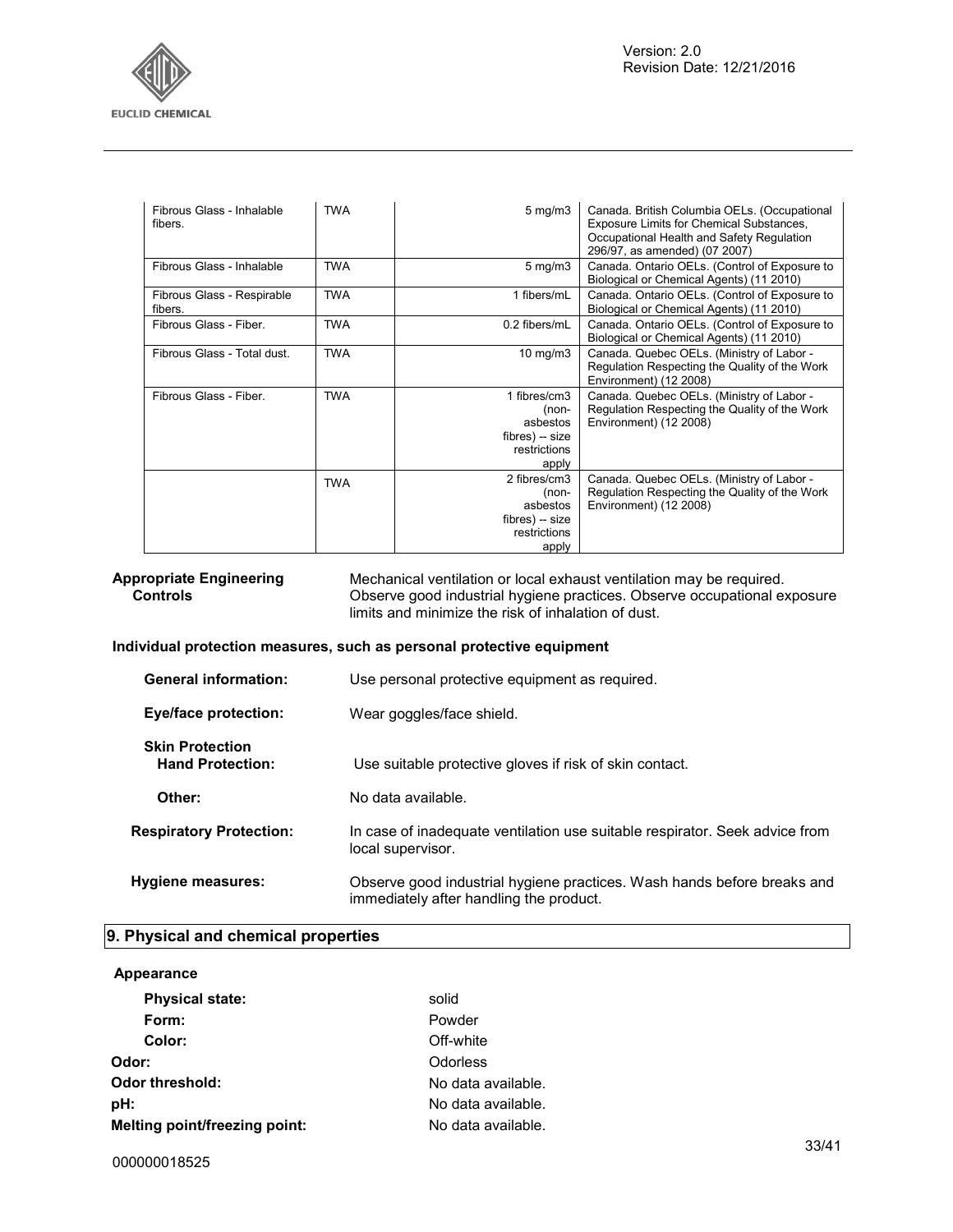

| Initial boiling point and boiling range:              | No data available.   |
|-------------------------------------------------------|----------------------|
| <b>Flash Point:</b>                                   | No data available.   |
| <b>Evaporation rate:</b>                              | No data available.   |
| Flammability (solid, gas):                            | No                   |
| Upper/lower limit on flammability or explosive limits |                      |
| Flammability limit - upper (%):                       | No data available.   |
| Flammability limit - lower (%):                       | No data available.   |
| Explosive limit - upper (%):                          | No data available.   |
| Explosive limit - lower (%):                          | No data available.   |
| Vapor pressure:                                       | No data available.   |
| Vapor density:                                        | No data available.   |
| <b>Relative density:</b>                              | 3.5                  |
| Solubility(ies)                                       |                      |
| Solubility in water:                                  | Miscible with water. |
| Solubility (other):                                   | No data available.   |
| Partition coefficient (n-octanol/water):              | No data available.   |
| <b>Auto-ignition temperature:</b>                     | No data available.   |
| Decomposition temperature:                            | No data available.   |
| <b>Viscosity:</b>                                     | No data available.   |
|                                                       |                      |

## **10. Stability and reactivity**

| <b>Reactivity:</b>                          | No data available.                                                                                 |
|---------------------------------------------|----------------------------------------------------------------------------------------------------|
| <b>Chemical Stability:</b>                  | Material is stable under normal conditions.                                                        |
| Possibility of hazardous<br>reactions:      | No data available.                                                                                 |
| Conditions to avoid:                        | Avoid heat or contamination.                                                                       |
| <b>Incompatible Materials:</b>              | No data available.                                                                                 |
| <b>Hazardous Decomposition</b><br>Products: | Thermal decomposition or combustion may liberate carbon oxides and<br>other toxic gases or vapors. |

## **11. Toxicological information**

## **Information on likely routes of exposure**

| Inhalation:          | In high concentrations, vapors, fumes or mists may irritate nose, throat and<br>mucus membranes. |
|----------------------|--------------------------------------------------------------------------------------------------|
| <b>Skin Contact:</b> | Moderately irritating to skin with prolonged exposure.                                           |
| Eye contact:         | Eye contact is possible and should be avoided.                                                   |
| Ingestion:           | May be harmful if swallowed.                                                                     |

## **Symptoms related to the physical, chemical and toxicological characteristics**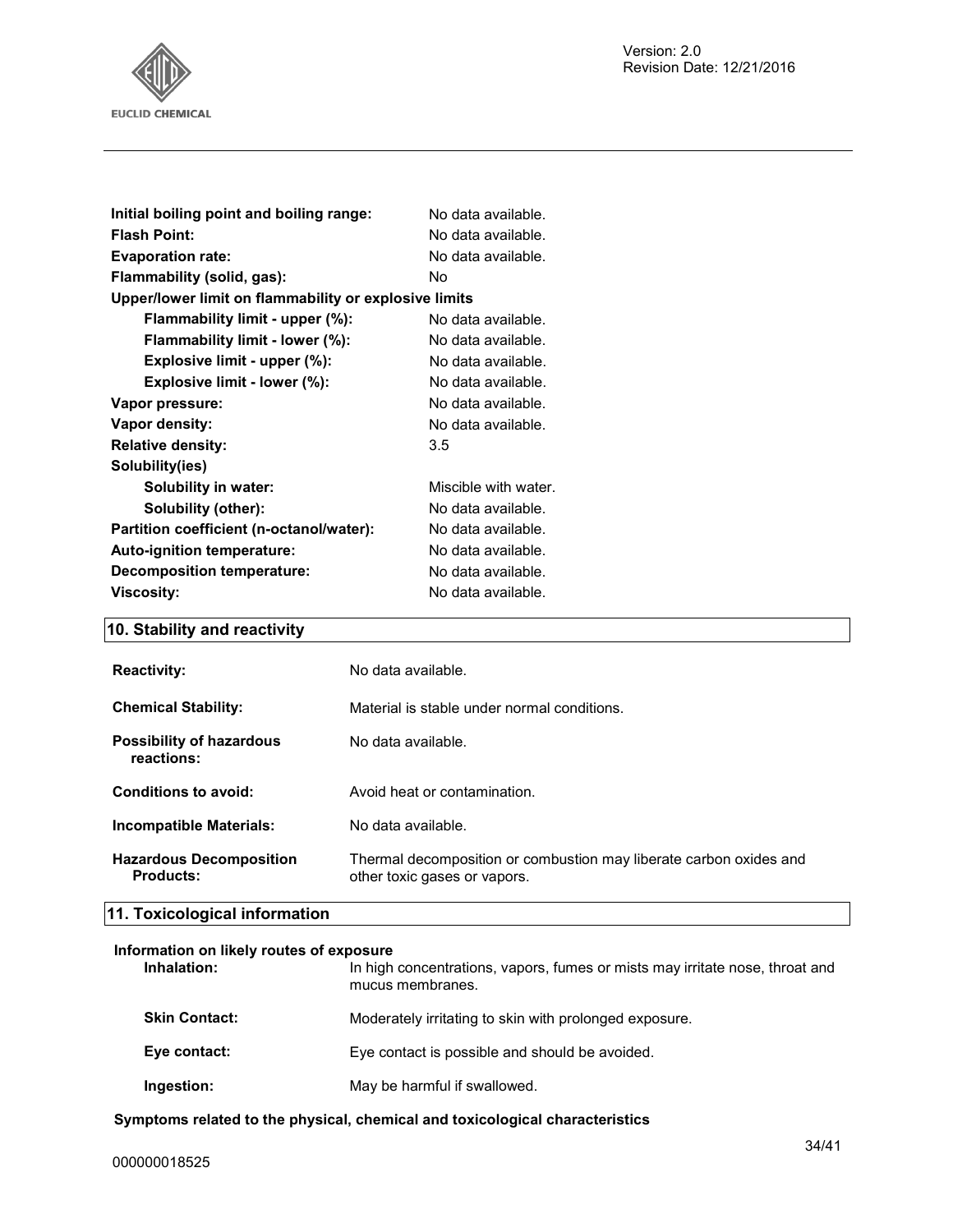

| Inhalation:                                           | No data available.  |
|-------------------------------------------------------|---------------------|
| <b>Skin Contact:</b>                                  | No data available.  |
| Eye contact:                                          | No data available.  |
| Ingestion:                                            | No data available.  |
| Information on toxicological effects                  |                     |
| Acute toxicity (list all possible routes of exposure) |                     |
| Oral<br><b>Product:</b>                               | ATEmix: 2,000 mg/kg |
| Dermal<br>Product:                                    |                     |
| <b>Inhalation</b><br>Product:                         |                     |
| <b>Repeated dose toxicity</b><br>Product:             | No data available.  |
| <b>Skin Corrosion/Irritation</b><br>Product:          | No data available.  |
| <b>Serious Eye Damage/Eye Irritation</b><br>Product:  | No data available.  |
| <b>Respiratory or Skin Sensitization</b><br>Product:  | No data available.  |
| Carcinogenicity<br>Product:                           | No data available.  |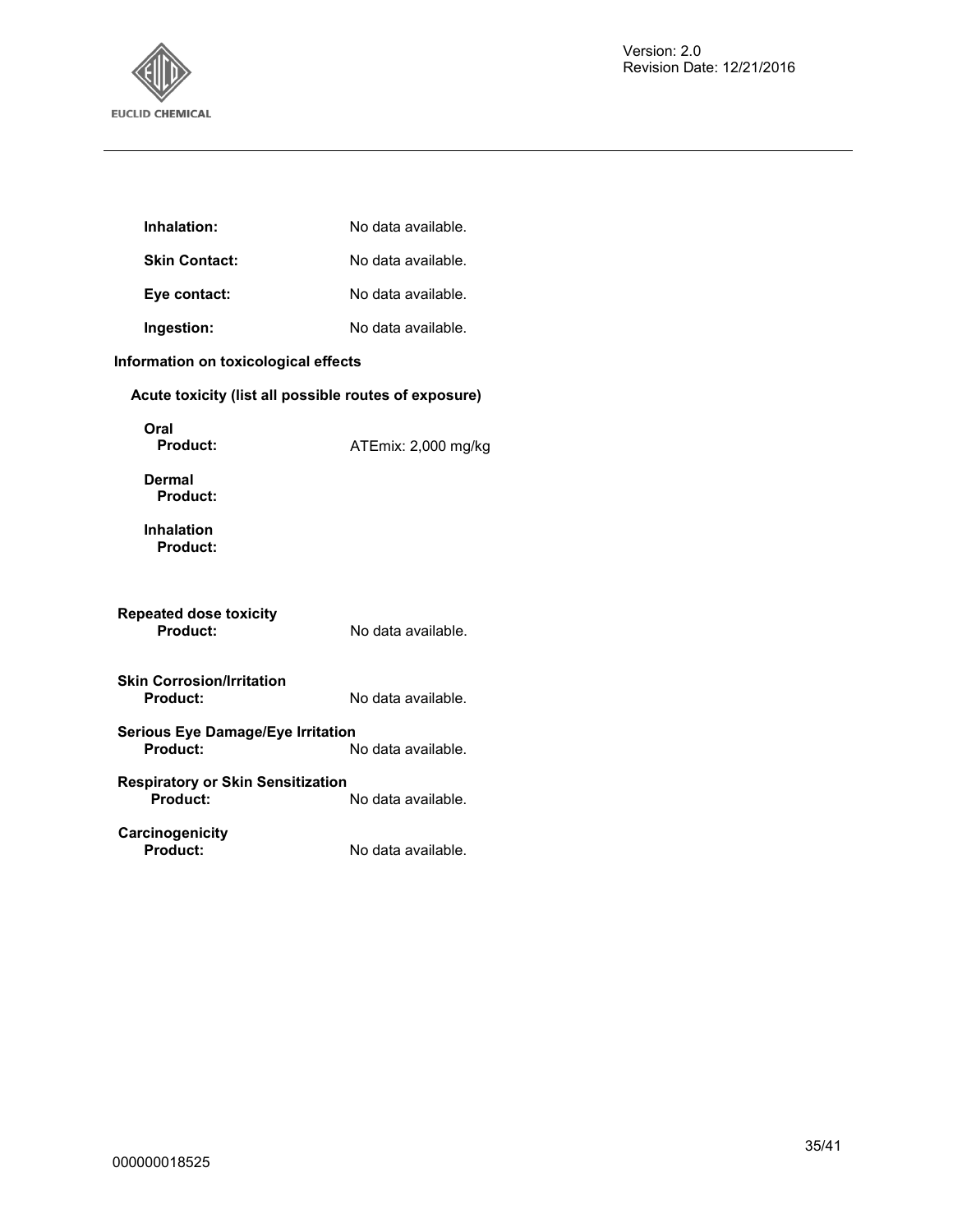

## **IARC Monographs on the Evaluation of Carcinogenic Risks to Humans:**

| Crystalline Silica<br>(Quartz)/ Silica<br>Sand | Overall evaluation: Carcinogenic to humans.                                                                                                                                                                                                                    |
|------------------------------------------------|----------------------------------------------------------------------------------------------------------------------------------------------------------------------------------------------------------------------------------------------------------------|
| <b>Fibrous Glass</b>                           | Overall evaluation: Not classifiable as to carcinogenicity to humans. Overall<br>evaluation: Not classifiable as to carcinogenicity to humans. Overall<br>evaluation: Possibly carcinogenic to humans. Overall evaluation: Possibly<br>carcinogenic to humans. |
|                                                | US. National Toxicology Program (NTP) Report on Carcinogens:<br>Crystalling Silica Known To Be Human Carcinogen                                                                                                                                                |

| Crystalline          |        | Silica Known To Be Human Carcinogen.                                                                 |
|----------------------|--------|------------------------------------------------------------------------------------------------------|
| (Quartz)/            | Silica |                                                                                                      |
| Sand                 |        |                                                                                                      |
| <b>Fibrous Glass</b> |        | Reasonably Anticipated to be a Human Carcinogen. Reasonably Anticipated<br>to be a Human Carcinogen. |

## **US. OSHA Specifically Regulated Substances (29 CFR 1910.1001-1050):**

No carcinogenic components identified

#### **Germ Cell Mutagenicity**

| In vitro<br>Product:       | No data available. |
|----------------------------|--------------------|
| In vivo<br><b>Product:</b> | No data available. |

- **Reproductive toxicity**
- No data available.
- **Specific Target Organ Toxicity Single Exposure Product:** No data available.
- **Specific Target Organ Toxicity Repeated Exposure Product:** No data available.

| <b>Aspiration Hazard</b> |                    |
|--------------------------|--------------------|
| <b>Product:</b>          | No data available. |
| Other effects:           | No data available. |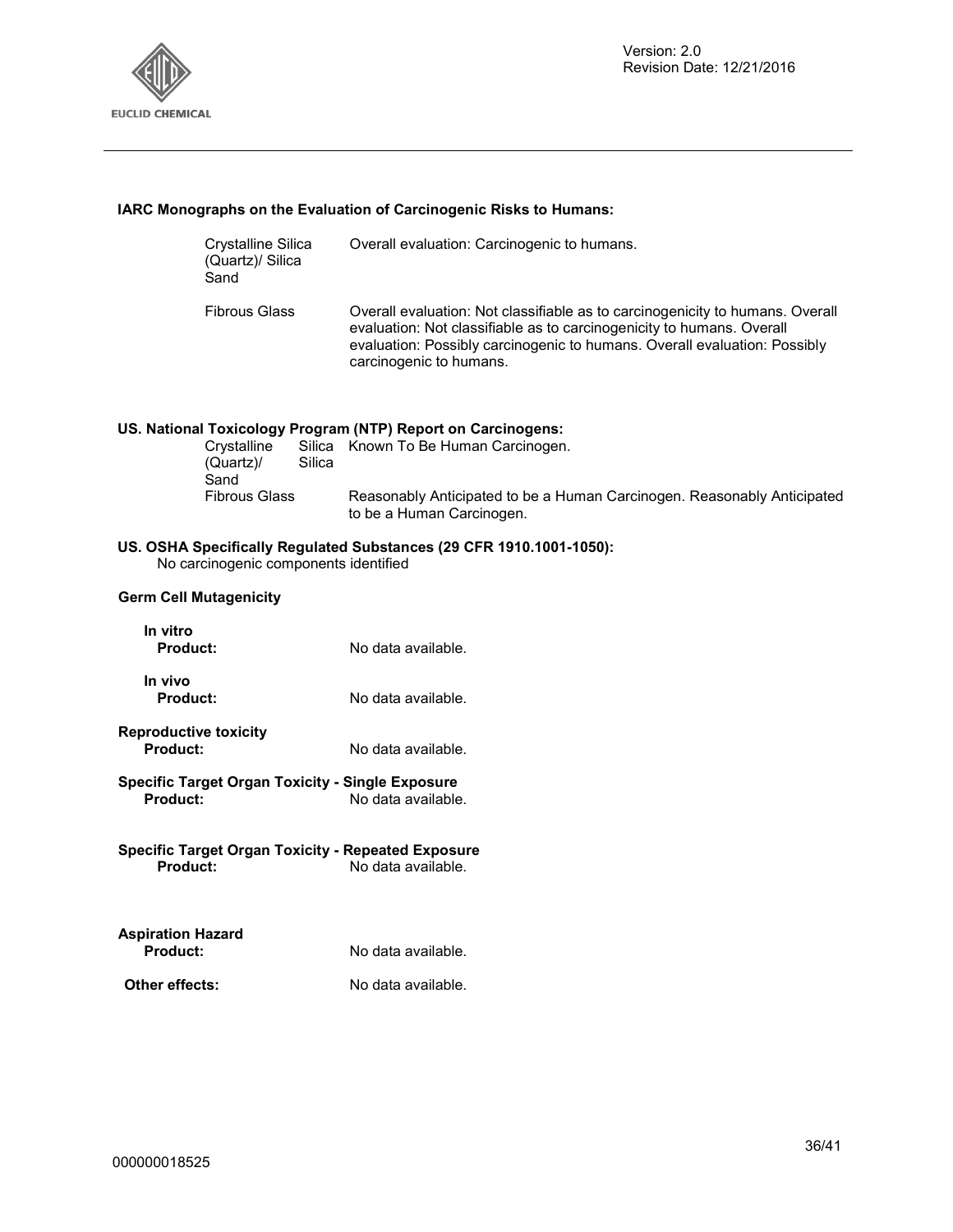

## **12. Ecological information**

## **Ecotoxicity:**

## **Acute hazards to the aquatic environment:**

| Fish<br><b>Product:</b>                                                                     | No data available.                                                                                                                                                            |  |
|---------------------------------------------------------------------------------------------|-------------------------------------------------------------------------------------------------------------------------------------------------------------------------------|--|
| <b>Aquatic Invertebrates</b><br>Product:                                                    | No data available.                                                                                                                                                            |  |
| Chronic hazards to the aquatic environment:                                                 |                                                                                                                                                                               |  |
| Fish<br><b>Product:</b>                                                                     | No data available.                                                                                                                                                            |  |
| <b>Aquatic Invertebrates</b><br>Product:                                                    | No data available.                                                                                                                                                            |  |
| <b>Toxicity to Aquatic Plants</b><br><b>Product:</b>                                        | No data available.                                                                                                                                                            |  |
| <b>Persistence and Degradability</b>                                                        |                                                                                                                                                                               |  |
| <b>Biodegradation</b><br>Product:                                                           | No data available.                                                                                                                                                            |  |
| <b>BOD/COD Ratio</b><br><b>Product:</b>                                                     | No data available.                                                                                                                                                            |  |
| <b>Bioaccumulative potential</b><br><b>Bioconcentration Factor (BCF)</b><br><b>Product:</b> |                                                                                                                                                                               |  |
| No data available.<br>Partition Coefficient n-octanol / water (log Kow)                     |                                                                                                                                                                               |  |
| Product:                                                                                    | No data available.                                                                                                                                                            |  |
| <b>Mobility in soil:</b>                                                                    | No data available.                                                                                                                                                            |  |
| Other adverse effects:                                                                      | No data available.                                                                                                                                                            |  |
| 13. Disposal considerations                                                                 |                                                                                                                                                                               |  |
| <b>Disposal instructions:</b>                                                               | Dispose of waste at an appropriate treatment and disposal facility in<br>accordance with applicable laws and regulations, and product<br>characteristics at time of disposal. |  |
| <b>Contaminated Packaging:</b>                                                              | No data available.                                                                                                                                                            |  |

## **14. Transport information**

## **TDG:**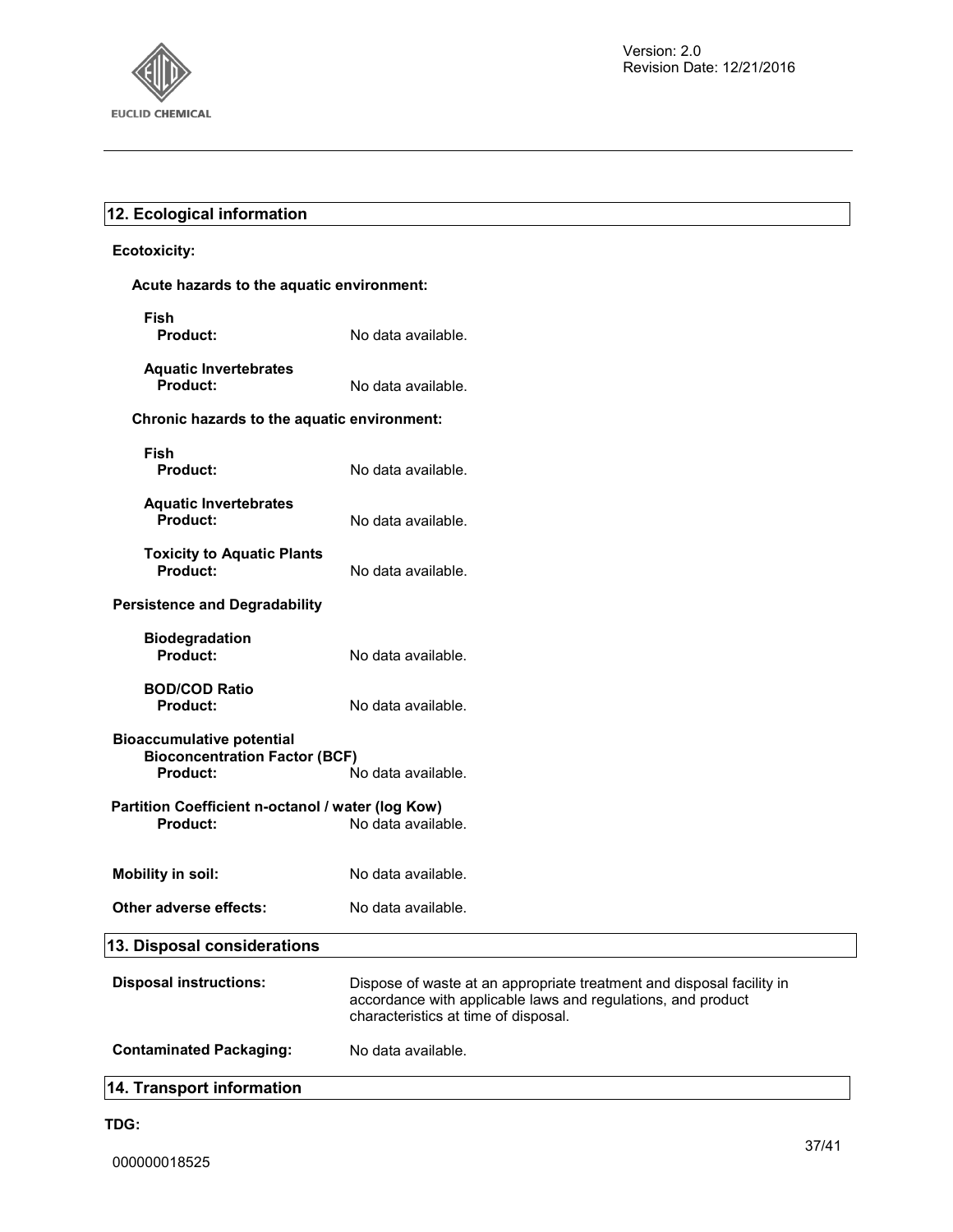

Not Regulated

## **CFR / DOT:**

Not Regulated

**IMDG:** 

Not Regulated

## **15. Regulatory information**

#### **US Federal Regulations**

**TSCA Section 12(b) Export Notification (40 CFR 707, Subpt. D)**  None present or none present in regulated quantities.

## **US. OSHA Specifically Regulated Substances (29 CFR 1910.1001-1050)**

None present or none present in regulated quantities.

## **CERCLA Hazardous Substance List (40 CFR 302.4):**

None present or none present in regulated quantities.

## **Superfund Amendments and Reauthorization Act of 1986 (SARA)**

## **Hazard categories**

Delayed (Chronic) Health Hazard

## **SARA 302 Extremely Hazardous Substance**

None present or none present in regulated quantities.

## **SARA 304 Emergency Release Notification**

None present or none present in regulated quantities.

## **SARA 311/312 Hazardous Chemical**

| <b>Chemical Identity</b>     | <b>Threshold Planning Quantity</b> |
|------------------------------|------------------------------------|
| Crystalline Silica (Quartz)/ | 10000 lbs                          |
| Silica Sand                  |                                    |
| <b>Fibrous Glass</b>         | 10000 lbs                          |

## **SARA 313 (TRI Reporting)**

None present or none present in regulated quantities.

**Clean Air Act (CAA) Section 112(r) Accidental Release Prevention (40 CFR 68.130)**  None present or none present in regulated quantities.

**Clean Water Act Section 311 Hazardous Substances (40 CFR 117.3)**  None present or none present in regulated quantities.

## **US State Regulations**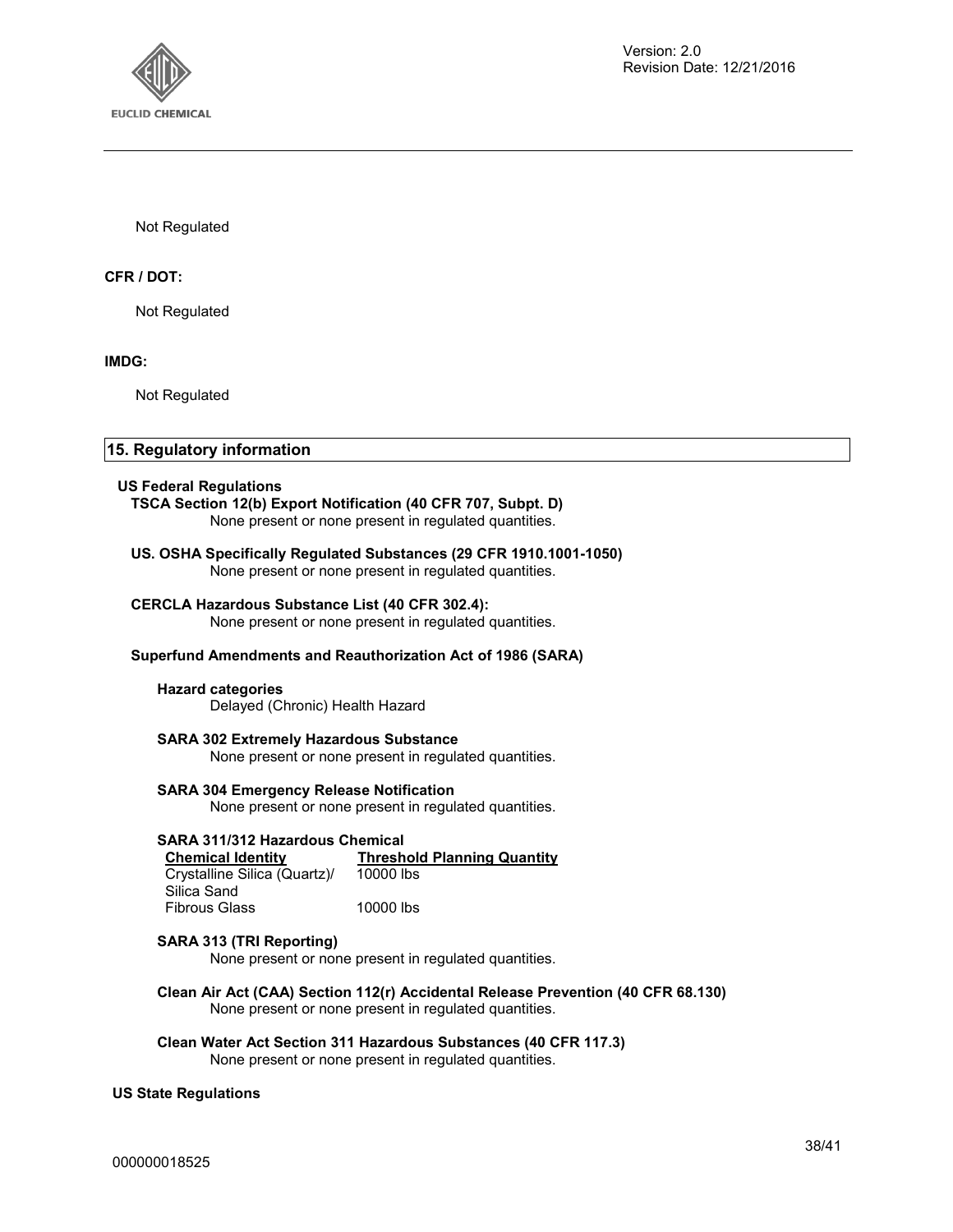

## **US. California Proposition 65**

This product contains chemical(s) known to the State of California to cause cancer and/or to cause birth defects or other reproductive harm.

| Crystalline Silica (Quartz)/ | Carcinogenic. 09 2011 |
|------------------------------|-----------------------|
| Silica Sand                  |                       |
| <b>Fibrous Glass</b>         | Carcinogenic. 11 2011 |
| <b>Fibrous Glass</b>         | Carcinogenic. 06 2014 |

## **US. New Jersey Worker and Community Right-to-Know Act**

## **Chemical Identity**

Crystalline Silica (Quartz)/ Silica Sand Fibrous Glass

## **US. Massachusetts RTK - Substance List**

## **Chemical Identity**

Crystalline Silica (Quartz)/ Silica Sand Fibrous Glass

## **US. Pennsylvania RTK - Hazardous Substances**

## **Chemical Identity**

Crystalline Silica (Quartz)/ Silica Sand Fibrous Glass

#### **US. Rhode Island RTK**

No ingredient regulated by RI Right-to-Know Law present.

## **International regulations**

## **Montreal protocol**

not applicable

#### **Stockholm convention**

not applicable

## **Rotterdam convention**

not applicable

## **Kyoto protocol**

not applicable

## **VOC:**

| Regulatory VOC (less water and<br>exempt solvent) | : 0 q/l  |
|---------------------------------------------------|----------|
| VOC Method 310                                    | $0.00\%$ |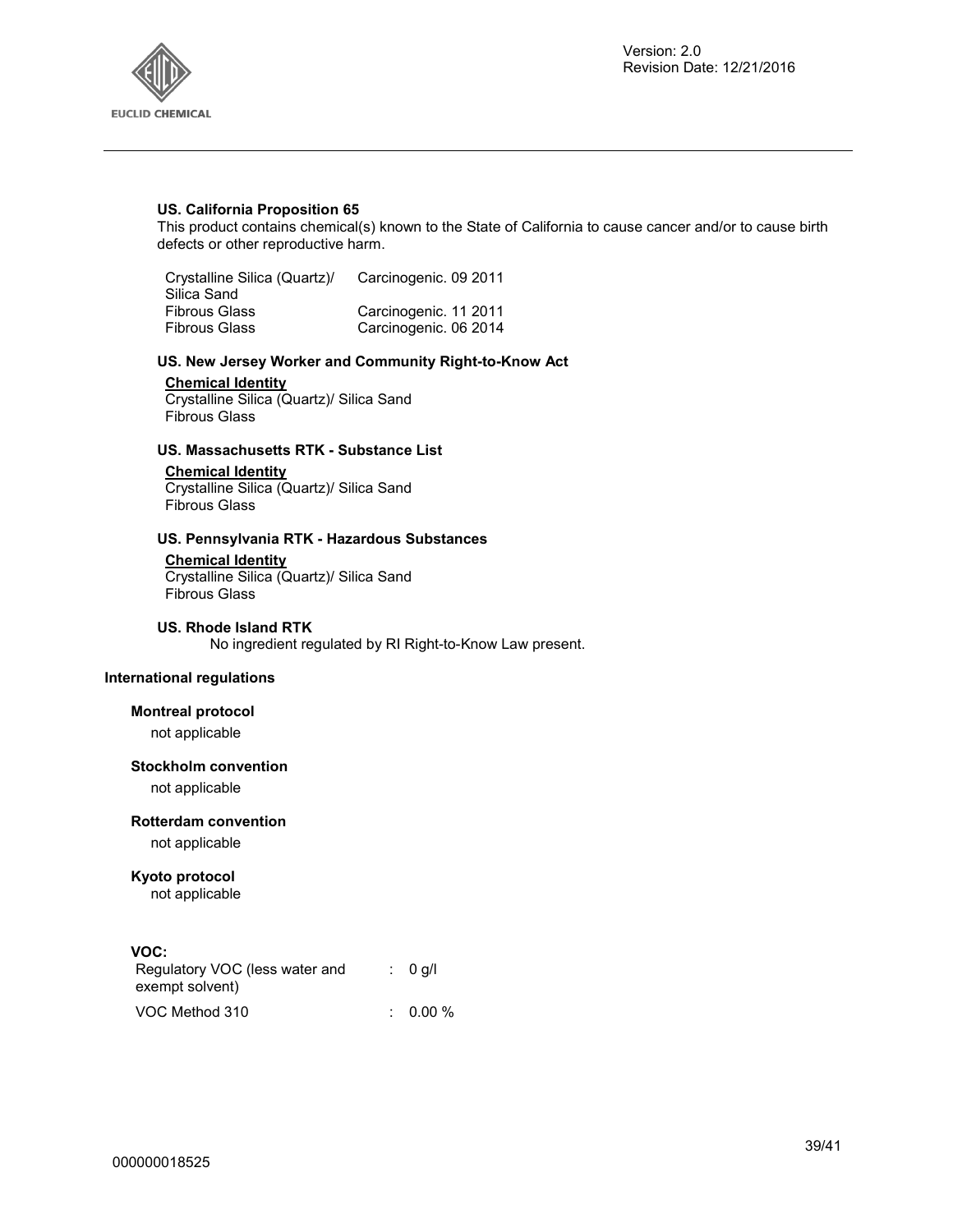

| <b>Inventory Status:</b><br>Australia AICS: | All components in this product are listed on or<br>exempt from the Inventory.             |
|---------------------------------------------|-------------------------------------------------------------------------------------------|
| Canada DSL Inventory List:                  | All components in this product are listed on or<br>exempt from the Inventory.             |
| EINECS, ELINCS or NLP:                      | All components in this product are listed on or<br>exempt from the Inventory.             |
| Japan (ENCS) List:                          | One or more components in this product are<br>not listed on or exempt from the Inventory. |
| China Inv. Existing Chemical Substances:    | All components in this product are listed on or<br>exempt from the Inventory.             |
| Korea Existing Chemicals Inv. (KECI):       | All components in this product are listed on or<br>exempt from the Inventory.             |
| Canada NDSL Inventory:                      | One or more components in this product are<br>not listed on or exempt from the Inventory. |
| Philippines PICCS:                          | All components in this product are listed on or<br>exempt from the Inventory.             |
| US TSCA Inventory:                          | All components in this product are listed on or<br>exempt from the Inventory.             |
| New Zealand Inventory of Chemicals:         | All components in this product are listed on or<br>exempt from the Inventory.             |
| Japan ISHL Listing:                         | One or more components in this product are<br>not listed on or exempt from the Inventory. |
| Japan Pharmacopoeia Listing:                | One or more components in this product are<br>not listed on or exempt from the Inventory. |

## **16.Other information, including date of preparation or last revision**

| <b>Revision Date:</b>       | 12/21/2016         |
|-----------------------------|--------------------|
| Version #:                  | 20                 |
| <b>Further Information:</b> | No data available. |